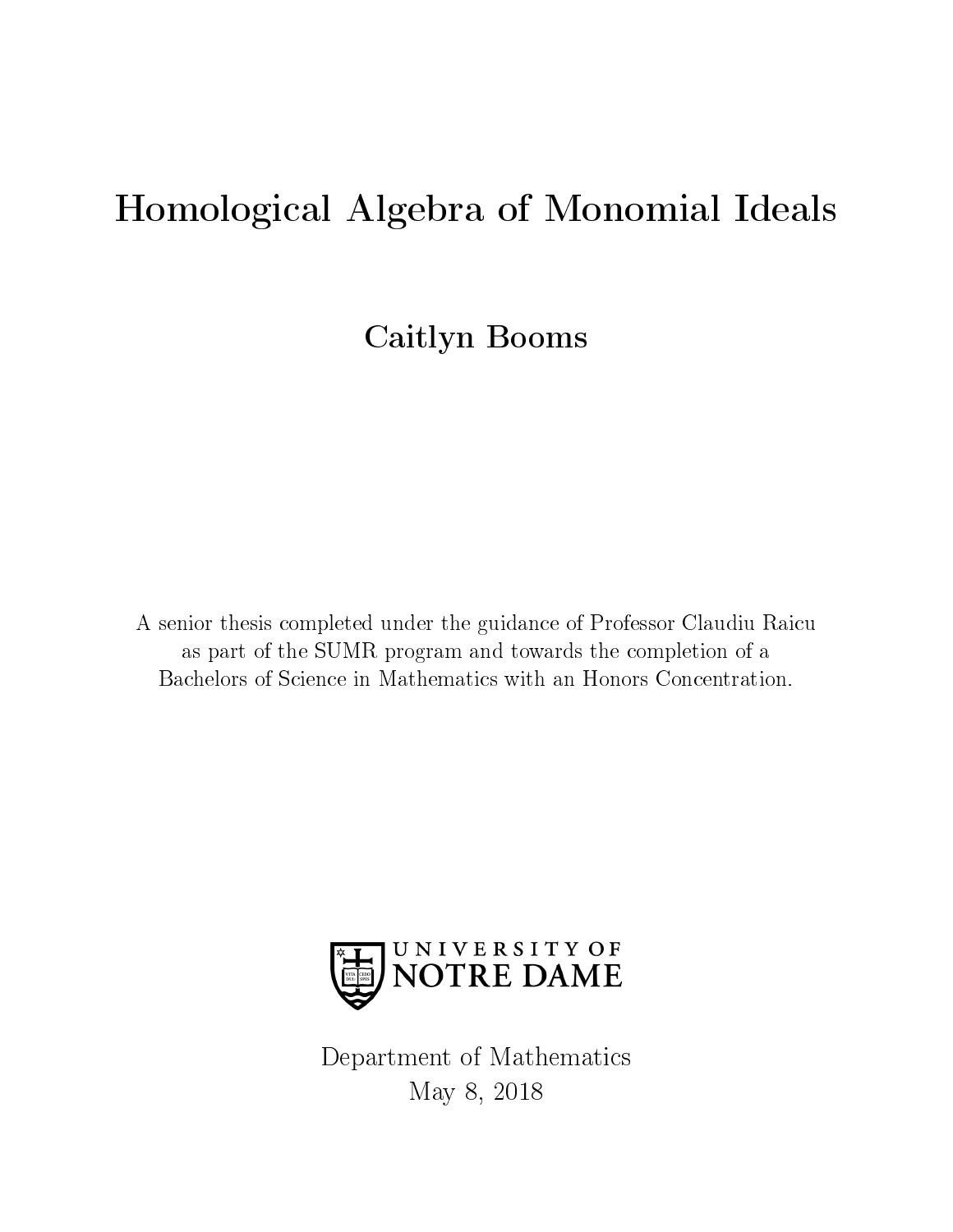# **Contents**

| $\mathbf{1}$   | Introduction                                                | $\bf{2}$       |
|----------------|-------------------------------------------------------------|----------------|
| $\mathbf{2}$   | Homological Algebra                                         | 3              |
|                | Exact Sequences and Projective and Injective Modules<br>2.1 | 3              |
|                | 2.2                                                         | $\overline{5}$ |
|                | 2.3                                                         | 11             |
| $\mathbf{3}$   | <b>Monomial Ideals</b>                                      | 13             |
|                | 3.1                                                         | 13             |
|                | 3.2                                                         | 15             |
|                | 3.3                                                         | 16             |
|                | 4 Useful Applications                                       | 17             |
|                | 4.1                                                         | 22             |
| 5 <sub>5</sub> | Computing $Ext_S^i(S/I, S)$ for Monomial Ideals             | 24             |
|                | 5.1                                                         | 26             |
|                | 5.2                                                         | 32             |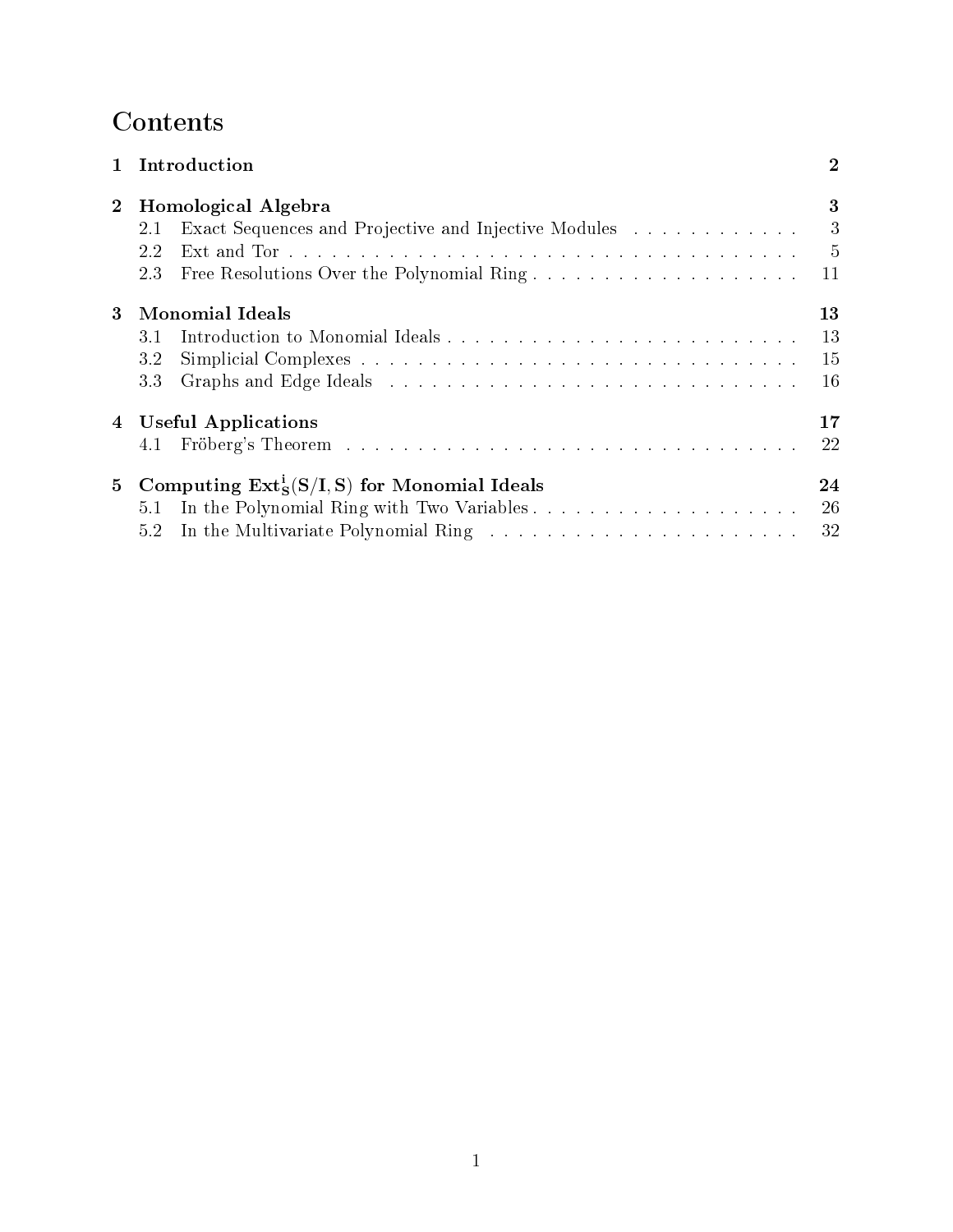## 1 Introduction

An important direction in commutative algebra is the study of homological invariants associated to ideals in a polynomial ring. These invariants tend to be quite mysterious for even some of the simplest ideals, such as those generated by monomials, which we address here. Let  $S = k[x_1, \ldots, x_n]$  be the polynomial ring in *n* variables over a field k. A monomial in S is an element of the form  $x_1^{a_1} \cdots x_n^{a_n}$  where each  $a_i \in \mathbb{N}$  (possibly zero), and an ideal  $I \subseteq S$  is a **monomial ideal** if it is generated by monomials. Although they arise most naturally in commutative algebra and algebraic geometry, monomial ideals can be further understood using techniques from combinatorics and topology. In particular, graph theory is used as a tool to study different classes of monomial ideals. Given a finite, simple graph  $G = (V(G), E(G))$ , we can associate to G a monomial ideal called the **edge ideal** of G, given by  $I(G) = \langle x_i x_j \mid \{x_i, x_j\} \in E(G) \rangle$ . This is an ideal generated by square-free monomial ideals of degree two. In fact, all such ideals come from a finite, simple graph, so we can exploit this correspondence in our study of their homological invariants.

One significant invariant of a monomial ideal  $I$  is its **minimal free resolution**, which is given by an exact complex of the following form.

$$
0 \longrightarrow \bigoplus_{a \in \mathbb{N}} S(-a)^{\beta_{r,a}(I)} \longrightarrow \cdots \longrightarrow \bigoplus_{a \in \mathbb{N}} S(-a)^{\beta_{1,a}(I)} \stackrel{\delta}{\longrightarrow} \bigoplus_{a \in \mathbb{N}} S(-a)^{\beta_{0,a}(I)} \longrightarrow I \longrightarrow 0 \quad (1)
$$

In the above complex,  $\beta_{i,j}(I)$  denotes the i, j-th **Betti number** of I. These numbers are interesting because they encode important invariants of the ideal I such as the projective dimension and Castelnuovo-Mumford regularity,  $reg(I)$ . In geometric settings, when I is an ideal defining a projective variety, the Betti numbers can be used to read off further geometric invariants such as the dimension, the degree, and the Hilbert function and polynomial. One way to measure the complexity of the resolution in (1) is to look at the degrees of the entries in the matrices of the differential maps of the resolution. The simplest situation is when all of these entries are linear forms, in which case we say that  $I$  has a linear resolution.

Although little is known in general about which ideals have a linear resolution, we do have a complete answer for edge ideals due to the following theorem of Fröberg.

**Theorem 1.**  $I(G)$  has a linear resolution if and only if the complement of  $G$ , denoted  $G<sup>c</sup>$ , is chordal (every cycle of length  $>$  3 has a chord).

Herzog, Hibi, and Zheng then proved the remarkable result that all powers of ideals generated in degree two with a linear resolution also have a linear resolution. A natural question to ask next is what conditions does an edge ideal  $I(G)$  need to satisfy to guarantee that  $I(G)^s$  has a linear resolution for all sufficiently large s? This is currently an open question, but Nevo and Peeva have conjectured the following.

**Conjecture 1.**  $I(G)^s$  has a linear resolution for all  $s \gg 0$  if and only if  $G^c$  has no induced 4-cycles (no cycles of length 4 that do not contain a chord).

Working towards one direction, Nevo has proven that if  $G<sup>c</sup>$  has no induced 4-cycles and if G satisfies an additional explicit combinatorial condition (G is claw free), then  $I(G)^2$  has a linear resolution. However, Conjecture 1 remains open even in this case. Thus, it is an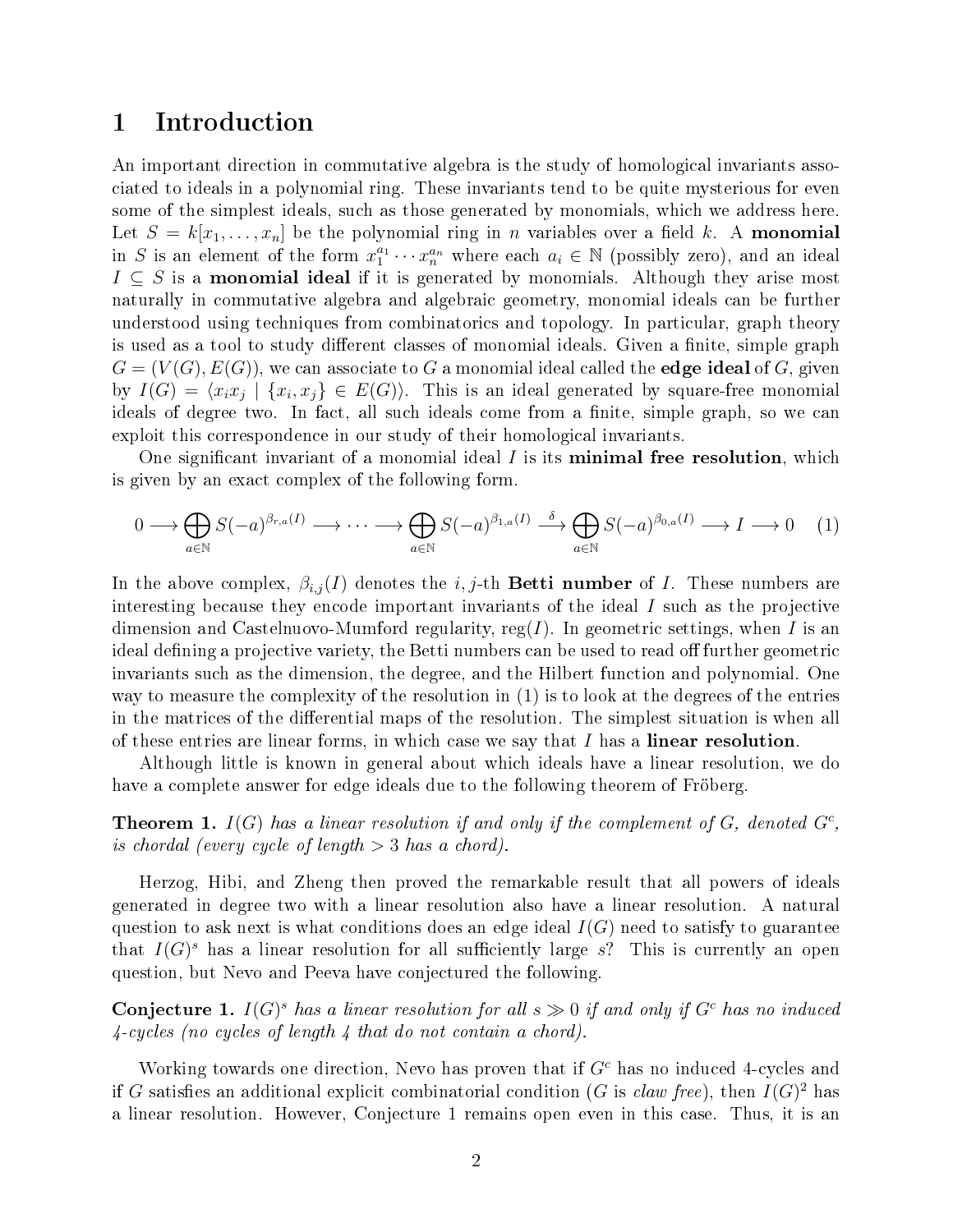interesting question to find combinatorial conditions that guarantee higher powers of  $I(G)$ have a linear resolution.

Approaching Conjecture 1 from a different direction, it is natural to study the extent to which the minimal free resolutions are linear. To formalize this notion, we use Green and Lazarsfeld's  $N_p$  property, which says that the first p maps in (1) are represented by matrices of linear forms. Particularly, if an edge ideal  $I(G)$  satsifies the  $\mathbb{N}_2$  property, i.e. the map  $\delta$ in (1) is a matrix of linear forms, then we say  $I(G)$  has a **linear presentation**. A theorem proven by Eisenbud, et. al gives that  $I(G)$  has a linear presentation if and only if  $G<sup>c</sup>$  has no induced 4-cycles. This result allows Conjecture 1 to be restated as follows.

**Conjecture 2.** An edge ideal  $I(G)$  of a finite, simple graph G has a linear presentation if and only if  $I(G)^s$  has a linear resolution for all  $s \gg 0$ .

This formulation has the advantage that it can be generalized by replacing  $I(G)$  with an arbitrary homogeneous ideal I generated in degree two (it also makes sense for ideals generated in higher degree, but in that case, counterexamples are known to exist).

The study of monomial ideals is a popular topic of current research as there are a plethora of open questions regarding the structure of their minimal free resolutions, Betti numbers, projective dimension, regularity, etc. It is remarkable that these invariants are not well understood even for edge ideals. In this thesis we will introduce the necessary background material about homological algebra, monomial ideals, and related topics needed to understand Conjecture 2 and begin to explore new ways to attempt to prove it. While sections 2 and 3 are largely presentations of the required concepts, sections 4 and 5 contain several theorems and examples that make use of these concepts. Particularly, in section 4 we prove Fröberg's Theorem, one of the main results about edge ideals. Finally, in section 5 we show how to compute Ext groups for different classes of monomial ideals.

## 2 Homological Algebra

### 2.1 Exact Sequences and Projective and Injective Modules

We begin our study of homological algebra by introducing exact sequences, which will be used widely throughout the rest of this thesis. This section will primarily follow the material found in chapter 10.5 of |1|. Let R be a commutative ring with a unity element, denoted by 1, and let  $A, B$ , and  $C$  be  $R$ -modules. Then the pair of homomorphisms

$$
A \xrightarrow{\varphi} B \xrightarrow{\psi} C
$$

is said to be **exact** (at B) if  $\text{im } \varphi = \text{ker } \psi$ . Similarly, a sequence of R-modules of the form

$$
\cdots \longrightarrow A_{n-1} \longrightarrow A_n \longrightarrow A_{n+1} \longrightarrow \cdots
$$

is called an **exact sequence** if it is exact at every  $A_n$  between a pair of homomorphisms. Such a sequence of the form

$$
0 \longrightarrow A \xrightarrow{\varphi} B \xrightarrow{\psi} C \longrightarrow 0
$$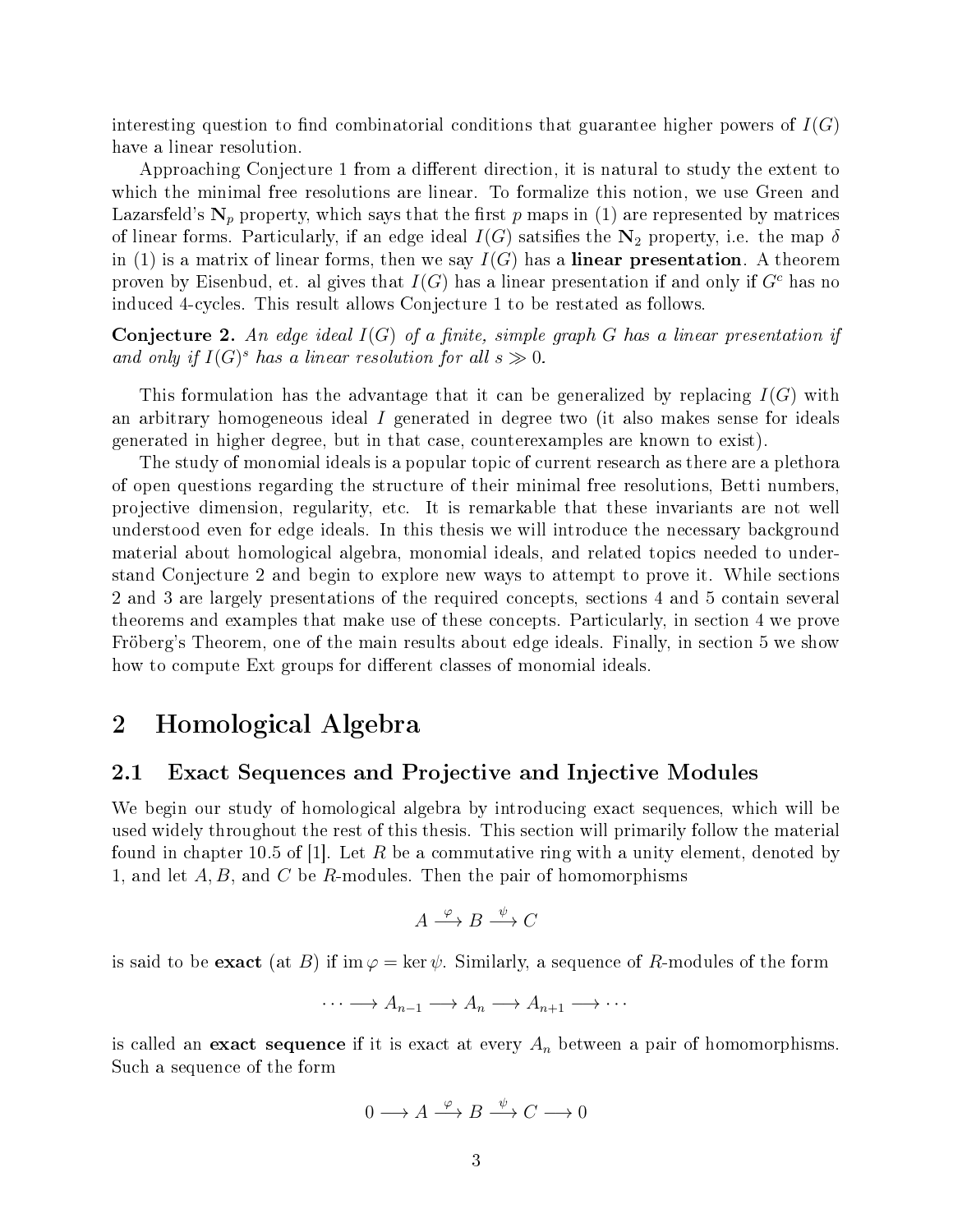is called a **short exact sequence**. Using the definition of exactness, one can show that in a short exact sequence,  $\varphi$  is injective,  $\psi$  is surjective, and im  $\varphi = \ker \psi$ . In this case, we say that  $B$  is an extension of  $C$  by  $A$ . This may be seen more explicitly by the common short exact sequence

$$
0 \longrightarrow A \xrightarrow{\varphi} B \xrightarrow{\psi} B/A \longrightarrow 0.
$$

Another important example of a short exact sequence is given by

$$
0 \longrightarrow \ker \varphi \stackrel{\iota}{\longrightarrow} F(S) \stackrel{\varphi}{\longrightarrow} M \longrightarrow 0 \tag{2}
$$

where M is an R-module, S is a set of generators for M,  $F(S)$  is the free R-module on S. the homomorphism  $\iota$  is the inclusion map, and  $\varphi$  is the unique R-module homomorphism which is the identity on S.

Given two short exact sequences of R-modules,  $0 \longrightarrow A \stackrel{\varphi}{\longrightarrow} B \stackrel{\psi}{\longrightarrow} C \longrightarrow 0$  and  $0\,\longrightarrow\, A'\,\stackrel{\varphi'}{\longrightarrow}\, B'\,\stackrel{\psi'}{\longrightarrow}\, C'\,\longrightarrow\, 0, \,\,\text{we define a \,\, homomorphism \,\, between \,\, short \,\, exact}$ sequences as a set of three R-module homomorphisms  $\alpha$ ,  $\beta$ , and  $\gamma$  that make the following diagram commute:

$$
0 \longrightarrow A \xrightarrow{\varphi} B \xrightarrow{\psi} C \longrightarrow 0
$$
  

$$
\downarrow^{\alpha} \qquad \downarrow^{\beta} \qquad \downarrow^{\gamma}
$$
  

$$
0 \longrightarrow A' \xrightarrow{\varphi'} B' \xrightarrow{\psi'} C' \longrightarrow 0.
$$

This diagram commutes if any compositions of the homomorphisms in the diagram that start and end at the same places are equal. For example, if this this diagram commutes, then  $\psi' \circ \beta \circ \varphi = \psi' \circ \varphi' \circ \alpha$  since both compositions start at A and end at C'. A useful property of a homomorphism of short exact sequences, called the Short Five Lemma [1, Ch. 10.5, Prop. 24], is that if both  $\alpha$  and  $\gamma$  are injective (surjective), then  $\beta$  is also injective (surjective).

Given a short exact sequence of R-modules,  $0 \longrightarrow A \stackrel{\varphi}{\longrightarrow} B \stackrel{\psi}{\longrightarrow} C \longrightarrow 0$ , it is natural to study the relationship between  $A, B$ , and C with respect to different properties. For example, let D be another R-module and suppose there exists a homomorphism from D to A. Does this imply that there exists a homomorphism from  $D$  to  $B$ ? We will show that the answer is yes. Let  $\text{Hom}_R(D, M)$  denote the set of all R-module homomorphisms from D to the Rmodule M. This set is actually an abelian group with composition of homomorphisms as the multiplicative law. If  $f \in \text{Hom}_R(D, A)$ , then the composite map  $f' = f \circ \varphi \in \text{Hom}_R(D, B)$ . Pictorially, we have the following commutative diagram:



In other words, the map  $\varphi' : \text{Hom}_R(D, A) \to \text{Hom}_R(D, B)$  which sends  $f \mapsto f' = f \circ \varphi$  is a homomorphism of abelian groups. Further, one can show that if  $\varphi$  is injective, then  $\varphi'$  is also injective. Therefore, if  $0 \longrightarrow A \stackrel{\varphi}{\longrightarrow} B$  is exact, i.e.  $\varphi$  is injective, then the sequence 0 →  $\text{Hom}_R(D, A) \xrightarrow{\varphi'} \text{Hom}_R(D, B)$  is also exact. In the language of category theory, this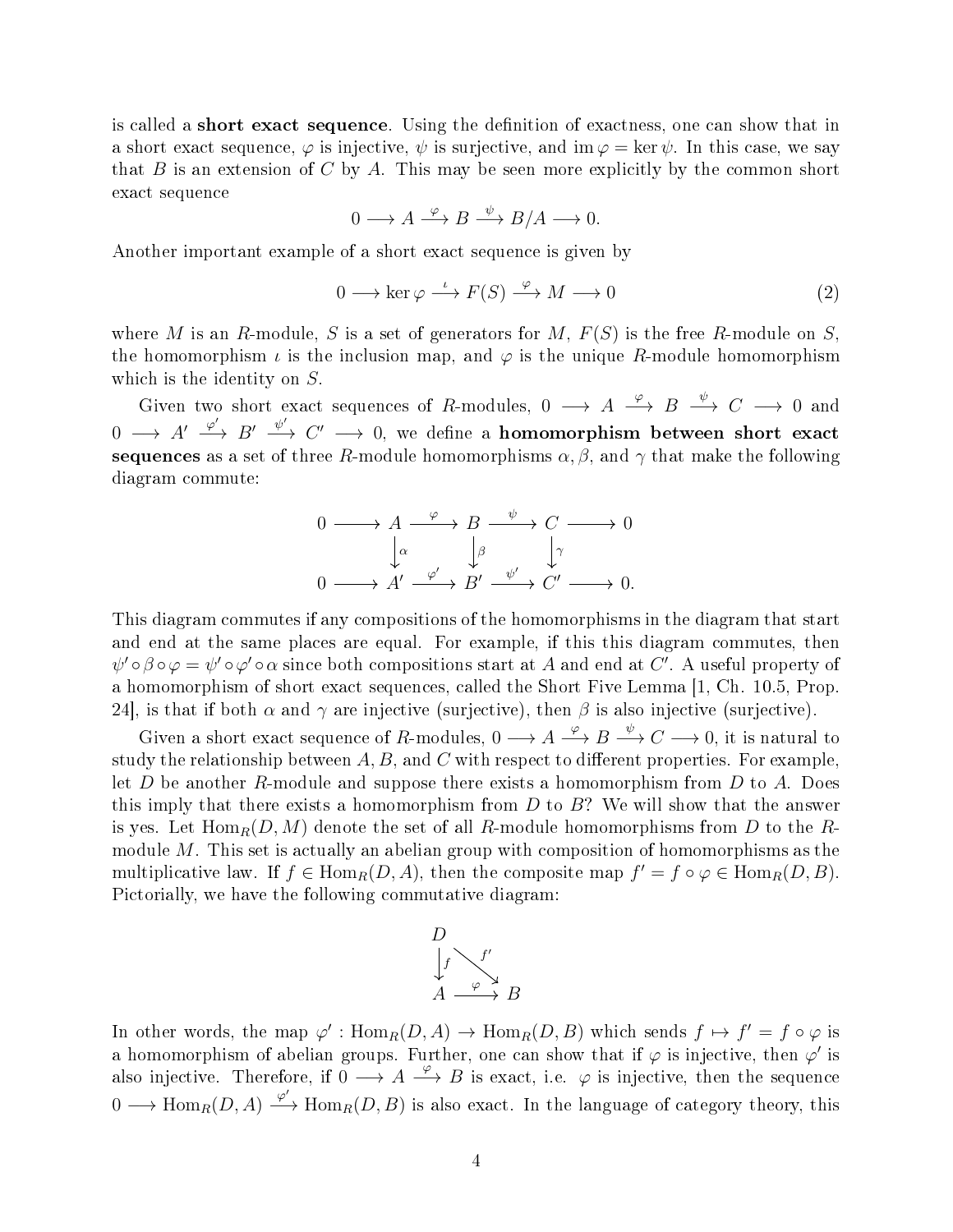shows that  $\text{Hom}_R(D, \underline{\hspace{1cm}})$  is a *covariant functor* which is *left exact*. This functor is said to be exact if

$$
0 \longrightarrow \text{Hom}_{R}(D, A) \xrightarrow{\varphi'} \text{Hom}_{R}(D, B) \xrightarrow{\psi'} \text{Hom}_{R}(D, C) \longrightarrow 0
$$

is a short exact sequence (the map  $\psi'$  is not surjective in general). This is the case if and only if D is a **projective** R-module. For the purposes of this thesis, it is important to note that all free modules are projective. Since the functor  $\text{Hom}_R(D, \cdot)$  is not necessarily exact on the right, homological algebra is used to measure the degree to which exactness on the right fails. We will describe details of this later on in this section.

In a similar manner as above, we can instead consider the functor  $\text{Hom}_R(\cdot, D)$ . Given  $f \in \text{Hom}_{R}(C, D)$ , we see that the composite map  $f' = f \circ \psi \in \text{Hom}_{R}(B, D)$ . Pictorially, we have the commutative diagram:



In other words, the map  $\psi': \text{Hom}_R(C, D) \to \text{Hom}_R(B, D)$  which sends  $f \mapsto f' = f \circ \psi$  is a homomorphism of abelian groups. Further, one can show that if

$$
0 \longrightarrow A \xrightarrow{\varphi} B \xrightarrow{\psi} C \longrightarrow 0
$$

is a short exact sequence of R-modules, then for any R-module  $D$  the sequence

$$
0 \longrightarrow \text{Hom}_{R}(C, D) \xrightarrow{\psi'} \text{Hom}_{R}(B, D) \xrightarrow{\varphi'} \text{Hom}_{R}(A, D) \tag{3}
$$

is also exact, but  $\varphi'$  is not necessarily surjective. Therefore,  $\mathrm{Hom}_R(\_,D)$  is a *contravariant* functor that is left exact, and is exact if and only if  $D$  is an injective R-module.

Throughout the rest of this thesis, we will frequently make use of the following statements, so we make note of them now.

**Proposition 2.** Let R be a commutative ring with 1, and let M be any R-module. Then we have

- (i) Hom<sub>R</sub> $(R, M) \cong M$  and
- (*ii*)  $\text{Hom}_R(R^n, M) \cong M^n$ .

*Proof.* The isomorphism for (i) sends  $\varphi \in \text{Hom}_R(R,M)$  to  $\varphi(1) = m \in M$ , since  $\varphi$  is determined by its action on the generator of R, that is, by  $\varphi(1)$ .

The isomorphism for (ii) sends  $\varphi \in \text{Hom}_R(R^n, M)$  to the element  $(\varphi(e_1), \ldots, \varphi(e_n)) \in M^n$ where  $e_1, \ldots, e_n$  is a basis for  $R^n$ .  $\Box$ 

#### 2.2 Ext and Tor

We are now ready to introduce some of the main tools used in homological algebra, as found in chapter 17 of [1]. Since this thesis will primarly focus on the properties of the homological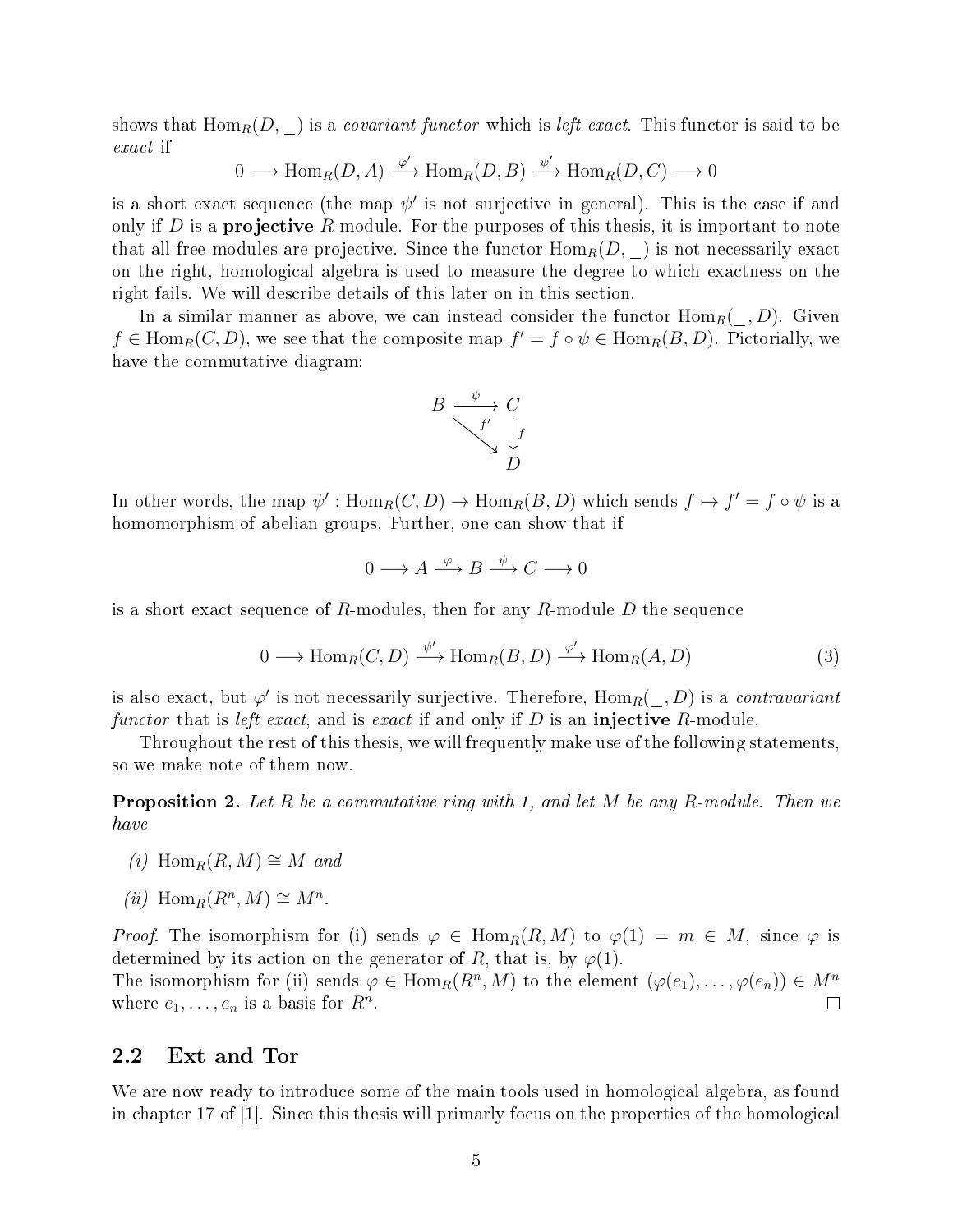group Ext, we will introduce this first. Then, there is a very similar, but dual, way to introduce Tor, which we will not describe in quite as much detail. To start, we consider a generalization of an exact sequence, called a cochain complex. A cochain complex,  $\mathcal{C}^{\bullet}$ , is a sequence of abelian group homomorphisms

$$
\mathcal{C}^{\bullet} \; : \; 0 \longrightarrow C^{0} \xrightarrow{d_1} C^{1} \xrightarrow{d_2} \cdots \longrightarrow C^{n-1} \xrightarrow{d_n} C^{n} \xrightarrow{d_{n+1}} \cdots
$$

such that  $d_{n+1} \circ d_n = 0$  for each  $n \in N$ . Equivalently, this means that  $\text{im } d_n \subseteq \text{ker } d_{n+1}$  for each n. Then the  $n^{\text{th}}$  cohomology group of  $\mathcal{C}^{\bullet}$  is defined to be the quotient group

$$
H^n(\mathcal{C}^{\bullet}) = \ker d_{n+1} / \operatorname{im} d_n.
$$

The corresponding "dual" version of this involves **chain complexes**, which are descending sequences of abelian group homomorphisms

$$
\mathcal{C}_{\bullet}: \cdots \longrightarrow C_{n+1} \xrightarrow{d_{n+1}} C_n \xrightarrow{d_n} C_{n-1} \cdots \xrightarrow{d_2} C_1 \xrightarrow{d_1} C_0 \longrightarrow 0
$$

such that  $d_{n+1} \circ d_n = 0$  for each n. Then the  $n^{\text{th}}$  **homology group** of  $\mathcal{C}_{\bullet}$  is defined to be the quotient group

$$
H_n(\mathcal{C}_\bullet) = \ker d_n / \operatorname{im} d_{n+1}.
$$

We will first focus on cochain complexes in which each  $C<sup>n</sup>$  is an R-module and each  $d<sub>n</sub>$  is an  $R$ -module homomorphism. Then the cohomology groups are also  $R$ -modules. Additionally, observe that a cochain complex is an exact sequence if im  $d_n = \ker d_{n+1}$  for each n, which is equivalent to  $H^n(\mathcal{C}^{\bullet}) = 0$  for each n. In this way, the  $n^{\text{th}}$  cohomology groups of a cochain complex measure the failure of exactness at each  $C<sup>n</sup>$ . Similarly, the  $n<sup>th</sup>$  homology groups of a chain complex measure the failure of exactness at each  $C_n$ .

As before when we defined a homomorphism between two short exact sequences, we can define a homomorphism between two cochain complexes. Let  $A^{\bullet}$  and  $B^{\bullet}$  be cochain complexes. Then a **homomorphism of complexes**  $\alpha : A^{\bullet} \to B^{\bullet}$  is a set of homomorphism  $\alpha_n : A^n \to B^n$  such that for each n the following diagram commutes:



Using the commutativity of this diagram, one can show that a homomorphism of cochain complexes as above induces group homomorphisms between  $H^n(\mathcal{A}^{\bullet})$  and  $H^n(\mathcal{B}^{\bullet})$  for each n. Now that we have homomorphisms between complexes, we can define short exact sequences of complexes in a natural way. Let  $\mathcal{A}^{\bullet}$ ,  $\mathcal{B}^{\bullet}$ , and  $\mathcal{C}^{\bullet}$  be cochain complexes. Then a short exact sequence of complexes

$$
0 \longrightarrow \mathcal{A}^{\bullet} \stackrel{\alpha}{\longrightarrow} \mathcal{B}^{\bullet} \stackrel{\beta}{\longrightarrow} \mathcal{C}^{\bullet} \longrightarrow 0
$$

is a sequence of homomorphisms of complexes such that  $0 \longrightarrow A^n \stackrel{\alpha_n}{\longrightarrow} B^n \stackrel{\beta_n}{\longrightarrow} C^n \longrightarrow 0$ is a short exact sequence for each  $n$ . Pictorally, we have the following diagram where every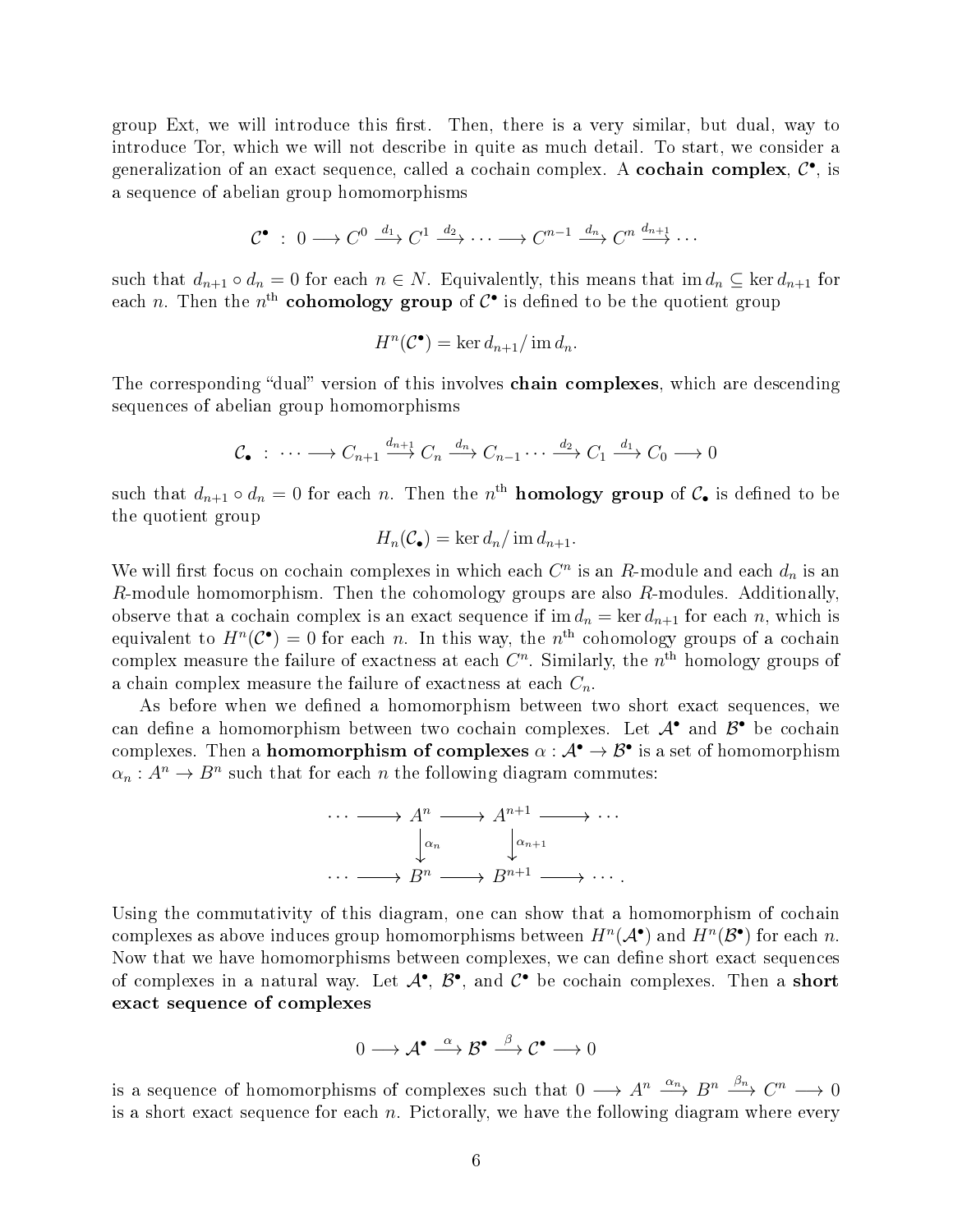column is a short exact sequence.



We are now ready to state one of the main theorems in homological algebra.

Theorem 3 (Long Exact Sequence in Cohomology). Let  $0\longrightarrow \mathcal{A}^\bullet\stackrel{\alpha}{\longrightarrow}\mathcal{B}^\bullet\stackrel{\beta}{\longrightarrow}\mathcal{C}^\bullet\longrightarrow 0$  be a short exact sequence of cochain complexes. Then there is a long exact sequence of cohomology groups given by

$$
0 \longrightarrow H^0(\mathcal{A}^{\bullet}) \longrightarrow H^0(\mathcal{B}^{\bullet}) \longrightarrow H^0(\mathcal{C}^{\bullet}) \stackrel{\delta_0}{\longrightarrow} H^1(\mathcal{A}^{\bullet}) \longrightarrow H^1(\mathcal{B}^{\bullet}) \longrightarrow H^1(\mathcal{C}^{\bullet}) \stackrel{\delta_1}{\longrightarrow} H^2(\mathcal{A}^{\bullet}) \longrightarrow \cdots
$$

where the  $\delta_n$  are called connecting homomorphisms and the maps between the respective cohomology groups are those induced by the short exact sequences  $0 \longrightarrow A^n \stackrel{\alpha_n}{\longrightarrow} B^n \stackrel{\beta_n}{\longrightarrow} C^n \longrightarrow 0$  for each n.

Notice that the long exact sequence in cohomology implies that if any two of the cochain complexes are exact, i.e. have trivial cohomology groups for all  $n$ , then by exactness, the third cochain complex must also have trivial cohomology groups, so it is also exact.

In order to define Ext, we first need to understand projective resolutions. Let  $A$  be any R-module. Then A has a projective resolution which is an exact sequence of projective R-modules of the form

$$
\cdots \longrightarrow P_n \xrightarrow{d_n} P_{n-1} \xrightarrow{d_{n-1}} \cdots \xrightarrow{d_2} P_1 \xrightarrow{d_1} P_0 \xrightarrow{\epsilon} A \longrightarrow 0.
$$

In particular, we can choose each  $P_i$  to be a free R-module and construct what is called a free **resolution** of A in the following way. First, let  $P_0$  be a free R-module on a set of generators of A and define an R-module homomorphism  $\epsilon: P_0 \to A$  in the natural way (as done in (2) on page 4). Then  $\epsilon$  is surjective, so the sequence  $P_0 \stackrel{\epsilon}{\longrightarrow} A \longrightarrow 0$  is exact. Now we repeat this process with the submodule ker  $\epsilon \subseteq P_0$  instead of A. Let  $P_1$  be a free R-module on a set of generators of ker  $\epsilon$  and define  $d_1 : P_1 \to P_0$  such that  $\text{im } d_1 = \text{ker } \epsilon$ . Then the sequence  $P_1 \stackrel{d_1}{\longrightarrow} P_0 \stackrel{\epsilon}{\longrightarrow} A \longrightarrow 0$  is exact. We can continue repeating this process at each step to obtain a free resolution of A. Free resolutions of modules in the multi-variable polynomial ring will be dicussed further in section three. The length of the shortest projective resolution of an  $R$ -module, which may be infinite, is called its **projective dimension**. Also, note that projective resolutions are chain complexes.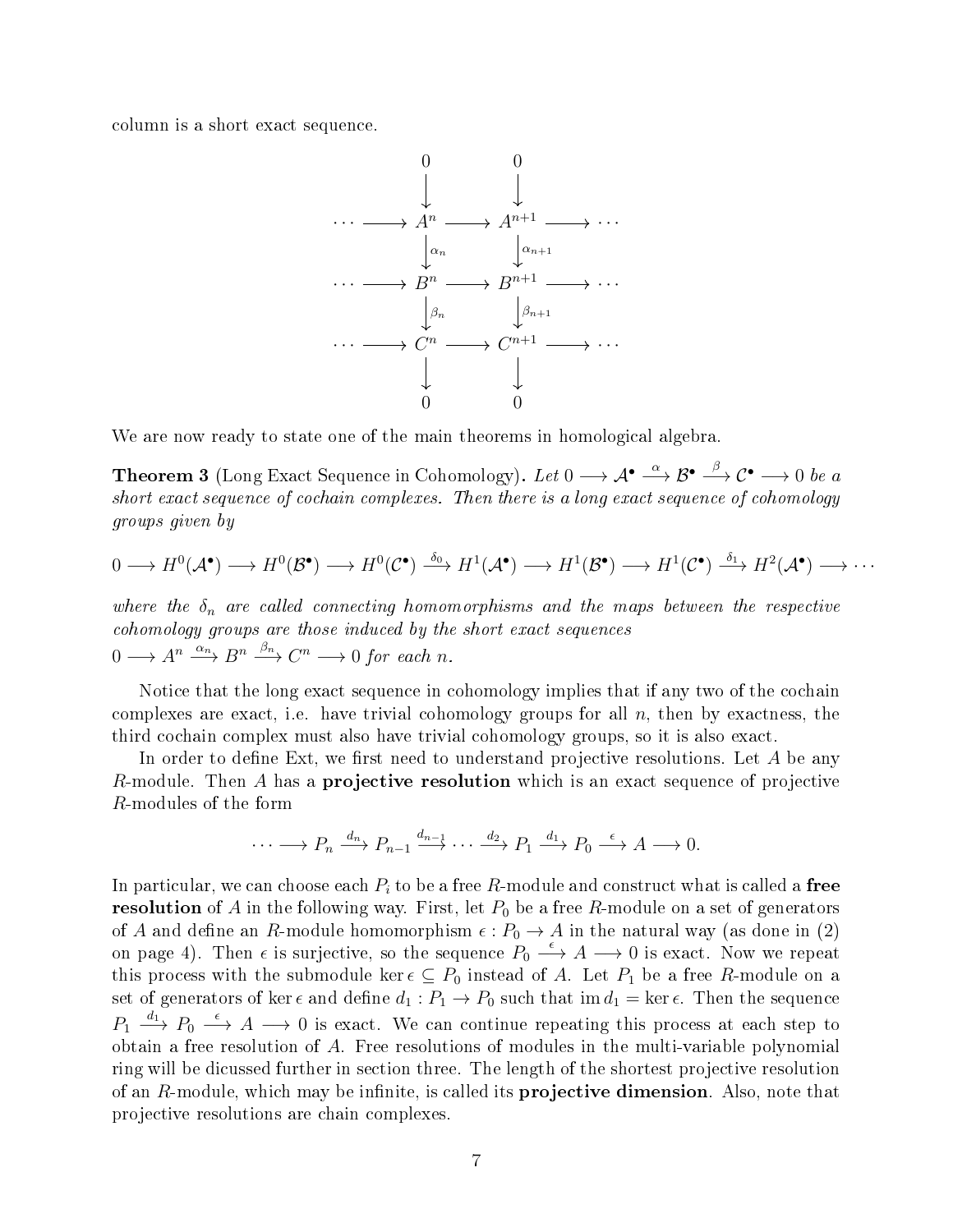Given R-modules A and D, and a projective resolution of A, we can then apply the functor  $\text{Hom}_R(-, D)$  to the projective resolution. Recall that this is a left exact, contravariant functor, which means that the direction of the homomorphisms is reversed, which gives the sequence

$$
0 \longrightarrow \text{Hom}_{R}(A, D) \stackrel{\epsilon}{\longrightarrow} \text{Hom}_{R}(P_{0}, D) \stackrel{d_{1}}{\longrightarrow} \text{Hom}_{R}(P_{1}, D) \stackrel{d_{2}}{\longrightarrow}
$$

$$
\cdots \stackrel{d_{n-1}}{\longrightarrow} \text{Hom}_{R}(P_{n-1}, D) \stackrel{d_{n}}{\longrightarrow} \text{Hom}_{R}(P_{n}, D) \stackrel{d_{n+1}}{\longrightarrow} \cdots
$$

where the maps are the induced maps and we have abused notation by naming them what they were before. This is a cochain complex, so we can find its cohomology groups.

**Definition 4.** For the setup in the preceeding paragraph with  $d_n$ : Hom<sub>R</sub> $(P_{n+1}, D) \rightarrow$  $\text{Hom}_R(P_n, D)$ , we define

$$
\operatorname{Ext}^n_R(A, D) = \ker d_{n+1} / \operatorname{im} d_n
$$

with  $\text{Ext}^0_R(A, D) = \text{ker }d_1$  to be the  $n^{\text{th}}$  cohomology group derived from the functor  $\text{Hom}_R(-, D)$ .

Observe that since  $P_1 \xrightarrow{d_1} P_0 \xrightarrow{\epsilon} A \longrightarrow 0$  is exact, the sequence

$$
0 \longrightarrow \text{Hom}_{R}(A, D) \stackrel{\epsilon}{\longrightarrow} \text{Hom}_{R}(P_{0}, D) \stackrel{d_{1}}{\longrightarrow} \text{Hom}_{R}(P_{1}, D)
$$

is also exact. Therefore,  $\text{Ext}^0_R(A, D) = \ker d_1 = \text{im } \epsilon \cong \text{Hom}_R(A, D)$  since  $\epsilon$  is injective. When computing Ext of different  $R$ -modules, we will frequently make use of this isomorphism

$$
Ext_R^0(A, D) \cong Hom_R(A, D).
$$

An important result, which we will not prove here (the details can be found in Chapter 17.1 of [1], is that the groups  $\text{Ext}^n_R(A, D)$  depend only on the R-modules A and D, and do not depend on the choice of projective resolution for A. Therefore, for a fixed  $R$ -module  $D$ ,  $\text{Ext}_{R}^{n}(\_, D)$  is a contravariant functor from the category of R-modules to the category of abelian groups. The following theorem [1, Ch. 17.1, Thm. 8] gives a long exact sequence in cohomology coming from a short exact sequence.

**Theorem 5.** Let  $0 \longrightarrow A \longrightarrow B \longrightarrow C \longrightarrow 0$  be a short exact sequence of R-modules. Then there exists a long exact sequence of abelian groups

$$
0 \longrightarrow \text{Hom}_{R}(C, D) \longrightarrow \text{Hom}_{R}(B, D) \longrightarrow \text{Hom}_{R}(A, D) \xrightarrow{\delta_{0}} \text{Ext}_{R}^{1}(C, D)
$$

$$
\longrightarrow \text{Ext}_{R}^{1}(B, D) \longrightarrow \text{Ext}_{R}^{1}(A, D) \xrightarrow{\delta_{1}} \text{Ext}_{R}^{2}(C, D) \longrightarrow \cdots
$$

where the maps between groups at the same level n are induced from the maps in the short exact sequence and the  $\delta_n$  are connecting homomorphisms as in Theorem 3.

Observe that the first four terms of the long exact sequence in Theorem 5 are the same as the sequence given in Proposition 3, which we noted is not necessarily exact on the right. In this way, the fifth term in the exact sequence in Theorem 5, that is  $\mathrm{Ext}^1_R(C,D)$ , is the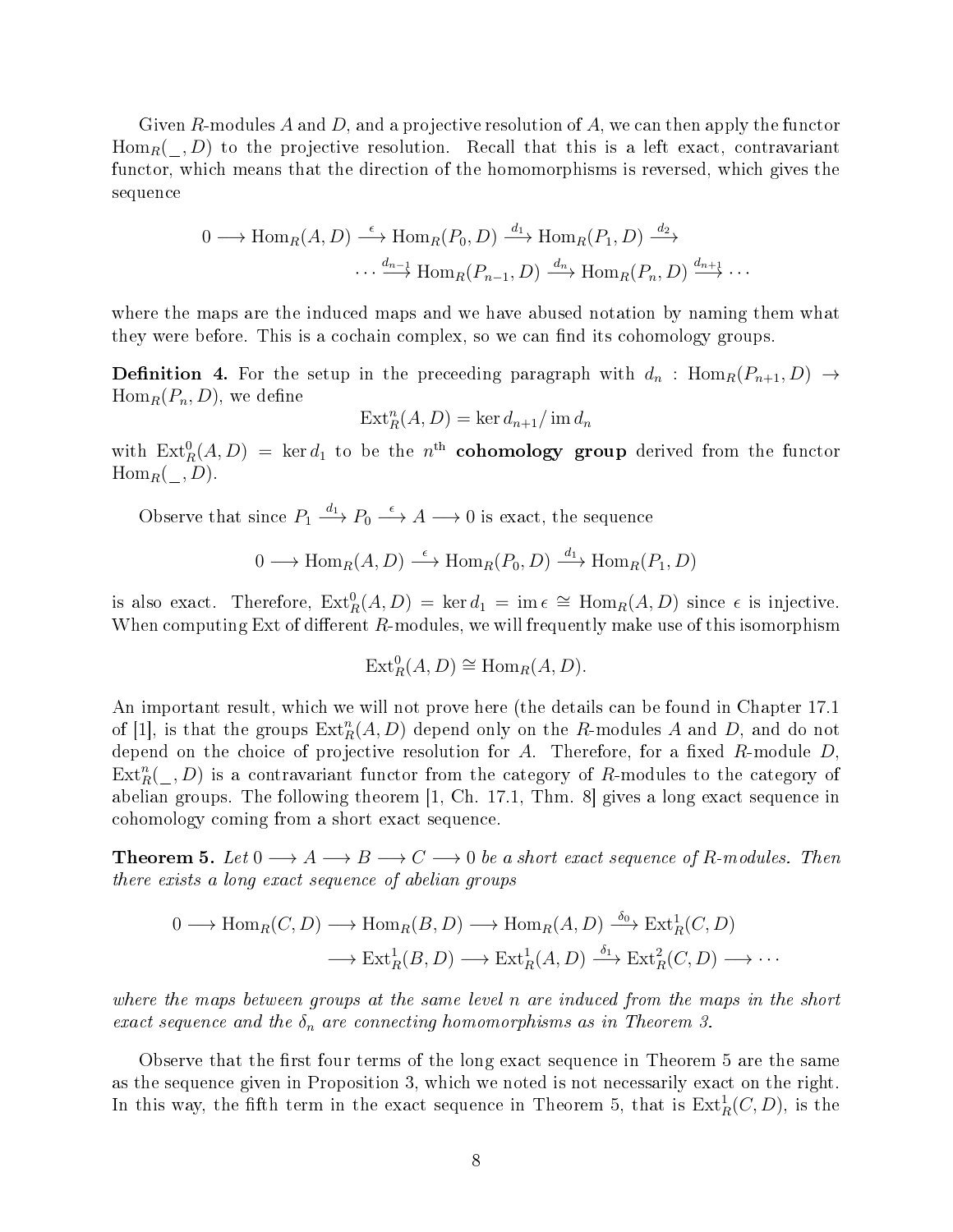first measure of the failure of exactness on the right of the functor  $\text{Hom}_R(\_, D)$ . Therefore, the sequence in Proposition 3 can be extended to a short exact sequence if and only if the connecting homomorphism  $\delta_0$  is the zero map. For examples of computing Ext groups, see Proposition 23.

We have seen above that the cohomology groups  $\text{Ext}_{R}^{n}(\_, D)$  determine what happens to short exact sequences on the right after applying the left exact functor  $\text{Hom}_R(\_, D)$ . We will now show how the Tor homology groups are defined, which in a "dual" way determine what happens to short exact sequences on the left after applying the right exact functor  $D \otimes_R \Delta$ .

Let A and D be R-modules. Then  $D \otimes_R A$  is an abelian group, and since R is a commutative ring,  $D \otimes_R A \cong A \otimes_R D$ . Then  $D \otimes_R \square$  is a covariant functor that is right exact which means that given a short exact sequence of R-modules  $0 \longrightarrow A \longrightarrow B \longrightarrow C \longrightarrow 0$ , the sequence

$$
D\otimes_R A \longrightarrow D\otimes_R B \longrightarrow D\otimes_R C \longrightarrow 0
$$

is an exact sequence of abelian groups, which is not necessarily exact on the left. To define Tor homology groups, we first find a projective resolution for  $\tilde{A}$  given by

$$
\cdots \longrightarrow P_n \xrightarrow{d_n} P_{n-1} \xrightarrow{d_{n-1}} \cdots \xrightarrow{d_2} P_1 \xrightarrow{d_1} P_0 \xrightarrow{\epsilon} A \longrightarrow 0.
$$

Then, applying the functor  $D \otimes_R$  to this resolution gives

$$
\cdots \longrightarrow D \otimes P_n \stackrel{1 \otimes d_n}{\longrightarrow} D \otimes P_{n-1} \stackrel{1 \otimes d_{n-1}}{\longrightarrow} \cdots \stackrel{1 \otimes d_2}{\longrightarrow} D \otimes P_1 \stackrel{1 \otimes d_1}{\longrightarrow} D \otimes P_0 \stackrel{1 \otimes \epsilon}{\longrightarrow} D \otimes A \longrightarrow 0
$$

which is a chain complex, so we can find its homology groups.

**Definition 6.** For the setup in the preceeding paragraph, we define

$$
\operatorname{Tor}_n^R(D, A) = \ker(1 \otimes d_n) / \operatorname{im}(1 \otimes d_{n+1}) \qquad \text{with} \qquad \operatorname{Tor}_0^R(D, A) = D \otimes P_0 / \operatorname{im}(1 \otimes d_1)
$$

to be the  $n^{\text{th}}$  homology group derived from the functor  $D\otimes_{R_{-}}$ .

One can use exactness of the sequence at  $D \otimes P_0$  to show that  $\text{Tor}_0^R(D,A) \cong D \otimes A$ . It can also be shown that the homology groups  $\text{Tor}_n^R(D,A)$  only depend on the R-modules A and D, not on the projective resolution for A that is chosen, and that  $\text{Tor}_n^R(D, A) \cong \text{Tor}_n^R(A, D)$ . Finally, we state the analogous theorem to Theorem 5 for Tor.

**Theorem 7.** Let  $0 \longrightarrow A \longrightarrow B \longrightarrow C \longrightarrow 0$  be a short exact sequence of R-modules. Then there exists a long exact sequence of abelian groups

$$
\cdots \longrightarrow \operatorname{Tor}_2^R(D, C) \xrightarrow{\delta_1} \operatorname{Tor}_1^R(D, A) \longrightarrow \operatorname{Tor}_1^R(D, B) \longrightarrow
$$

$$
\operatorname{Tor}_1^R(D, C) \xrightarrow{\delta_0} D \otimes A \longrightarrow D \otimes B \longrightarrow D \otimes C \longrightarrow 0
$$

where the maps  $\delta_n$  are called connecting homomorphisms and the maps at the same level n are induced by the short exact sequence.

Then  $\operatorname{Tor}^R_1(D,C)$  is the first measure of the failure of exactness on the left of the functor  $D \otimes_R \_$ , and so the sequence  $D \otimes_R A \longrightarrow D \otimes_R B \longrightarrow D \otimes_R C \longrightarrow 0$  can be extended to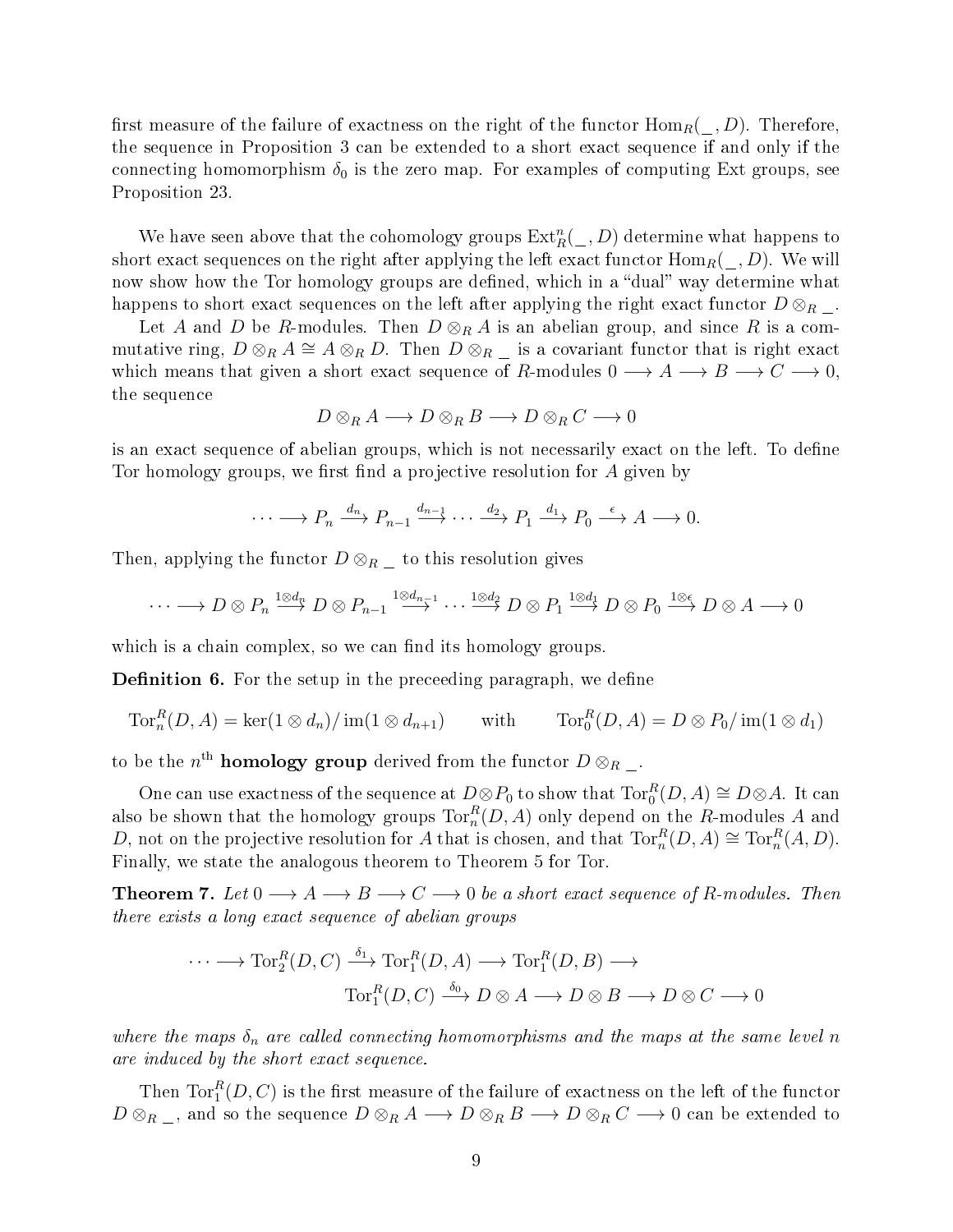a short exact sequence if and only if  $\delta_0$  is the zero map. For an example of computing Tor homology groups, see Example 18.

**Definition 8.** Let  $\mathcal{A}_{\bullet}$  be a complex of finitely generated free modules over a field, given by

$$
\mathcal{A}_{\bullet} : 0 \longrightarrow A_n \longrightarrow \cdots \longrightarrow A_2 \longrightarrow A_1 \longrightarrow 0.
$$

Then the Euler characteristic of the complex is  $\chi(\mathcal{A}_{\bullet}) = \sum_{n=1}^{n}$  $i=1$  $(-1)^i \dim(A_i).$ 

**Proposition 9.** Let  $A_{\bullet}$  be a complex as in the definition above. Then  $\chi(A_{\bullet}) = \chi(H(A_{\bullet})),$ where  $H(A_{\bullet})$  is the induced complex in homology given by

$$
H(\mathcal{A}_{\bullet}) \; : \; 0 \longrightarrow H_n(\mathcal{A}_{\bullet}) \stackrel{0}{\longrightarrow} H_{n-1}(\mathcal{A}_{\bullet}) \stackrel{0}{\longrightarrow} \cdots \stackrel{0}{\longrightarrow} H_2(\mathcal{A}_{\bullet}) \stackrel{0}{\longrightarrow} H_1(\mathcal{A}_{\bullet}) \longrightarrow 0.
$$

Proof. Suppose we have

$$
\mathcal{A}_{\bullet} \; : \; 0 \xrightarrow{\delta_{n+1}} A_n \xrightarrow{\delta_n} A_{n-1} \longrightarrow \cdots \longrightarrow A_2 \xrightarrow{\delta_2} A_1 \xrightarrow{\delta_1} 0.
$$

Let  $Z_i = \ker \delta_i$  for  $i = 1, ..., n$  and  $B_i = \operatorname{im} \delta_{i+1}$  for  $i = 0, ..., n$ . These are commonly called cycles and boundaries, respectively. Let  $a_i = \dim(A_i)$ ,  $b_i = \dim(B_i)$ , and  $z_i = \dim(Z_i)$ . Observe that the First Isomorphism Theorem gives that  $B_i \cong A_{i+1}/Z_{i+1}$  for  $i = 0, \ldots, n-1$ , so for each of these i, we have  $b_i = a_{i+1} - z_{i+1}$ . Then, by definition of homology groups, we have  $H_i(\mathcal{A}_{\bullet}) = \ker \delta_i / \text{ im } \delta_{i+1} = Z_i/B_i$ , which implies that  $\dim(H_i(\mathcal{A}_{\bullet})) = z_i - b_i$ . Also note that  $a_1 = \dim(A_1) = \dim(\ker \delta_1) = \dim(Z_1) = z_1$ . Therefore, we have

$$
\chi(H(\mathcal{A}_{\bullet})) = \sum_{i=1}^{n} (-1)^{i} \dim(H_{i}(\mathcal{A}_{\bullet}))
$$
  
= 
$$
\sum_{i=1}^{n} (-1)^{i} (z_{i} - b_{i})
$$
  
= 
$$
-z_{1} + \sum_{i=1}^{n-1} (-1)^{i+1} (z_{i+1} + b_{i})
$$
  
= 
$$
-a_{1} + \sum_{i=1}^{n-1} (-1)^{i+1} a_{i+1}
$$
  
= 
$$
\sum_{i=1}^{n} (-1)^{i} a_{i} = \sum_{i=1}^{n} (-1)^{i} \dim(A_{i}) = \chi(\mathcal{A}_{\bullet}).
$$

 $\Box$ 

Remark 10. An important fact about the Euler characteristic of a complex is that if  $A_{\bullet}$  is exact, then  $\chi(A_{\bullet})=0$ . This follows easily from the previous proposition since  $H(A_{\bullet})=0$  if  $\mathcal{A}_{\bullet}$  is exact.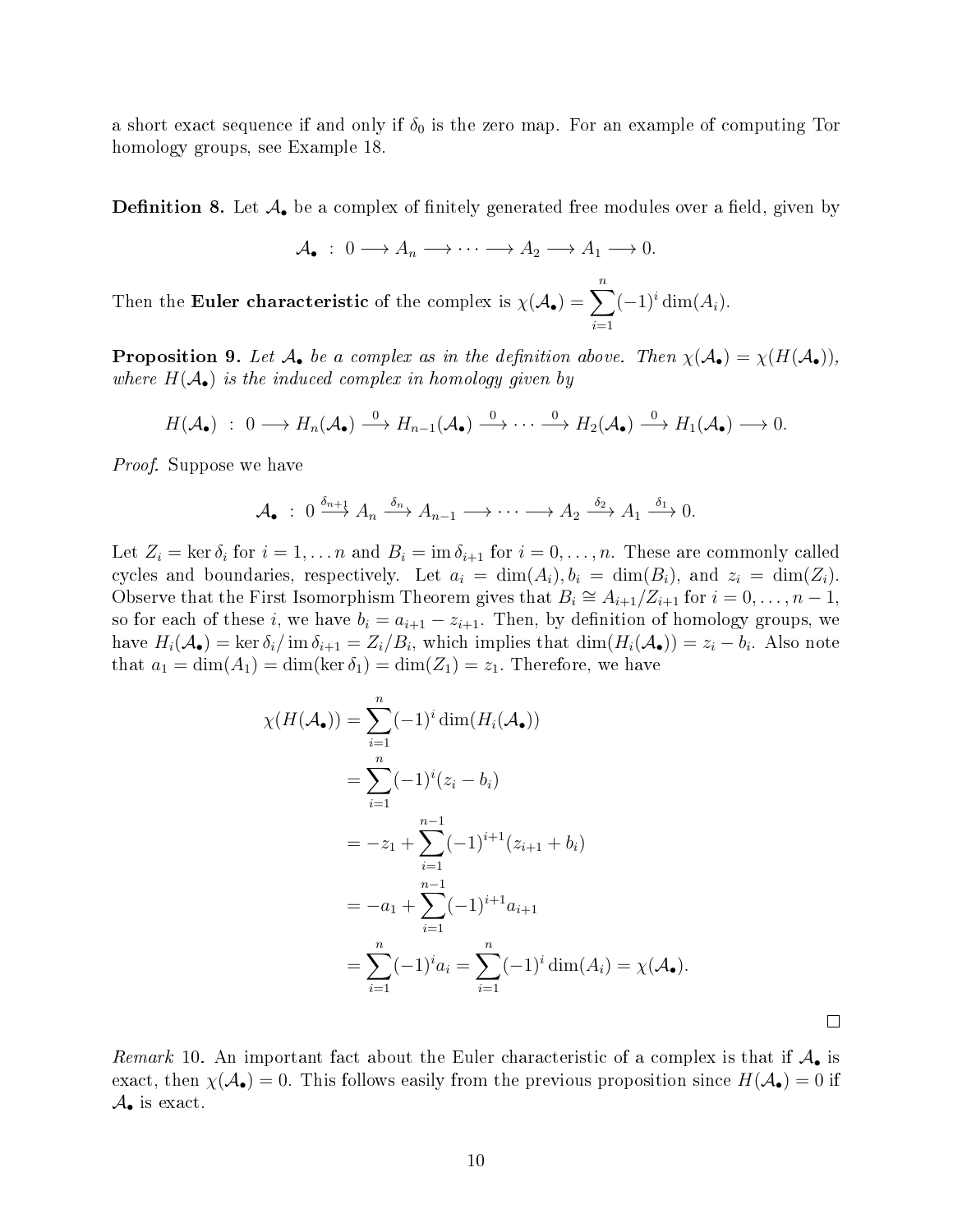## 2.3 Free Resolutions Over the Polynomial Ring

In this section, we will present some of the material found in the first chapter of  $[2]$ . Let  $S = k[x_1, \ldots, x_n]$  be the polynomial ring in n variables over a field k. Let M be a finitely generated *S*-module. We say that  $M$  is  $\mathbf{graded}$  if  $M = \bigoplus M_d$  where  $M_d$  is the component d∈Z

of M in degree d. The **Hilbert Function** of M is defined to be

$$
H_M(d) = \dim_k M_d,
$$

and Hilbert's idea was to compute  $H_M(d)$  by using a free resolution for M. The module  $M(a)$  is the module M shifted, or twisted, by a and satisfies  $M(a)<sub>d</sub> = M<sub>a+d</sub>$ . For example,  $S(-a)$  is the free S-module of rank 1 generated by an element of degree a. The following corresponds to Proposition 2 and will also be used in later sections.

**Proposition 11.** Let R be a commutative ring with 1, and let M be a graded R-module. Then for any  $d, e \in \mathbb{Z}$  and any  $n \in \mathbb{N}$  we have

- (i) Hom $_R(R(-d), M(-e)) \cong M(d-e)$  and
- (ii)  $\text{Hom}_R(R^n(-d), R(-e)) \cong R^n(d-e)$ .

*Proof.* We will only prove (ii), since (i) follows from (ii) with  $n = 1$  and  $R = M$ . Then for (ii), let  $b_1, \ldots, b_n$  be a basis for  $R^n(-d)$  such that each  $b_i$  has degree d. Then any  $\varphi \in \text{Hom}_{R}(R^{n}(-d), R(-e))$  is determined by its action on this basis, that is, by  $\varphi(b_i) =$  $r_i \in R(-e)$ . If  $\varphi$  is degree-preserving, then the degree of  $r_i$  in  $R(-e)$  must be d for each i. Therefore,  $r_i \in R(-e)<sub>d</sub> = R<sub>d-e</sub>$  for each i. So,  $\varphi$  is degree-preserving if and only if  $r_i \in R_{d-e}$ for each *i*. However, there are many homomorphisms from  $R<sup>n</sup>(-d)$  to  $R(-e)$  which are not degree preserving, so in general, we get that  $(\varphi(b_1), \ldots, \varphi(b_n)) = (r_1, \ldots, r_n) \in R^n(d-e)$ since each  $r_i$  is in an R-module generated in degree  $d - e$ .  $\Box$ 

Returning to the prior discussion with  $S = k[x_1, \ldots, x_n]$ , if M is a graded S-module, we can construct a graded free resolution of  $M$  in the same way described on the bottom of page 7. Let  $m_i \in M$  be homogeneous elements of degree  $a_i$  that generate M as an S-module, and let  $F_0 = \bigoplus$ i  $S(-a_i)$ . Then a graded free resolution of M is of the form

$$
\cdots \longrightarrow F_i \xrightarrow{\varphi_i} F_{i-1} \longrightarrow \cdots \longrightarrow F_1 \xrightarrow{\varphi_1} F_0
$$

where each  $F_i$  is a graded free module. The kernel  $M_1 \subseteq F_0$  of the natural map  $F_0 \to M$ is called the first syzygy of  $M$ . Note that we require all maps between graded modules to be degree-preserving. A remarkable fact, known as the Hilbert Syzygy Theorem, is that any finitely generated graded S-module M has a finite graded free resolution of length  $\leq n$ . In other words, the projective dimension of M is  $\leq n$ . This is denoted by  $pd(M) \leq n$ , where n is the number of variables in S.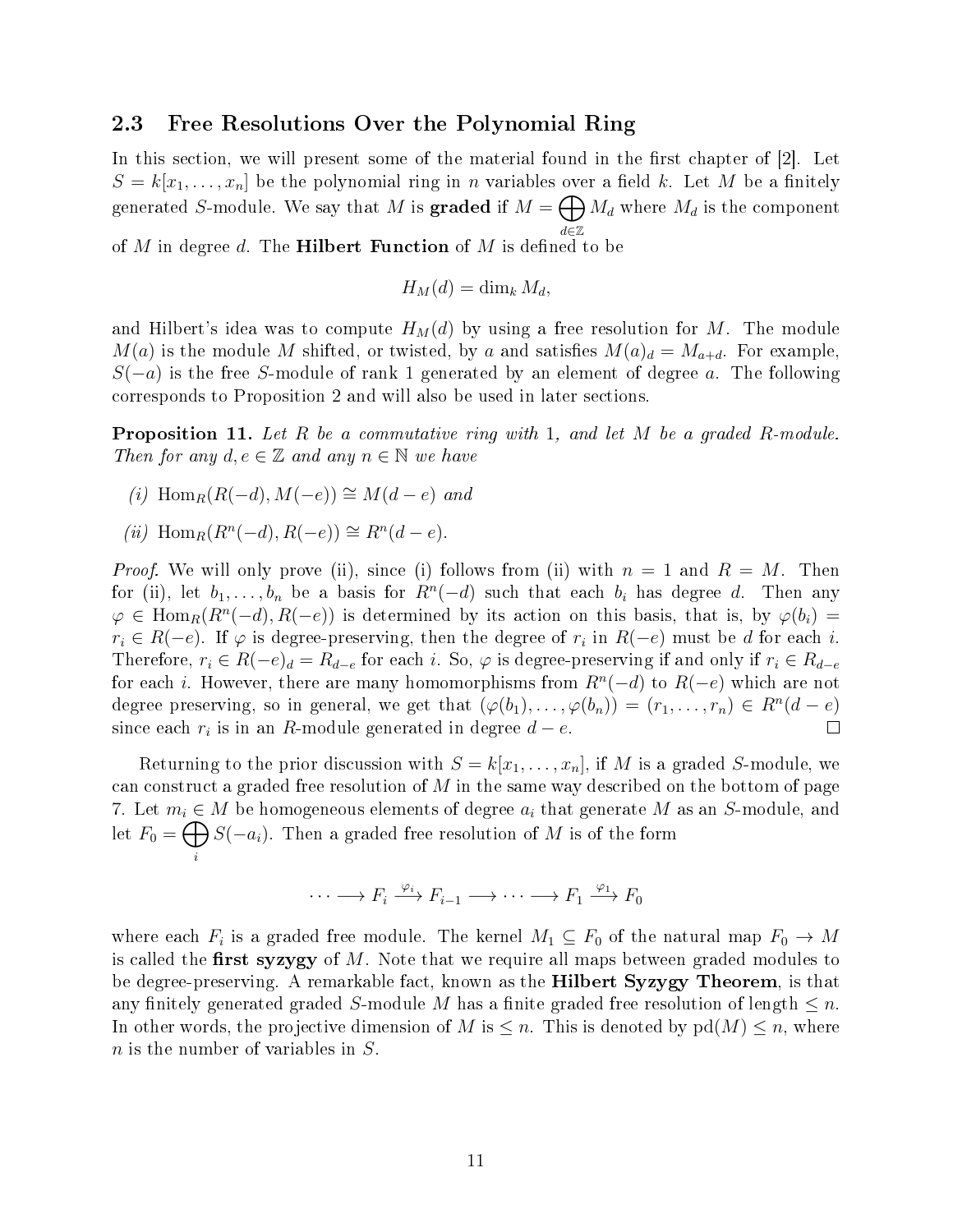We now give a few examples of a specific kind of complex, called **Koszul complexes**. which are an important family of free resolutions.

**Example 12** (Koszul Complexes). The first three Koszul complexes are

(i) 
$$
K_{\bullet}(x_1) : 0 \longrightarrow S(-1) \xrightarrow{(x_1)} S
$$
  
\n(ii)  $K_{\bullet}(x_1, x_2) : 0 \longrightarrow S(-2) \xrightarrow{\begin{pmatrix} x_2 \\ -x_1 \end{pmatrix}} S^2(-1) \xrightarrow{(x_1 - x_2)} S$   
\n(iii)  $K_{\bullet}(x_1, x_2, x_3) : 0 \longrightarrow S(-3) \xrightarrow{\begin{pmatrix} x_1 \\ x_2 \\ x_3 \end{pmatrix}} S^3(-2) \xrightarrow{\begin{pmatrix} 0 & x_3 & -x_2 \\ -x_3 & 0 & x_1 \\ x_2 & -x_1 & 0 \end{pmatrix}} S^3(-1)^{(x_1 - x_2 - x_3)} S.$ 

Observe that (i) is a free resolution of  $S/\langle x_1 \rangle$ . Similarly, one can show that (ii) is a free resolution of  $S/(x_1, x_2)$  and (iii) is a free resolution of  $S/(x_1, x_2, x_3)$ . These complexes can be generalized to  $\mathcal{K}_{\bullet}(x_1,\ldots,x_r)$  for any  $r \leq n$ , giving a free resolution of  $S/\langle x_1,\ldots,x_r\rangle$ . In particular, these complexes are important because  $\mathcal{K}_{\bullet}(x_1,\ldots,x_n)$  is a free resolution of the residue field  $S/(x_1, \ldots, x_n) \cong k$  which will be used when computing other homology groups in section 4.

Every finitely generated graded S-module M has a **minimal free resolution**, which is unique up to isomorphism. This can be constructed in a similar way as a normal free resolution where at each step we choose a minimal set of generators for the kernel of the previous map. Formally, we say that a complex of graded S-modules

$$
\cdots \longrightarrow F_i \stackrel{\delta_i}{\longrightarrow} F_{i-1} \longrightarrow \cdots
$$

is **minimal** if for each i, im  $\delta_i \subseteq m \cdot F_{i-1}$ , where  $m = \langle x_1, \ldots, x_n \rangle$  is the homogeneous maximal ideal of S. The condition of minimality is equalivalent to the condition that in a free resolution of S, none of the entries in the matrices representing the maps between the  $F_i$ 's are nonzero constants. For example, the Koszul complexes in Example 12 are minimal free resolutions of  $S/(x_1, \ldots, x_r)$ . If M is a finitely generated S-module, then its minimal free resolution will have the form

$$
0 \longrightarrow \bigoplus_{a \in \mathbb{Z}} S(-a)^{\beta_{r,a}(M)} \longrightarrow \cdots \longrightarrow \bigoplus_{a \in \mathbb{Z}} S(-a)^{\beta_{1,a}(M)} \stackrel{\delta_1}{\longrightarrow} \bigoplus_{a \in \mathbb{Z}} S(-a)^{\beta_{0,a}(M)} \longrightarrow M \longrightarrow 0
$$

and it can be shown that  $pd(M) = r$ , the length of this resolution. In other words, the minimal free resolution of M is as short as possible. Here  $\beta_{i,j}(M)$  denotes the i, j-th **Betti** number of M, which is an important invariant of M that is equal to the minimal number of generators of  $F_i$  in degree j. To compute the Betti numbers of M one often uses the following equality:

$$
\beta_{i,j}(M) = \dim_k \operatorname{Tor}_i^S(k, M)_j = \dim_k \tilde{H}_i(\mathcal{K}_\bullet \otimes M)_j
$$

where  $\mathcal{K}_{\bullet} = \mathcal{K}_{\bullet}(x_1,\ldots,x_n)$ . This allows one to find the Betti numbers without actually constructing a minimal free resolution of  $M$ , which is usually very tedious. Instead, one can tensor M with the Koszul complex and take the reduced homology of the resulting complex.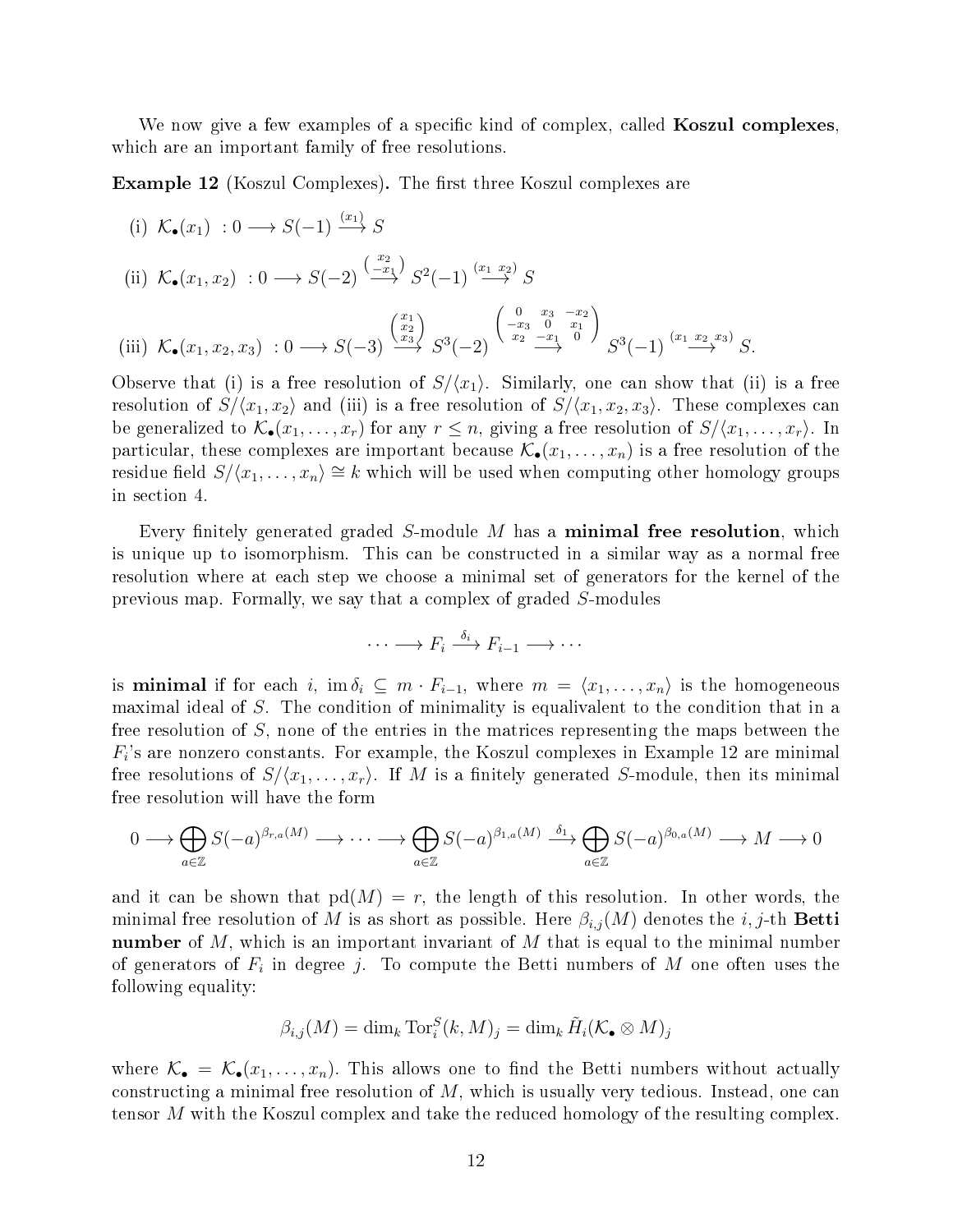Another invariant which can be defined using the Betti numbers of  $M$  is the **Castelnuovo-Mumford regularity** of M, denoted reg(M). This is defined as the smallest integer d such that  $\beta_{i,i+d}(M) \neq 0$  for some i, but  $\beta_{i,i+d+1}(M) = 0$  for all i, that is

$$
reg(M) = max{d | \beta_{i,i+d}(M) \neq 0 \text{ for some } i}.
$$

Another way to compute the regularity of  $M$ , which we will use several times in the next section when  $M$  is a monomial ideal, is to find the abelian groups  $\mathrm{Ext}^i_S(M,S)$  and use the equality

$$
reg(M) = max\{-i - j \mid Ext_S^i(M, S)_j \neq 0\}.
$$

Suppose M is a graded S-module that is generated in degree d. Then we say that M has a linear resolution if  $\beta_{i,i+j}(M) = 0$  for every  $j \neq d$ , that is, if the only nonzero Betti numbers have the form  $\beta_{i,i+d}(M)$ . Further, one can show that M has a linear resolution if and only if reg(M) = d. In this case, the maps in the minimal free resolution of M are given by matrices of linear forms. We will explore linear resolutions of monomial ideals more extensively in the remainder of this thesis.

## 3 Monomial Ideals

The concepts introduced in this section can be found in many sources. In the first subsection, we will focus on how monomial ideals are presented in Chapter 1 of [3] and Chapter I of [4]. In the second subsection, we will present simplicial complexes and their homology as seen in Chapter 1 of [3]. Finally, in the third subsection, we will introduce a few concepts from graph theory and edge ideals as found in Chapter 9 of [5].

## 3.1 Introduction to Monomial Ideals

Let  $S = k[x_1, \ldots, x_n]$  be the polynomial ring in *n* variables over a field k. A **monomial** in S is an element of the form  $x_1^{a_1}\cdots x_n^{a_n}$  where each  $a_i \in \mathbb{N}$  (possibly zero). An ideal  $I \subset S$  is a monomial ideal if it is generated by monomials. Additionally, a monomial is squarefree if each  $a_i \in \{0,1\}$ , and I is a **squarefree monomial ideal** if it is generated by squarefree monomials. An important observation about monomial ideals is that  $I$  is a monomial ideal if and only if for every polynomial  $f \in I$ , all of the monomials in f belong to I.

**Proposition 13** (Properties of Monomial Ideals). Let I and J be a monomial ideals in S. Then we have the following properties:

- (i)  $I \cap J$  is a monomial ideal,
- (ii) IJ is a monomial ideal,
- (iii)  $\sqrt{I}$  is a monomial ideal,
- (iv) I is a prime ideal if and only if  $I = \langle x_i \mid i \in A \rangle$  for some  $A \subseteq \{1, \ldots, n\},$
- (v) I is a radical monomial ideal, i.e.  $I =$ √ I, if and only if I is a squarefree monomial ideal.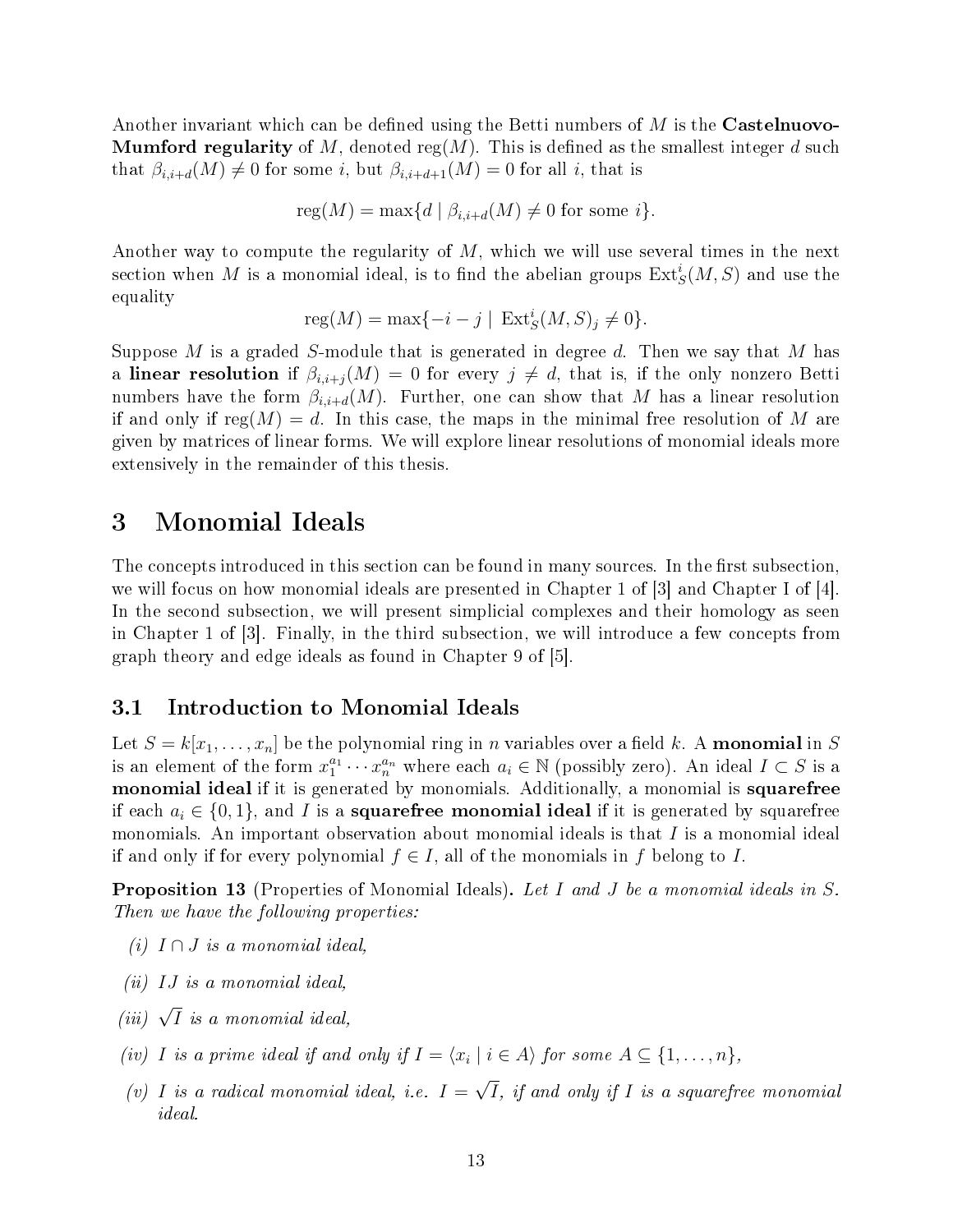To every monomial  $x_1^{a_1} \cdots x_n^{a_n}$  in S, we can associate a unique vector  $\vec{a} = (a_1, \ldots, a_n)$  in  $\mathbb{N}^n$ , often called the exponent vector. Let  $S_{\vec{a}}$  denote the vector subspace of S spanned by  $x_1^{a_1}\cdots x_n^{a_n}$ , that is  $S_{\vec{a}}=k\{x_1^{a_1}\cdots x_n^{a_n}\}$ . Then, as a k-vector space, we can view the polynomial ring S as the direct sum of all possible  $S_{\vec{a}}$  with  $\vec{a} \in \mathbb{N}^n$ . This gives

$$
S = \bigoplus_{\vec{a} \in \mathbb{N}^n} S_{\vec{a}}
$$

and since  $S_{\vec{a}} \cdot S_{\vec{b}} = S_{\vec{a}+\vec{b}}$ , we say that S is **multi-graded** or  $\mathbb{N}^n$ -graded as a k-algebra. Then monomial ideals are the  $\mathbb{N}^n$ -graded ideals of S, and we can write them as a direct sum,  $I = \bigoplus k\{x_1^{a_1} \cdots x_n^{a_n}\},\$  where the sum is over all monomials  $x_1^{a_1} \cdots x_n^{a_n} \in I.$  Recall that in section 2.3 we used that S is graded with respect to  $\mathbb{Z}$ , which is often called a "coarse" grading of  $S$ , whereas multi-grading is a "finer" grading of  $S$ . Both gradings can be used in this context, but it's important to distinguish which grading is being used.

When working with monomial ideals in S, an important consequence of the Hilbert Basis Theorem, which says that every ideal in S is finitely generated, and the grading on S is that every monomial ideal  $I \subseteq S$  has a unique, finite generating set of monomials. Thus, we can write  $I = \langle m_1, \ldots, m_r \rangle$  for a unique, minimal set of monomials  $m_i$ . If some positive power of each variable  $x_i$  appears in this minimal set of generators (so must have  $r \geq n$ ), then I is said to be **artinian**. Let the degree of a monomial be given by  $deg(m) = deg(x_1^{a_1} \cdots x_n^{a_n}) =$  $a_1 + \cdots + a_n \in \mathbb{N}$ . If all of the minimal monomial generators of I have the same degree, say d, then we say that I is generated in degree d. Throughout the remaining sections. we will frequently work with the ring  $S/I$  as both a k-vector space and an S-module. The following proposition will make it easier to compute the dimension of  $S/I$  in a given degree as a k-vector space.

**Proposition 14.** [4, Prop. 1.8] Let  $I \subseteq S = k[x_1, \ldots, x_n]$  be a monomial ideal. Then for every  $i \in \mathbb{N}$  the k-vector space  $(S/I)_i = S_i/I_i$  has a basis given by {monomials  $m \in S$ such that  $m \notin I$ ,  $deg(m) = i$ . So,  $dim_k(S/I)_i$  is equal to the number of monomials in S of degree i that are not in I.

In order to use this proposition, it is useful to know the number of monomials in  $S$  of a certain degree, that is dim  $S_d$ . A combinatorial argument shows that

$$
\dim S_d = \binom{n+d-1}{d}.
$$

As in section 2.3, we can construct the minimal free resolution of a monomial ideal  $I \subseteq$  $S$  and find its Betti numbers. Depending on the grading that we are using, these Betti numbers are either of the form  $\beta_{i,j}(I)$  in the graded case, or  $\beta_{i,\vec{a}}(I)$  where  $\vec{a} \in \mathbb{N}^n$  in the multi-graded case. In both cases, the Betti numbers of  $S/I$  are the same as the Betti numbers of I shifted by one spot. This is because the minimal free resolution of I starts with  $\cdots \longrightarrow F_1 \longrightarrow F_0 \longrightarrow I \longrightarrow 0$  whereas the minimal free resolution of  $S/I$  starts with  $\cdots \longrightarrow F_1 \longrightarrow F_0 \longrightarrow S \longrightarrow S/I \longrightarrow 0$ . Therefore, we have

$$
\beta_{i,j}(I) = \beta_{i+1,j}(S/I) \qquad \text{or} \qquad \beta_{i,\vec{a}}(I) = \beta_{i+1,\vec{a}}(S/I).
$$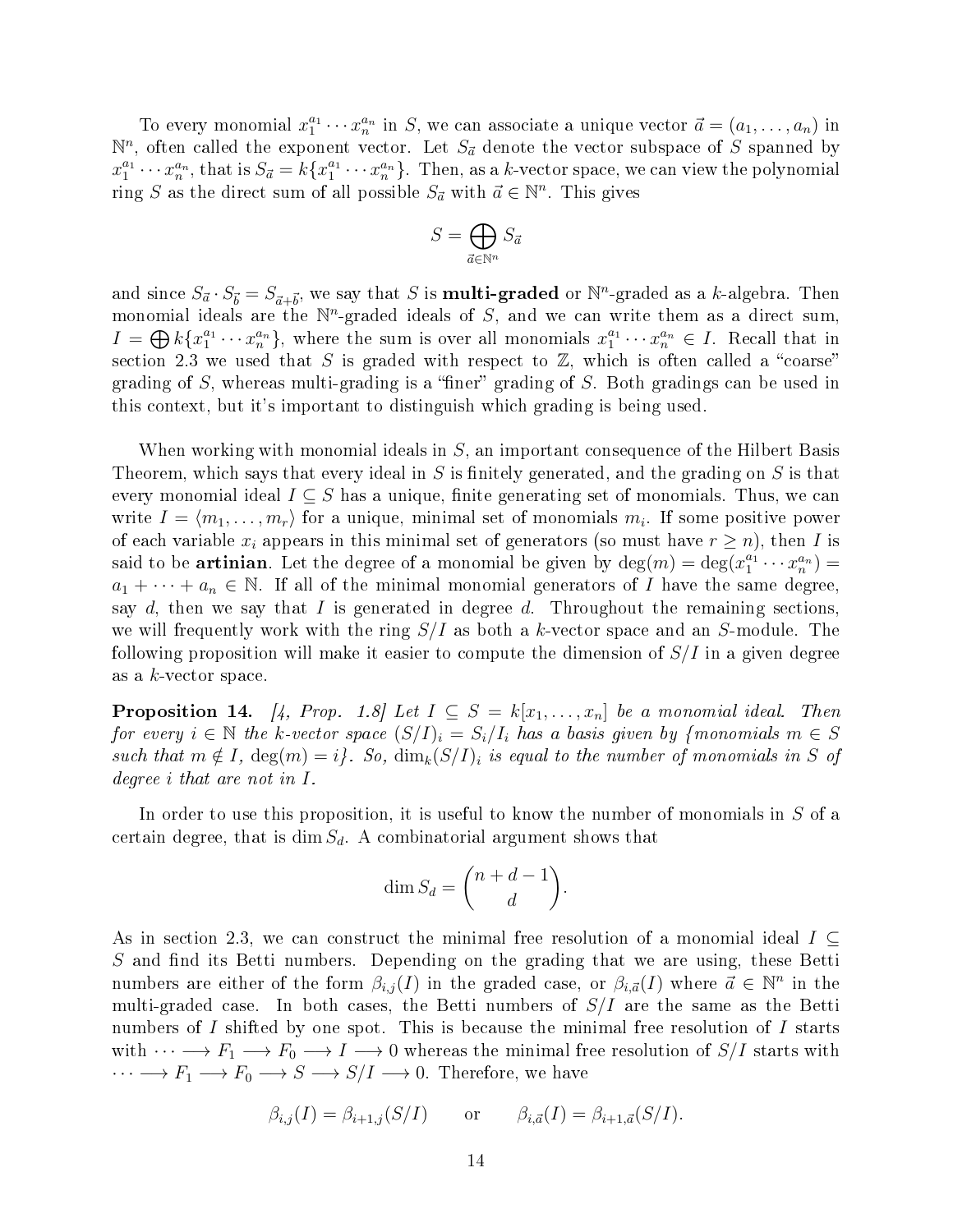This implies the equality

$$
reg(I) = reg(S/I) + 1
$$

which we will use later on when computing the regularity of specific monomial ideals. Again, if I is a homogeneous monomial ideal generated in degree  $d$ , then I has a linear (minimal free) resolution if and only if  $reg(I) = d$ .

## 3.2 Simplicial Complexes

We will now introduce simplicial complexes, which are closely related to squarefree monomial ideals. Let  $[n] = \{1, \ldots, n\}$  represent a vertex set. A simplicial complex  $\Delta$  on  $[n]$  is a collection of subsets of  $[n]$ , called **faces**, which are closed under taking subsets. Therefore, if  $\sigma \in \Delta$  is a face and  $\tau \subseteq \sigma$ , then  $\tau \in \Delta$  is also a face. If  $\sigma \in \Delta$  is a face with  $i+1$  vertices, i.e.  $|\sigma| = i + 1$ , then  $\sigma$  has dimension i and is called an i-face of  $\Delta$ . The empty set  $\varnothing$  is a face of every simplicial complex, and it is the only face with dimension −1. The maximal faces of a simplicial complex are called facets and, since faces are closed under taking subsets, a simplicial complex is determined by its facets. We are interested in simplicial complexes because they correspond to squarefree monomial ideals. To see this, we identify each face  $\sigma \subseteq [n]$  with its squarefree vector, which has a 1 for each vertex in the face and a 0 otherwise. For example,  $\sigma = \{2, 5, 6\} \subseteq [7]$  has squarefree vector  $(0, 1, 0, 0, 1, 1, 0)$ . We can then write  $\mathbf{x}^{\sigma} = \prod_{i \in \sigma} x_i$ , associating to  $\sigma$  a squarefree monomial. For our example we'd have  $\mathbf{x}^{\sigma} = x_2 x_5 x_6$ . Then, every simplicial complex  $\Delta$  corresponds to a squarefree monomial ideal called the **Stanley-Reisner ideal** of  $\Delta$  which is given by

$$
I_{\Delta} = \langle \mathbf{x}^{\tau} \mid \tau \notin \Delta \rangle.
$$

Therefore, the Stanley-Reisner ideal of  $\Delta$  is generated by the squarefree monomials associated to the nonfaces of  $\Delta$ . This correspondence between a simplicial complex and its Stanley-Reisner ideal actually creates a bijection between simplicial complexes on  $[n]$  and squarefree monomial ideals in  $S = k[x_1, \ldots, x_n]$ .

Next, we will relate the topics from section 2 to simplicial complexes (and hence, to squarefree monomial ideals) by defining the reduced chain complex and reduced cochain complex of a simplicial complex. Let  $\Delta$  be a simplicial complex on [n]. Let  $F_i(\Delta)$  be the set of *i*-faces of  $\Delta$  for each integer *i*. Then, let  $k^{F_i(\Delta)}$  be a *k*-vector space with basis elements  $e_{\sigma}$ that correspond to the *i*-faces  $\sigma \in F_i(\Delta)$ .

**Definition 15.** The **reduced chain complex** of  $\Delta$  over k is the complex

$$
\tilde{\mathcal{C}}_{\bullet}(\Delta; k) \; : \; 0 \longrightarrow k^{F_{n-1}(\Delta)} \xrightarrow{d_{n-1}} \cdots \longrightarrow k^{F_i(\Delta)} \xrightarrow{d_i} k^{F_{i-1}(\Delta)} \longrightarrow \cdots \xrightarrow{d_0} k^{F_{-1}(\Delta)} \longrightarrow 0.
$$

The **boundary maps**  $d_i$  are defined by setting  $sign(j, \sigma) = (-1)^{r-1}$  if j is the r<sup>th</sup> element of the set  $\sigma \subseteq \{1, \ldots, n\}$ , written in increasing order, and

$$
d_i(e_{\sigma}) = \sum_{j \in \sigma} sign(j, \sigma) e_{\sigma \setminus j}.
$$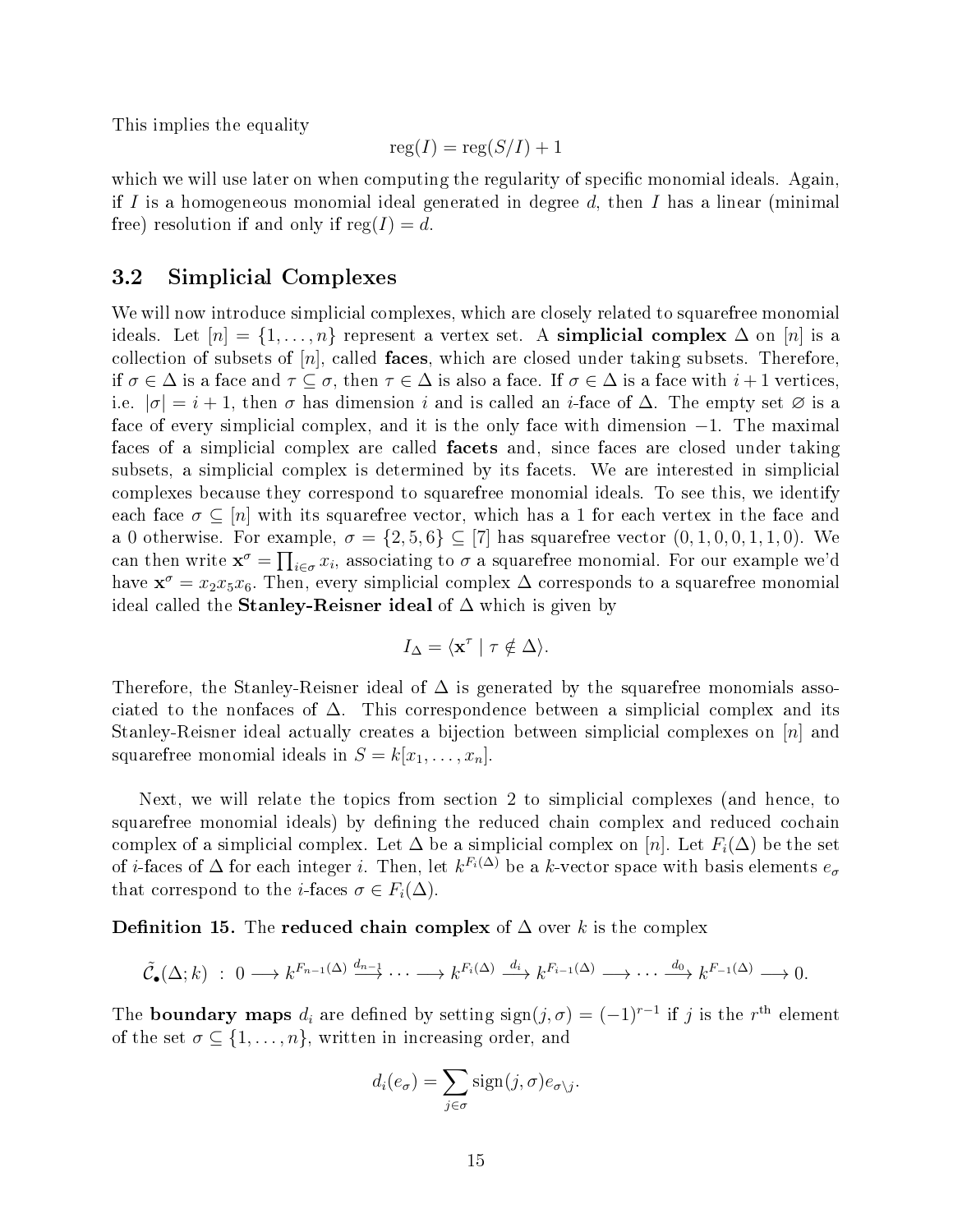This is a complex because  $d_i \circ d_{i+1} = 0$  for each i, so we can find its homology groups. For each  $i$ , the  $k$ -vector space

$$
\tilde{H}_i(\Delta; k) = \ker d_i / \operatorname{im} d_{i+1}
$$

in homological degree  $i$  is the  $i^{\text{th}}$  reduced homology of  $\Delta$  over  $k.$ 

We note that the dim  $\tilde{H}_0(\Delta;k)=(\#$  of connected components of  $\Delta$ )−1. We can similarly define the dual notion of the **reduced cochain complex** of  $\Delta$  over k,  $\tilde{\mathcal{C}}^{\bullet}(\Delta;k)$ , as the vector space dual of  $\tilde{\mathcal{C}}_{\bullet}(\Delta;k)$  with coboundary maps  $d^i$  which are the vector space duals of  $d_i$ . Then we have that

$$
\tilde{H}^i(\Delta; k) = \ker d^{i+1} / \operatorname{im} d^i
$$

is the i<sup>th</sup> reduced cohomology of  $\Delta$  over k. Since vector space duality preserves exact sequences, there is a canonical isomorphism  $\tilde{H}^i(\Delta;k) \cong \tilde{H}_i(\Delta;k)^*$ , where  $\left(\_\right)^*$  denotes the vector space duality  $\text{Hom}_k(-, k)$ .

To each simplicial complex  $\Delta$  we can associate another simplicial complex, called its Alexander dual  $\Delta^{\vee} = \{ [n] \setminus \tau \mid \tau \notin \Delta \}$ , consisting of the complements of the nonfaces of  $\Delta$ . We will use the Alexander dual of  $\Delta$  in the next section when discussing Hochster's Formula.

## 3.3 Graphs and Edge Ideals

Finite, simple graphs are a specific kind of simplicial complex which have maximal facets of dimension at most 1, so everything in the previous section can be applied to graphs. We will introduce the necessary graph theory concepts and will see that finite, simple graphs are in bijection with squarefree monomial ideals generated in degree two.

Let G be a finite, simple graph (no loops or parallel edges) on  $[n] = \{1, \ldots, n\}$  with edge set  $E(G)$ . From now on, every graph mentioned will be a finite, simple graph. If  $W \subseteq [n]$ is a subset of vertices, the induced subgraph of  $G$  on  $W$  is denoted  $G_W$  and contains the edges  $\{i, j\} \in E(G)$  with  $i, j \in W$ . The **complete graph** on [n] is the graph G on [n] that contains all possible edges, that is  $\{i, j\} \in E(G)$  for all  $i \neq j \in [n]$ . The **complement** graph of G, denoted  $G<sup>c</sup>$ , is the graph on  $[n]$  whose edge set contains all of the non-edges of G, that is  $\{i, j\} \in E(G^c)$  if and only if  $\{i, j\} \notin E(G)$ . A graph G is **connected** if for all  $i \neq j \in [n]$  there is a sequence of edges of the form  $\{\{\{i, i_2\}, \{i_2, i_3\}, \ldots, \{i_{\ell-1}, j\}\}\}$  between i and j. A cycle of G of length  $\ell$  is a subgraph C of G such that

$$
E(C) = \{\{i_1, i_2\}, \{i_2, i_3\}, \ldots, \{i_{\ell-1}, i_\ell\}, \{i_\ell, i_1\}\},\
$$

where  $i_1, i_2, \ldots, i_\ell$  are vertices of G such that  $i_j \neq i_m$  for  $j \neq m$ . A **chord** of a cycle C is an edge  $\{i, j\}$  of G such that i and j are vertices of C with  $\{i, j\} \notin E(G)$ . A graph G is **chordal** if every cycle of length greater than three in  $G$  has a chord. Every induced subgraph of a chordal graph is also chordal. A subset  $W \subseteq [n]$  is a **clique** of G if  $\{i, j\} \in E(G)$  for all  $i \neq j \in W$ . The **clique complex** of a graph G on [n] is the simplicial complex  $\Delta(G)$  on [n] whose faces are the cliques of G.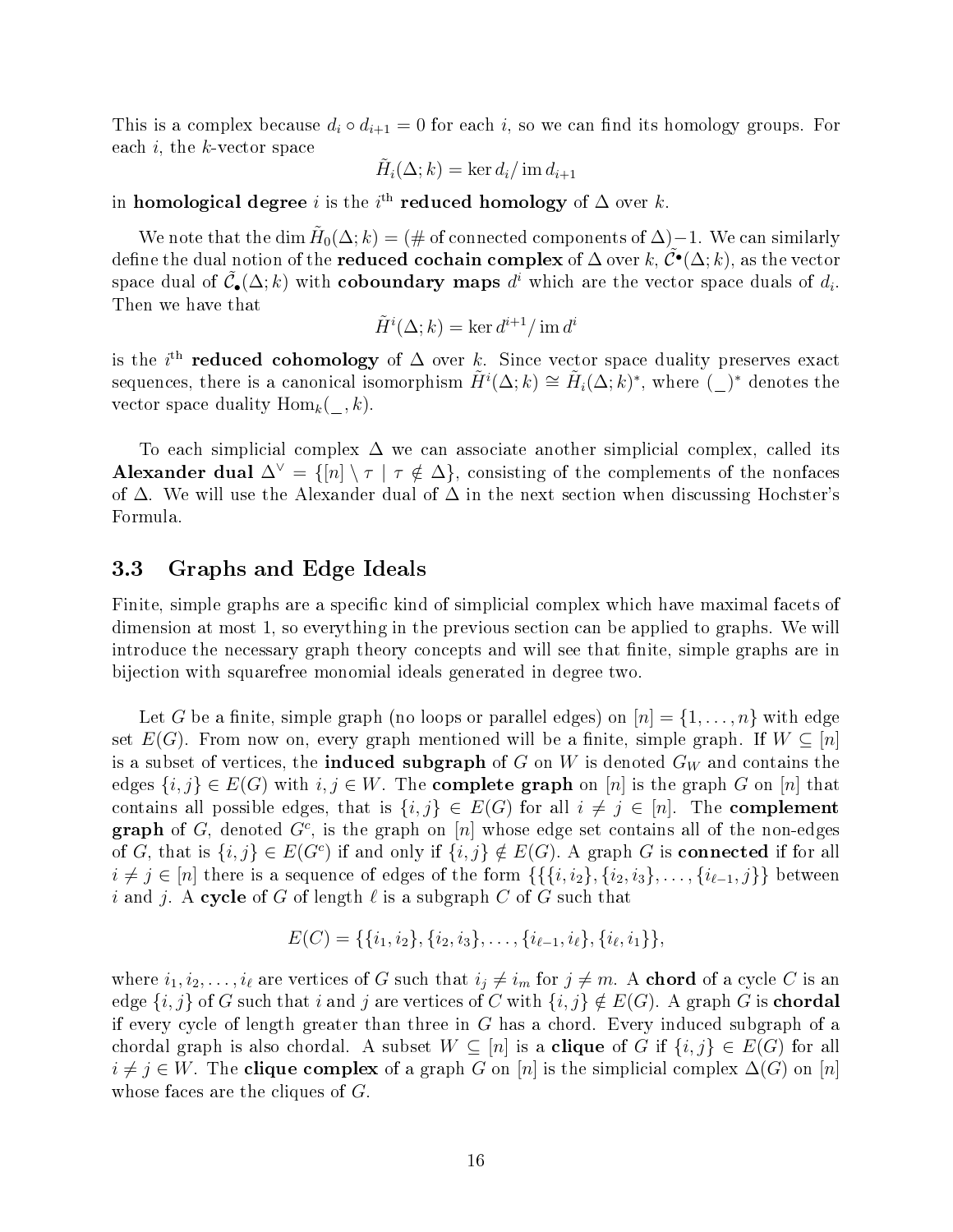Consider again the polynomial ring  $S = k[x_1, \ldots, x_n]$  over a field k, and let G be a graph on [n]. As in section 3.2 above, we associate to each edge  $\{i, j\} \in E(G)$  the monomial  $x_i x_j$ . Then the **edge ideal** of G is the squarefree monomial ideal  $I(G) = \langle x_i x_j | \{i, j\} \in E(G) \rangle$ , which is generated by the edges of G. Note that since an edge ideal  $I(G)$  is generated in degree two, it will have a linear resolution if and only if  $reg(I(G)) = 2$ . Next, consider the clique complex of  $G^c$ ,  $\Delta(G^c)$ , whose faces are the cliques of  $G^c$ . The Stanley-Reisner ideal of  $\Delta(G^{c})$  is generated by the minimal nonfaces of this complex, which are exactly the edges of G. Therefore, we have that the edge ideal of G and the Stanley-Reisner ideal of the clique complex of the complement of  $G$  are the same:

$$
I(G) = I_{\Delta(G^c)}.
$$

Every graph on  $[n]$  corresponds to a squarefree monomial ideal generated in degree two, namely its edge ideal. Conversely, any squarefree monomial ideal generated in degree two in  $S = k[x_1, \ldots, x_n]$  is the edge ideal of graph on [n] (take a minimal set of generators  $x_i x_j$ for the ideal, each of which corresponds to an edge in the graph). Thus, there is a oneto-one correspondence between finite, simple graphs on  $[n]$  and squarefree monomial ideals generated in degree two via edge ideals.

# 4 Useful Applications

In this section, we will describe a few useful applications of the homological algebra concepts from section 2 in studying monomial ideals and simplicial complexes. These will include Hochster's Formula for computing Tor groups of Stanley-Reisner ideals of simplicial complexes and the reduced Mayer-Vietoris exact sequence, which will both be used in the proof of Fröberg's Theorem, the main result of this section. To start, we give a formula for the dimension of the first reduced homology group of a connected graph.

**Proposition 16.** Let G be a connected graph on [n] with edge set  $E(G)$ . Then, viewing G as a one-dimensional simplicial complex over a field k, we have  $\dim_k(\tilde{H}_1(G;k)) = |E(G)| - n + 1$ .

*Proof.* The reduced chain complex of  $G$  given by Definition 15 is

$$
\tilde{\mathcal{C}}_{\bullet}(G;k) \; : \; 0 \longrightarrow k^{F_1(G)} \xrightarrow{d_1} k^{F_0(G)} \xrightarrow{d_0} k^{F_{-1}(G)} \longrightarrow 0
$$

where  $k^{F_{-1}(G)} \cong k, k^{F_0(G)} \cong k^n$ , and  $k^{F_1(G)} \cong k^{|E(G)|}$  because the empty face is the only face of dimension  $-1$ , there are *n* vertices, or dimension 0 faces, and there are  $|E(G)|$  edges, or 1-dimensional faces. Thus, we can consider the complex

$$
G_{\bullet} \; : \; 0 \longrightarrow k^{|E(G)|} \xrightarrow{d_1} k^n \xrightarrow{d_0} k \longrightarrow 0.
$$

Taking reduced homology of this complex and using the fact that  $G$  is connected gives  $\tilde{H}(G_{\bullet})$ : 0  $\longrightarrow$   $\tilde{H}_1(G; k)$   $\longrightarrow$  0. Then Proposition 9 applied to the the induced complex in reduced homology gives that  $\chi(G_{\bullet}) = \chi(\tilde{H}(G_{\bullet}))$ , where  $\chi$  is the Euler characteristic.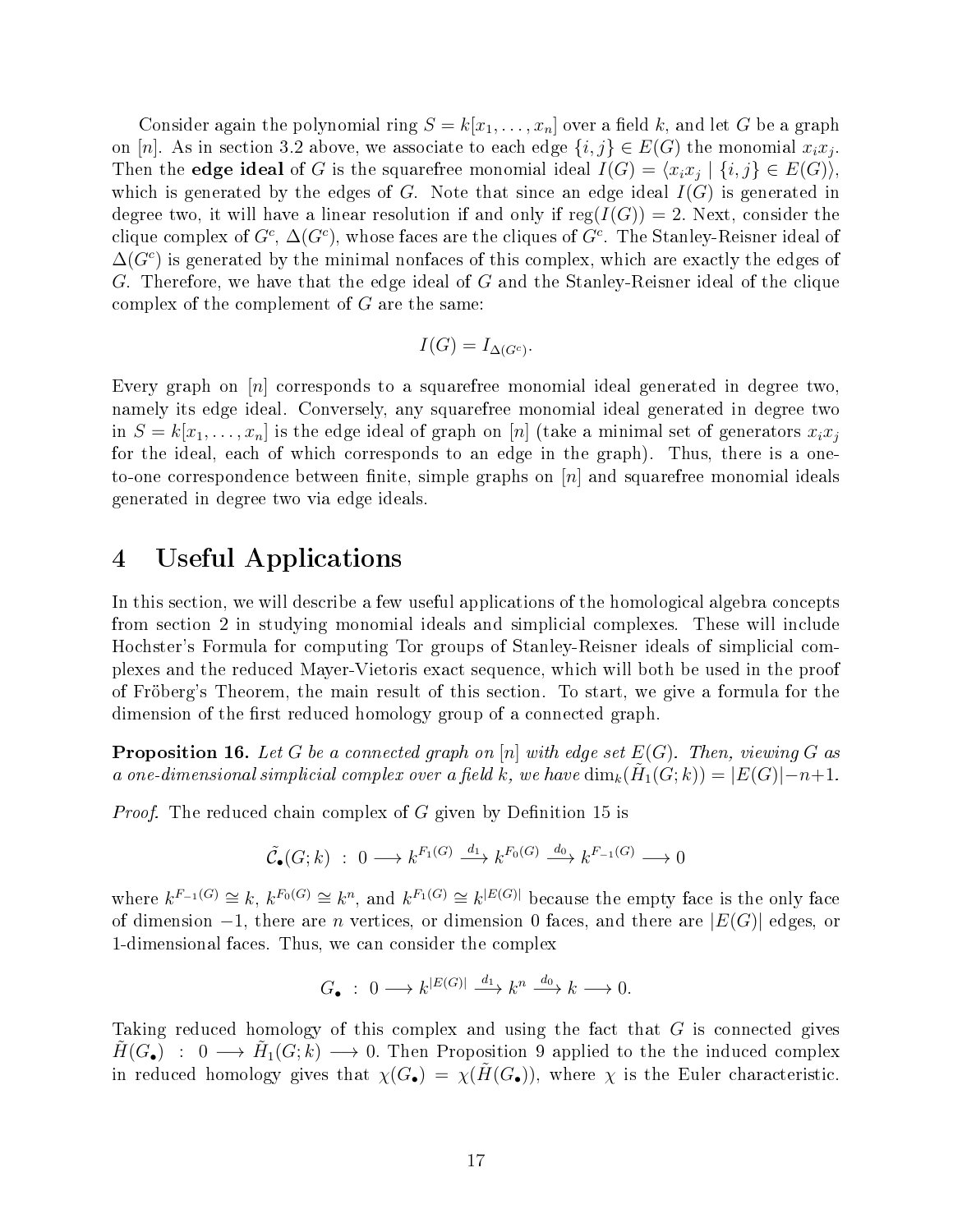Therefore, we have

$$
(-1) \cdot 1 + (-1)^2 \cdot n + (-1)^3 \cdot |E(G)| = (-1) \cdot \dim_k(\tilde{H}_1(G; k))
$$

which implies  $\dim_k(\tilde{H}_1(G;k)) = |E(G)| - n + 1.$ 

More generally, if G is not connected, then it can be shown that  $\dim_k(\tilde{H}_1(G;k)) = |E(G)|$  $n + (\# \nightharpoonup \# \nightharpoonup \# \nightharpoonup \# \nightharpoonup \# \nightharpoonup \# \nightharpoonup \# \nightharpoonup \# \nightharpoonup \# \nightharpoonup \# \nightharpoonup \# \nightharpoonup \# \nightharpoonup \# \nightharpoonup \# \nightharpoonup \# \nightharpoonup \# \nightharpoonup \# \nightharpoonup \# \nightharpoonup \# \nightharpoonup \# \nightharpoonup \# \nightharpoonup \# \nightharpoonup \# \nightharpoonup \# \nightharpoonup \# \nightharpoonup \# \nightharpoonup \# \nightharpoonup \#$ components of G.  $\Box$ 

Next we state Hochster's Formula and give an example to illustrate the theorem, which can be formulated in many ways and in a variety of settings. Notationally, for  $\vec{a} \in \mathbb{Z}^n$ , the support of  $\vec{a}$  is denoted by supp( $\vec{a}$ ) and is the subset of  $[n] = \{1, \ldots, n\}$  corresponding to the nonzero entries of  $\vec{a}$ . Recall that  $I_{\Delta}$  is the Stanley-Reisner ideal of a simplicial complex, which is generated by its nonfaces. For a subset of vertices  $W \subseteq [n]$ , we denote the **restriction** of  $\Delta$  on W by  $\Delta_W$ , which contains all of the faces of  $\Delta$  that consist only of vertices in W. Lastly, recall that there is a canonical isomorphism  $\tilde{H}_i(\Delta;k)^* \cong \tilde{H}^i(\Delta;k)$ .

**Theorem 17.** [5, Hochster's Formula, 8.1.1] Let  $\Delta$  be a simplicial complex on [n] and let  $\vec{a} \in \mathbb{Z}^n$ . Then

- (i)  $\text{Tor}_i^S(k, I_\Delta)_{\vec{a}} = 0$  if  $\vec{a}$  is not squarefree, and
- (ii) if  $\vec{a}$  is squarefree, and  $W = \text{supp}(\vec{a})$ , then  $\text{Tor}_i^S(k, I_\Delta)_{\vec{a}} \cong \tilde{H}^{|W| i 2}(\Delta_W; k)$  for every i.

Using that  $\beta_{i,\vec{a}}(I_{\Delta}) = \dim_k \text{Tor}_i^S(k, I_{\Delta})_{\vec{a}}$ , this shows that all nonzero Betti numbers of  $I_{\Delta}$  (and, subsequently, of  $S/I_{\Delta}$ ) lie in squarefree degrees. Although we will not present the proof of this theorem, the proof given in [5] utilizes that for a simplicial complex  $\Delta$  on [n], we have  $\tilde{H}_{n-i-1}(\Delta;k) \cong \tilde{H}^{i-2}(\Delta^{\vee};k)$  for each i, where  $\Delta^{\vee}$  is the Alexander dual of  $\Delta$ , as defined at the end of section 3.2. Consider the following example.

**Example 18.** Let  $n = 3$  and let  $\Delta$  be the simplicial complex on  $[3] = \{1, 2, 3\}$  with facets  ${1, 2}$  and  ${3}$ . Then the Alexander dual  $\Delta^{\vee}$  consists of the complements of the minimal nonfaces of  $\Delta$ . The minimal nonfaces of  $\Delta$  are  $\{2,3\}$  and  $\{1,3\}$ , so  $\Delta^{\vee}$  has facets  $\{1\}$  and {2}. Pictorally, we have



Since  $n=3$ , we should have  $\tilde{H}_{2-i}(\Delta;k)\cong \tilde{H}^{i-2}(\Delta^\vee;k)$  for each i, and we will check that this isomorphism makes sense for this example. The reduced chain complexes of these simplicial complexes are given by

$$
\tilde{\mathcal{C}}_{\bullet}(\Delta; k) : 0 \longrightarrow k \stackrel{\begin{pmatrix} 1 \\ -1 \\ 0 \end{pmatrix}}{\longrightarrow} k^3 \stackrel{(111)}{\longrightarrow} k \longrightarrow 0
$$
  

$$
\tilde{\mathcal{C}}_{\bullet}(\Delta^{\vee}; k) : 0 \longrightarrow k^2 \stackrel{(11)}{\longrightarrow} k \longrightarrow 0.
$$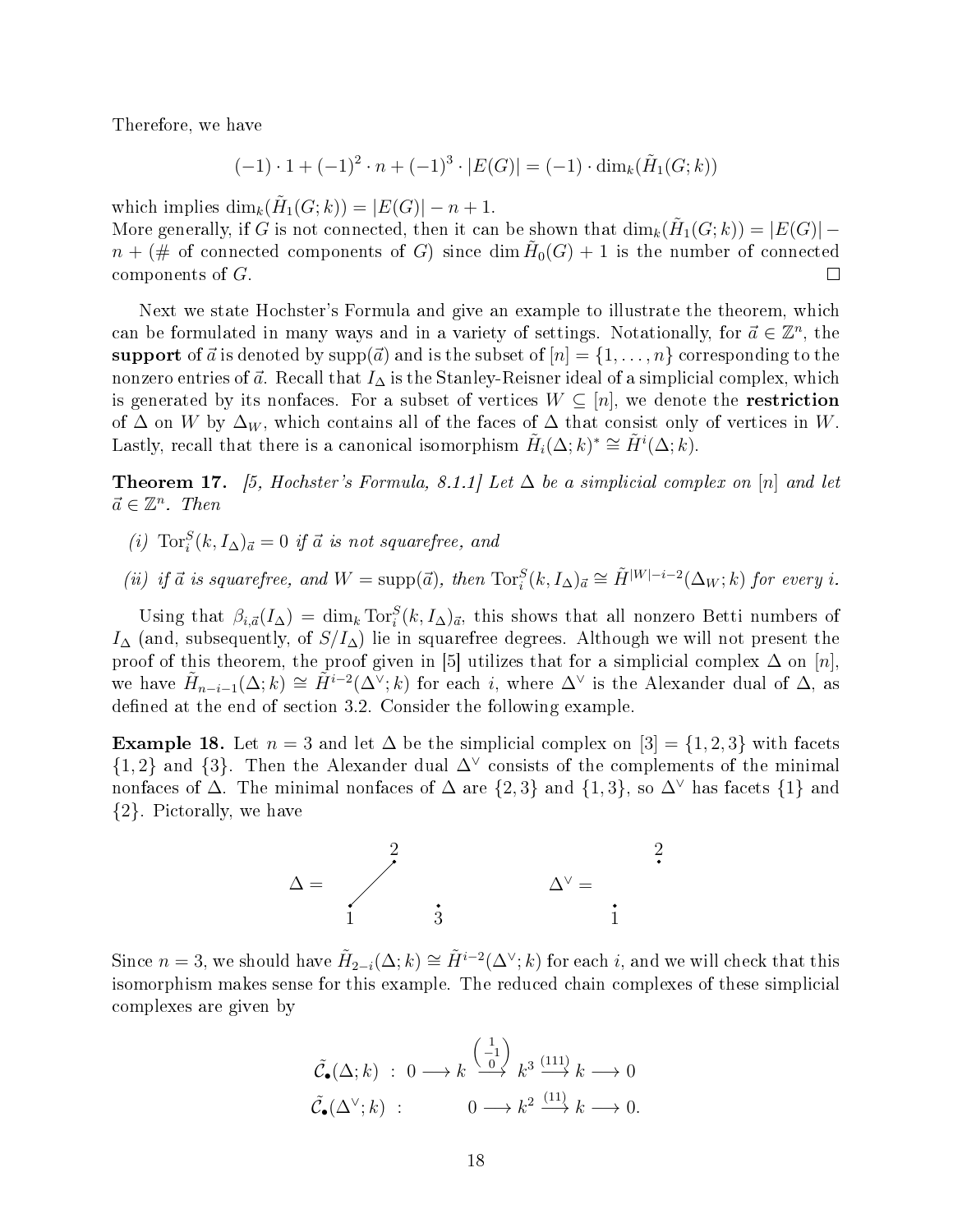Computing reduced homology gives:

$$
\tilde{H}_{-1}(\Delta; k) = k/\operatorname{im}(1\ 1\ 1) = k/k = 0 \qquad \qquad \tilde{H}^{1}(\Delta^{\vee}; k) = 0
$$
\n
$$
\tilde{H}_{0}(\Delta; k) = \frac{\operatorname{span}\left\{\begin{pmatrix} 1 \\ -1 \end{pmatrix}, \begin{pmatrix} 0 \\ -1 \end{pmatrix}\right\}}{\operatorname{span}\left\{\begin{pmatrix} 1 \\ -1 \end{pmatrix}\right\}} = \operatorname{span}\left\{\begin{pmatrix} 0 \\ 1 \end{pmatrix}\right\} \qquad \qquad \tilde{H}^{0}(\Delta^{\vee}; k) \cong \operatorname{span}\left\{\begin{pmatrix} 1 \\ -1 \end{pmatrix}\right\}
$$
\n
$$
\tilde{H}_{1}(\Delta; k) = 0 \qquad \qquad \tilde{H}^{-1}(\Delta^{\vee}; k) \cong k/k = 0
$$
\n
$$
\tilde{H}_{j}(\Delta; k) = 0, \text{ for } j < -1, j > 1 \qquad \qquad \tilde{H}^{j}(\Delta^{\vee}; k) = 0, \text{ for } j < -1, j > 0.
$$

Observe that  $\dim \tilde{H}_{2-i}(\Delta;k) = \dim \tilde{H}^{i-2}(\Delta^{\vee};k)$  for each i. Also, note that we could have computed  $\dim \tilde{H}_0(\Delta;k) = (\text{\# connected components}) - 1 = 2 - 1 = 1,$  and by the previous proposition, we have dim  $\widetilde{H}_1(\Delta;k) = 1 - 3 + 2 = 0$ .

Then to see how Hochster's Formula applies to this example, we consider  $\mathcal{K}_{\bullet}(x_1, x_2, x_3) \otimes_S I_{\Delta}$ where  $\mathcal{K}_{\bullet}(x_1, x_2, x_3)$ , the Koszul complex, is the minimal free resolution of k and we have  $I_{\Delta} = \langle x_1x_3, x_2x_3 \rangle$ . Using the multi-grading on  $S = k[x_1, x_2, x_3]$ , this complex is

$$
I_{\Delta}(-(1,1,0)) \qquad I_{\Delta}(-(1,0,0))
$$
  
\n
$$
\bigoplus_{\mathbf{0}\longrightarrow I_{\Delta}(-(1,1,1))\longrightarrow I_{\Delta}(-(0,1,1))\longrightarrow I_{\Delta}(-(0,1,0))\longrightarrow I_{\Delta}\longrightarrow 0
$$
  
\n
$$
\bigoplus_{I_{\Delta}(-(1,0,1))}\bigoplus_{I_{\Delta}(-(0,0,1))}
$$

Notice that taking this complex in any non-squarefree degree gives a complex that is exact. Therefore, as in (i) of Theorem 17, since Tor groups are the homology groups of this complex, we have  $\text{Tor}_{i}^{S}(k, I_{\Delta})_{\vec{a}} = 0$  if  $\vec{a}$  is not squarefree. Consider  $\vec{a} = (1, 1, 1)$ . Then  $W = \{1, 2, 3\}$ and  $\Delta_W = \Delta$ , and the isomorphism shown above gives

$$
\tilde{H}^{|W|-i-2}(\Delta_W;k) = \tilde{H}^{1-i}(\Delta_W;k) \cong \tilde{H}_{i-1}((\Delta_W)^{\vee};k).
$$

We want to show that this is the same as  $\text{Tor}_i^S(k, I_\Delta)_{\vec{a}}$  for each i by showing that the complexes that these homology groups come from are essentially the same. Taking the above complex for  $\mathcal{K}_{\bullet}(x_1, x_2, x_3) \otimes_S I_{\Delta}$  in degree  $\vec{a}$  gives

$$
k\{x_2x_3\}
$$
  
0  $\longrightarrow$   $\bigoplus$   $\longrightarrow$   $k\{x_1x_2x_3\} \longrightarrow 0.$   
 $k\{x_1x_3\}$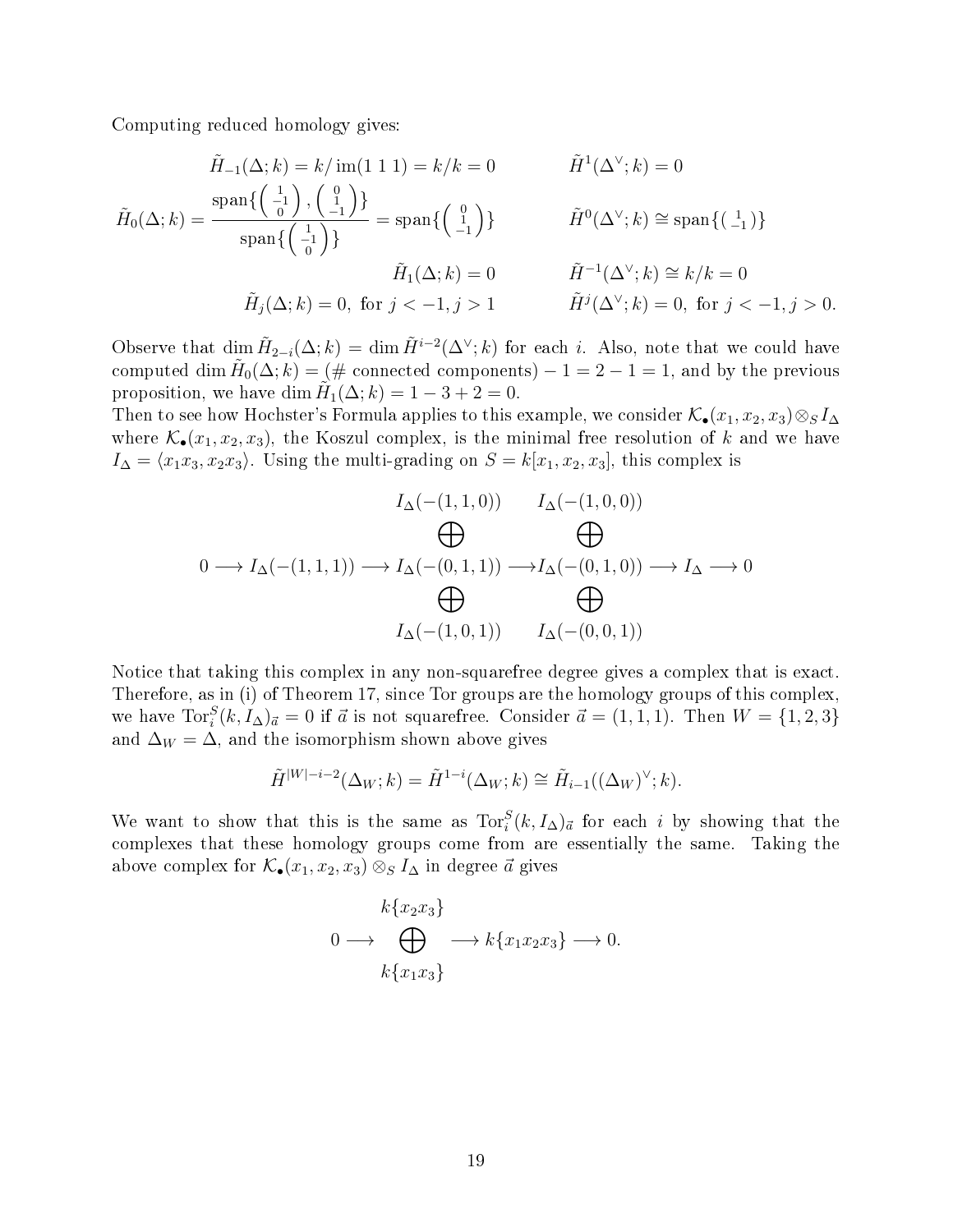Observe that this is essentially the same as the complex  $\tilde{\mathcal{C}}_{\bullet}(\Delta^{\vee};k)$  which is given by

$$
k\{x_1\}
$$
  
0  $\longrightarrow \bigoplus_{k\{x_2\}} \longrightarrow k \longrightarrow 0$ 

and notice that the corresponding terms in these two complexes are generated by faces that are complements. Therefore, we have shown that for  $\vec{a} = (1, 1, 1)$ , we have  $\text{Tor}_{i}^{S}(k, I_{\Delta})_{\vec{a}} \cong$  $\tilde{H}^{|W|-i-2}(\Delta_W;k)$  for every i, which is (ii) of Theorem 17.

The following theorem will also be used to prove Fröberg's Theorem, and since it combines several of the main concepts presented in sections 2 and 3, we provide a proof as well.

**Theorem 19.** [5, 5.1.8] Let  $\Delta_1$  and  $\Delta_2$  be simplicial complexes on [n] over a field k. Let  $\Delta = \Delta_1 \cup \Delta_2$  and  $\Gamma = \Delta_1 \cap \Delta_2$ . Then the **reduced Mayer-Vietoris sequence** given by

$$
\cdots \longrightarrow \tilde{H}_i(\Gamma;k) \longrightarrow \tilde{H}_i(\Delta_1;k) \oplus \tilde{H}_i(\Delta_2;k) \longrightarrow \tilde{H}_i(\Delta;k)
$$
  

$$
\longrightarrow \tilde{H}_{i-1}(\Gamma;k) \longrightarrow \tilde{H}_{i-1}(\Delta_1;k) \oplus \tilde{H}_{i-1}(\Delta_2;k) \longrightarrow \tilde{H}_{i-1}(\Delta;k) \longrightarrow \cdots
$$

is exact.

*Proof.* To prove that this is an exact sequence, we will use the theorem that is dual to Theorem 3 for reduced homology which says that every short exact sequence of complexes

$$
0\longrightarrow \mathcal{A}_\bullet\longrightarrow \mathcal{B}_\bullet\longrightarrow \mathcal{C}_\bullet\longrightarrow 0
$$

gives a long exact sequence of reduced homology groups

$$
0 \longrightarrow \tilde{H}_n(\mathcal{A}_{\bullet}) \longrightarrow \tilde{H}_n(\mathcal{B}_{\bullet}) \longrightarrow \tilde{H}_n(\mathcal{C}_{\bullet}) \longrightarrow \tilde{H}_{n-1}(\mathcal{A}_{\bullet}) \longrightarrow \tilde{H}_{n-1}(\mathcal{B}_{\bullet}) \longrightarrow \cdots
$$

where n is the maximum length of  $A_{\bullet}, B_{\bullet}, C_{\bullet}$ . To do this, we need to define an appropriate short exact sequence of complexes. First, we find the reduced chain complexes of  $\Delta_1, \Delta_2, \Delta$ , and  $\Gamma$  as in Definition 15 and denote them by

$$
\mathcal{A}_{\bullet} = \tilde{\mathcal{C}}_{\bullet}(\Gamma; k), \qquad \mathcal{B}_{\bullet} = \tilde{\mathcal{C}}_{\bullet}(\Delta_1; k) \oplus \tilde{\mathcal{C}}_{\bullet}(\Delta_2; k), \qquad \mathcal{C}_{\bullet} = \tilde{\mathcal{C}}_{\bullet}(\Delta; k).
$$

Define maps between these complexes as follows:

$$
\alpha_i : A_i \longrightarrow B_i
$$
  
\n
$$
\sigma \mapsto (\sigma, \sigma) \qquad \text{for } \sigma \in F_i(\Gamma) \text{ since } \Gamma = \Delta_1 \cap \Delta_2 \text{, and}
$$
  
\n
$$
\beta_i : B_i \longrightarrow C_i
$$
  
\n
$$
(\sigma_1, \sigma_2) \mapsto \sigma_1 - \sigma_2 \qquad \text{for } \sigma_1 \in F_i(\Delta_1) \text{ and } \sigma_2 \in F_i(\Delta_2).
$$

Then for each i and every  $\sigma \in F_i(\Gamma)$  we have  $\beta_i \circ \alpha_i(\sigma) = \beta_i(\sigma, \sigma) = \sigma - \sigma = 0$ . Therefore,  $0 \longrightarrow A_i \stackrel{\alpha_i}{\longrightarrow} B_i \stackrel{\beta_i}{\longrightarrow} C_i \longrightarrow 0$  is a complex for each i. To show each of these complexes is exact, we need to show that  $\alpha_i$  is injective and  $\beta_i$  is surjective with  $\text{im } \alpha_i = \text{ker } \beta_i$ . Let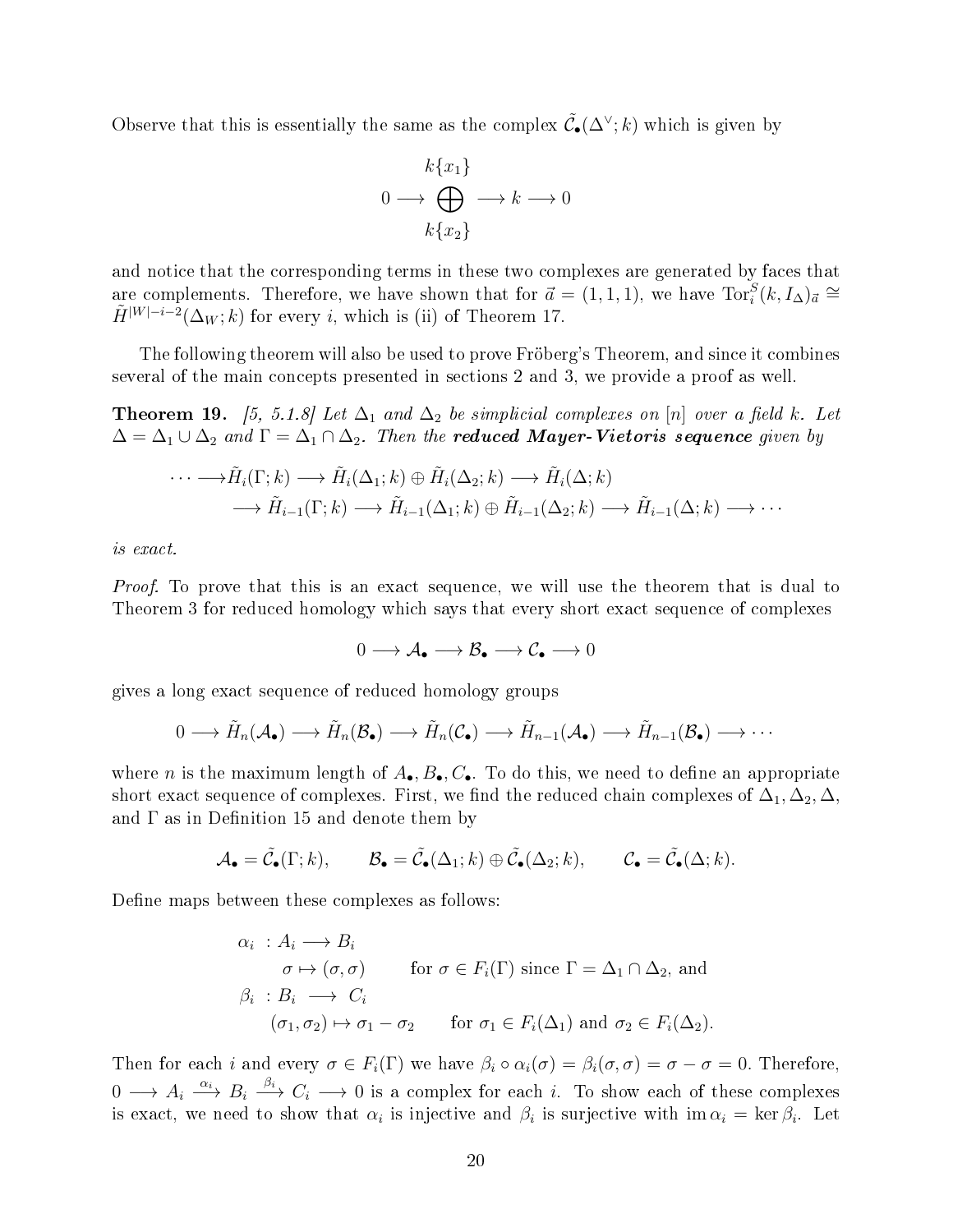$\sum$  $\sigma{\in}F_i(\Gamma)$  $a_{\sigma}\sigma \in A_i$  with  $a_{\sigma} \in k$ . Then  $\alpha_i(\sum)$ σ  $a_{\sigma}\sigma) = (\sum$ σ  $a_{\sigma} \sigma, \sum$ σ  $a_{\sigma}\sigma$ ) = 0 if and only if each term is zero, which is equivalent to the fact that  $a_{\sigma} = 0$  for every  $\sigma \in F_i(\Gamma)$ , which implies  $\sum$ σ  $a_{\sigma}\sigma = 0$ . Thus,  $\alpha_i$  is injective. Now let  $\sigma \in F_i(\Delta)$  and recall that  $\Delta = \Delta_1 \cup \Delta_2$ . If  $\sigma \in F_i(\Delta_1)$ , then we have  $\beta_i(\sigma,0) = \sigma$ , and if  $\sigma \in F_i(\Delta_2)$ , then we have  $\beta_i(0,-\sigma) = \sigma$ . Thus,  $\beta_i$  is surjective. Then im  $\alpha_i$  is generated by all elements  $(\sigma, \sigma)$  where  $\sigma \in F_i(\Gamma)$ , which implies  $\sigma \in F_i(\Delta_1)$  and  $\sigma \in F_i(\Delta_2)$  since  $\Gamma = \Delta_1 \cap \Delta_2$ . Similarly, ker  $\beta_i$  is generated by all elements  $(\sigma, \sigma)$  in  $B_i$  where  $\sigma \in F_i(\Delta_1)$  and  $\sigma \in F_i(\Delta_2)$ . Thus, im  $\alpha_i = \ker \beta_i$ .

Since we've shown that each column in the following diagram is an exact sequence, to show that this is a short exact sequence of complexes, we need to show that this diagram commutes.



To show that the top square commutes, let  $\sigma = (n_1, \ldots, n_i) \in F_i(\Gamma)$ . Then

$$
\alpha_{i-1} \circ d_i(\sigma) = \alpha_{i-1} \left( \sum_j (-1)^j (n_1, \dots, \widehat{n_j}, \dots, n_i) \right)
$$
  
= 
$$
\left( \sum_j (-1)^j (n_1, \dots, \widehat{n_j}, \dots, n_i), \sum_j (-1)^j (n_1, \dots, \widehat{n_j}, \dots, n_i) \right)
$$
 and  

$$
d_i \circ \alpha_i(\sigma) = d_i(\sigma, \sigma) = (d_i(\sigma), d_i(\sigma))
$$
  
= 
$$
\left( \sum_j (-1)^j (n_1, \dots, \widehat{n_j}, \dots, n_i), \sum_j (-1)^j (n_1, \dots, \widehat{n_j}, \dots, n_i) \right).
$$

Thus,  $\alpha_{i-1} \circ d_i = d_i \circ \alpha_i$ , so the top square commutes. For the bottom square, then  $\sigma_1 \in F_i(\Delta_1)$  and  $\sigma_2 \in F_i(\Delta_2)$ . Then  $(\sigma_1, \sigma_2) \in B_i$  and we have

$$
\beta_{i-1} \circ d_i(\sigma_1, \sigma_2) = \beta_{i-1}(d_i(\sigma_1), d_i(\sigma_2)) = d_i(\sigma_1) - d_i(\sigma_2) \text{ and}
$$
  

$$
d_i \circ \beta_i(\sigma_1, \sigma_2) = d_i(\sigma_1 - \sigma_2) = d_i(\sigma_1) - d_i(\sigma_2).
$$

Thus,  $\beta_{i-1} \circ d_i = d_i \circ \beta_i$ , so the bottom square commutes.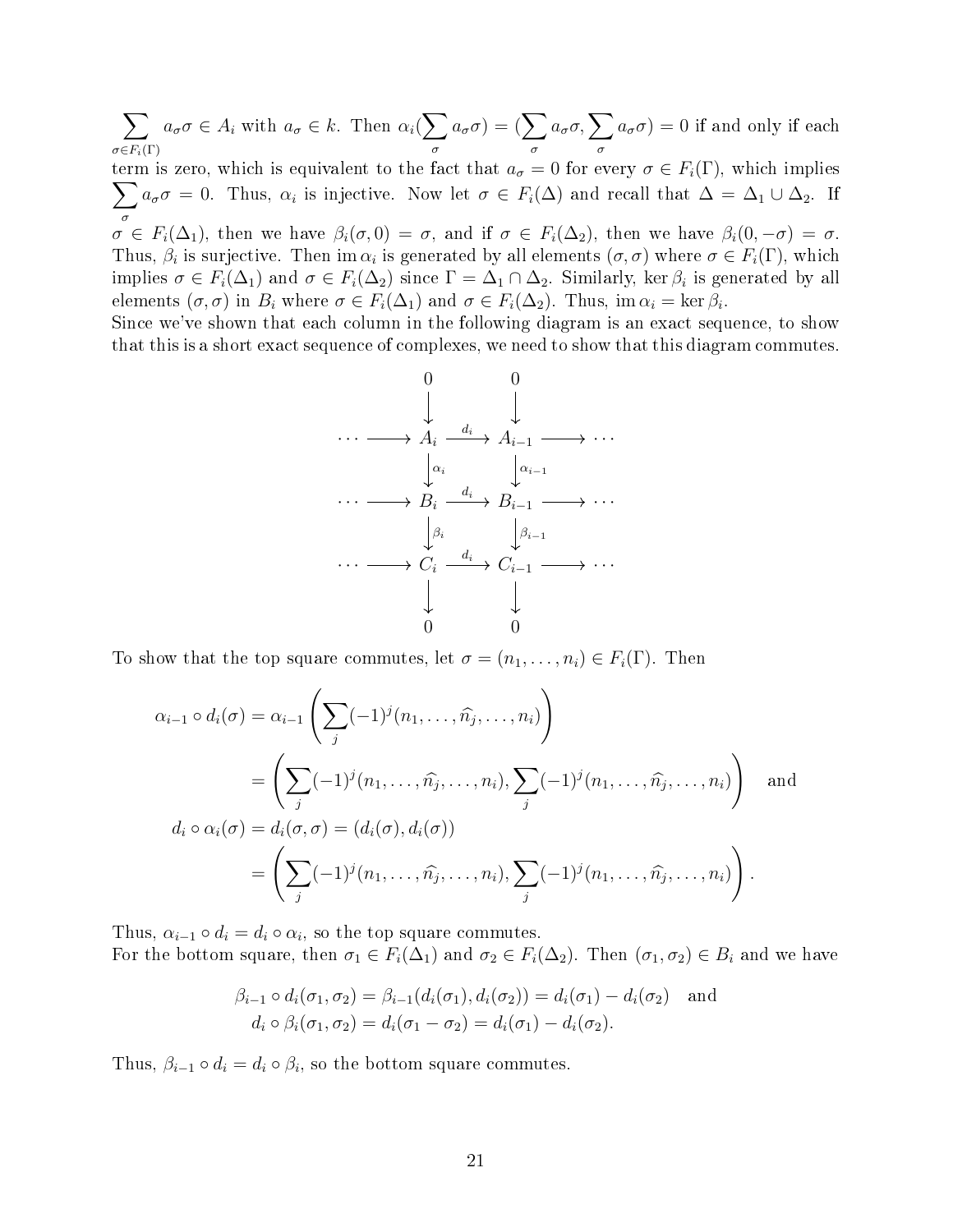Therefore, we have constructed a short exact sequence of complexes

$$
0\longrightarrow \mathcal{A}_\bullet \stackrel{\alpha}{\longrightarrow} \mathcal{B}_\bullet \stackrel{\beta}{\longrightarrow} \mathcal{C}_\bullet \longrightarrow 0
$$

which gives a long exact sequence of reduced homology groups

$$
\cdots \longrightarrow \tilde{H}_{i}(\mathcal{A}_{\bullet}) \longrightarrow \tilde{H}_{i}(\mathcal{B}_{\bullet}) \longrightarrow \tilde{H}_{i}(\mathcal{C}_{\bullet}) \longrightarrow \tilde{H}_{i-1}(\mathcal{A}_{\bullet}) \longrightarrow \tilde{H}_{i-1}(\mathcal{B}_{\bullet}) \longrightarrow \cdots.
$$

By our construction, this is precisely the Mayer-Vietoris sequence

$$
\cdots \longrightarrow \tilde{H}_i(\Gamma;k) \longrightarrow \tilde{H}_i(\Delta_1;k) \oplus \tilde{H}_i(\Delta_2;k) \longrightarrow \tilde{H}_i(\Delta;k)
$$
  

$$
\longrightarrow \tilde{H}_{i-1}(\Gamma;k) \longrightarrow \tilde{H}_{i-1}(\Delta_1;k) \oplus \tilde{H}_{i-1}(\Delta_2;k) \longrightarrow \tilde{H}_{i-1}(\Delta;k) \longrightarrow \cdots
$$

so it must also be exact.

## 4.1 Fröberg's Theorem

We now have the necessary tools to prove Fröberg's Theorem, which characterizes all edge ideals with linear resolution by a remarkably simple combinatorial property. In fact, this theorem says precisely when a given squarefree monomial ideal generated in degree two has a linear resolution, by the correspondence described at the end of section 3.3. We will present the proof of this theorem that is given in chapter 9.2 of [5].

Let G be a graph on  $[n]$ . Then we say that G is **decomposable** if there exist proper subsets P and Q of [n] with  $P \cup Q = [n]$  such that  $P \cap Q$  is a clique of G and  $\{i, j\} \notin E(G)$ for every  $i \in P \setminus Q$  and every  $j \in Q \setminus P$ . Recall that a chordal graph is one in which every cycle of length greater than 3 has a chord.

Lemma 20. Every chordal graph which is not complete is decomposable.

We will not give the proof of this lemma, which is entirely graph-theoretic and given in full detail in Lemma 9.2.1 of [5]. However, we will give the proof of the following corollary, and will then describe an example to illustrate the proof.

**Corollary 21.** Let G be a chordal graph on [n] and let  $\Delta(G)$  be its clique complex. Then  $\tilde{H}_i(\Delta(G); k) = 0$  for every  $i \neq 0$ .

*Proof.* We will show that  $\tilde{H}_i(\Delta(G); k) = 0$  for every  $i \neq 0$  by induction on the number of vertices n. First, suppose  $n = 1$ . Then  $G = \Delta(G) = \{1\}$  is just a point, so  $\tilde{H}_i(\Delta(G); k) = 0$ for every *i*. Suppose that  $\tilde{H}_i(\Delta(G); k) = 0$  for every  $i \neq 0$  holds for graphs on  $[n-1]$ , and let G be a chordal graph on [n]. If G is a complete graph, then  $\Delta(G)$  is a n-simplex. Thus,  $\tilde{H}_i(\Delta(G); k) = 0$  for every i (this is a standard result about simplices, see [5, Example 5.1.9]). So, suppose G is not complete. Then by the above lemma, G is decomposable, so there exist proper subsets P and Q of [n] such that  $P \cup Q = [n], P \cap Q$  is a clique of G, and for every  $i \in P \setminus Q$  and every  $j \in Q \setminus P$  we have  $\{i, j\} \notin E(G)$ . Let

$$
\Delta = \Delta(G), \quad \Delta_1 = \Delta(G_P), \quad \Delta_2 = \Delta(G_Q), \quad \text{and} \quad \Gamma = \Delta(G_{P \cap Q}).
$$

 $\Box$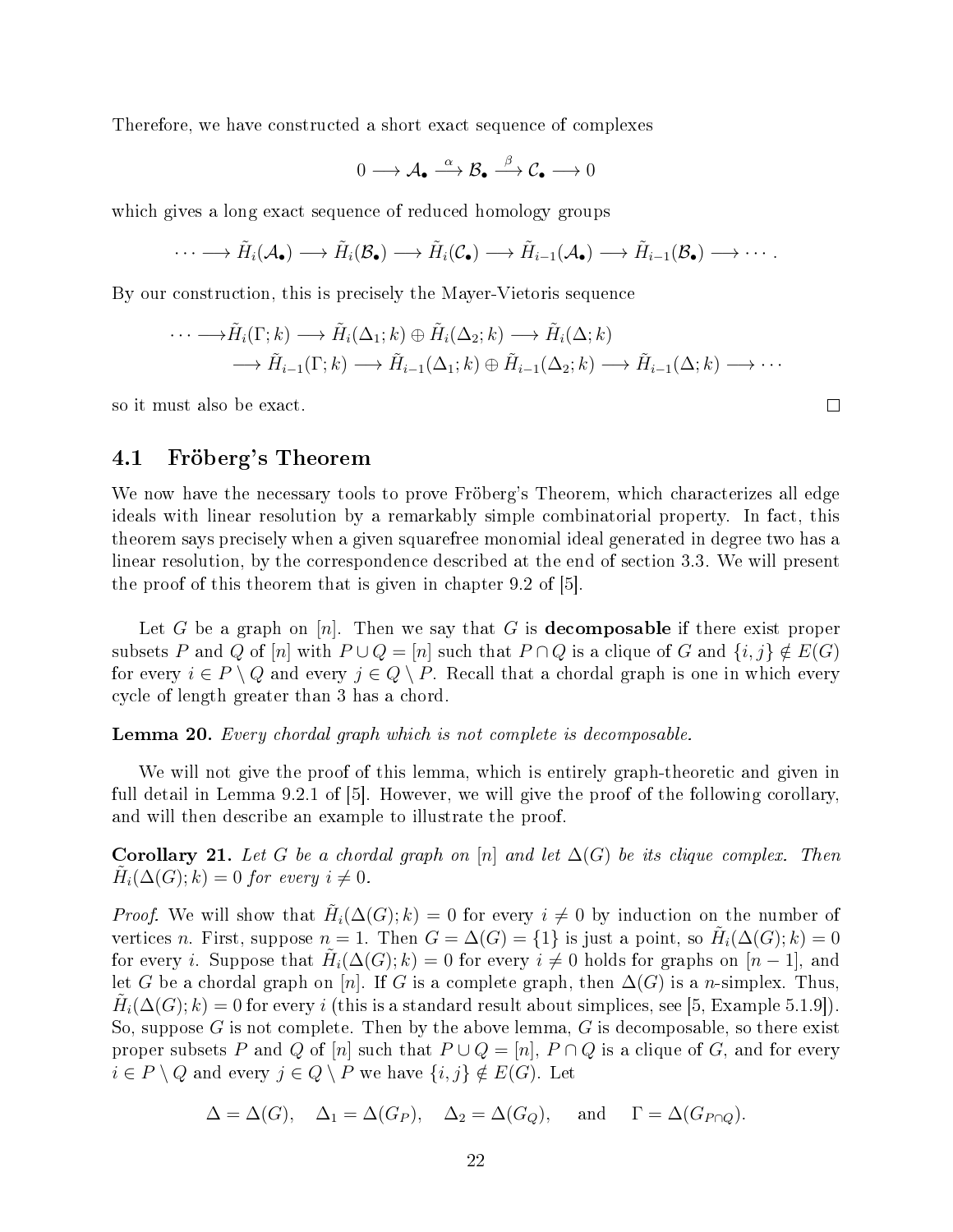Then  $\Delta = \Delta_1 \cup \Delta_2$  and  $\Gamma = \Delta_1 \cap \Delta_2$ . Since G is chordal, the induced subgraphs  $G_P$  and  $G_Q$  are also chordal. Each of  $G_P$  and  $G_Q$  has strictly less than n vertices since P and Q are proper subsets, so the inductive assumption gives that  $\tilde{H}_i(\Delta_1;k) = 0$  and  $\tilde{H}_i(\Delta_2;k) = 0$  for every  $i \neq 0$ . Since  $P \cap Q$  is a clique of G, we know that  $\Gamma$  is a simplex, so  $\tilde{H}_i(\Gamma;k) = 0$  for every i. Then Theorem 19 gives that the Mayer-Vietoris sequence

$$
\cdots \longrightarrow \tilde{H}_i(\Gamma;k) \longrightarrow \tilde{H}_i(\Delta_1;k) \oplus \tilde{H}_i(\Delta_2;k) \longrightarrow \tilde{H}_i(\Delta;k) \longrightarrow \tilde{H}_{i-1}(\Gamma;k) \longrightarrow \cdots
$$

 $\Box$ 

is exact for  $i \neq 0$ . Hence,  $\tilde{H}_i(\Delta; k) = 0$  for every  $i \neq 0$ .

Consider the following example for  $n = 5$ . Let G be a graph on [5] with edges 12, 13, 23, 24, 34, and 45. Then  $\Delta(G)$  has facets 123, 234, and 45. Pictorally, we have



Then G is a chordal graph that is not complete, so we know it is decomposable by the lemma. Let  $P = \{1, 2, 3, 4\}$  and  $Q = \{2, 3, 4, 5\}$ . These are proper subsets whose union is all of the vertices and whose intersection is  $\{2,3,4\}$ , which is a clique of G. We also have that 15 is not an edge of G. As in the proof of corollary, we have



Observe that we do indeed have  $\Delta = \Delta_1 \cup \Delta_2$  and  $\Gamma = \Delta_1 \cap \Delta_2$ . Thus, we can use the Mayer-Vietoris exact sequence to see that  $\tilde{H}_i(\Delta(G); k) = 0$  for all  $i \neq 0$ .

We will now prove the main result of this section using the previous lemma and corollary.

**Theorem 22** (Fröberg's Theorem). The edge ideal  $I(G)$  of a finite graph G has a linear resolution if and only if  $G^c$  is chordal.

*Proof.* Let G be a graph on [n]. As described in section 3.3,  $I(G) = I_{\Delta(G^c)}$ , so it suffices to show that  $I_{\Delta(G^c)}$  has a linear resolution if and only if  $G^c$  is chordal. We know that  $I_{\Delta(G^c)}$  has a linear resolution if the only nonzero Betti numbers are of the form  $\beta_{i,i+2}(I_{\Delta(G^c)})$ . We also know that  $\beta_{i,j}(I_{\Delta(G^c)}) = \dim \text{Tor}_i^S(k, I_{\Delta(G^c)})_j$ , and Hochster's formula (Theorem 17) gives that  $\text{Tor}_i^S(k, I_{\Delta(G^c)})_{|W|} \cong \tilde{H}^{|W|-i-2}(\Delta(G^c)_W; k)$  for each i when  $W = \text{supp}(\vec{a})$  with  $\vec{a} \in \mathbb{Z}^n$ squarefree. Therefore,  $\beta_{i,|W|}(I_{\Delta(G^c)}) = \dim \tilde{H}^{|W|-i-2}(\Delta(G^c)_W; k)$ . This implies that  $I_{\Delta(G^c)}$ has a linear resolution if and only if  $\tilde{H}^i(\Delta(G^c)_W; k) = 0$  for all  $i \neq 0$  (that is,  $|W| \neq i + 2$ ) and all subsets  $W \subseteq [n]$ .

Suppose  $G^c$  is not chordal. Then there exists a cycle  $C$  of length greater than 3 which does not have a chord. Let W be the vertices of C and say  $|W| = \ell \geq 4$ . Since C is a cycle with no chord, it also has  $\ell$  edges. Then Proposition 16 gives that  $\dim_k(\tilde{H}_1(C;k)) = \ell - \ell + 1 = 1$ . But  $\Delta(G^c)_W$  is exactly the same as C, so we have  $\tilde{H}^1(\Delta(G^c)_W; k) \cong \tilde{H}_1(C; k) \neq 0$ . Thus,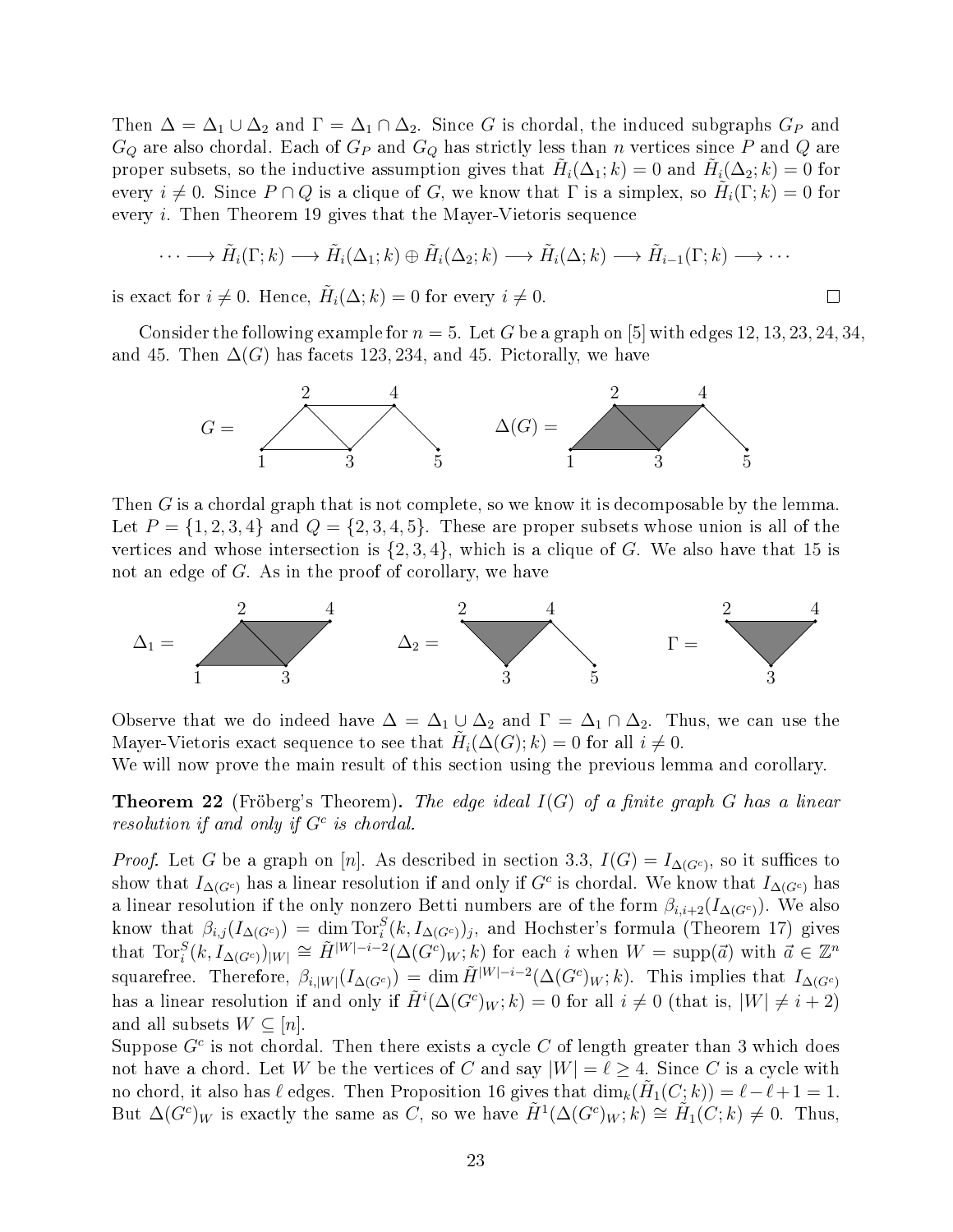$I_{\Delta(G^c)}$  does not have a linear resolution.

Now suppose that  $G^c$  is chordal and let  $W \subseteq [n]$  be arbitrary. Then  $\Delta(G^c)_W$  is the clique complex of restriction of  $G^c$  to W, i.e.  $G^c_W$ , which is also chordal. The corollary then gives  $\text{that} \ \tilde{H}_i(\Delta(G^c)_W;k)=0 \text{ for every } i\neq 0. \ \text{Since } \tilde{H}_i(\Delta(G^c)_W;k)\cong \tilde{H}^i(\Delta(G^c)_W;k), \text{ this implies}$ that  $I_{\Delta(G^c)}$  has a linear resolution.  $\Box$ 

# $5$  Computing  $\mathrm{Ext}^{\mathbf{i}}_\mathbf{S}(\mathbf{S}/\mathbf{I}, \mathbf{S})$  for Monomial Ideals

First, we show how to find the cohomology groups  $\mathrm{Ext}^i_S(M,S)$  where  $M$  is one of a few specific S-modules. Recall that for  $a \in \mathbb{Z}$ ,  $k(a)$  is a copy of k generated in degree  $-a$ .

**Proposition 23.** Let  $S = k[x_1, \ldots, x_n]$  and let  $m = \langle x_1, \ldots, x_n \rangle$ . Then we have

(i) 
$$
\operatorname{Ext}^{i}_{S}(S/m, S) = \begin{cases} 0, & i \neq n \\ k(n), & i = n \end{cases}
$$
  
\n(ii)  $\operatorname{For} j \ge 1$ ,  $\operatorname{Ext}^{i}_{S}(m^{j}/m^{j+1}, S) = \begin{cases} 0, & i \neq n \\ \bigoplus_{j=1}^{(n+j-1)} k(n+j), & i = n \end{cases}$ .  
\n(iii)  $\operatorname{For} d \ge 1$ ,  $\operatorname{Ext}^{i}_{S}(S/m^{d}, S) = \begin{cases} 0, & i \neq n \\ k(n) + \bigoplus_{j=1}^{d-1} \bigoplus_{j=1}^{(n+j-1)} k(n+j), & i = n \end{cases}$ 

*Proof.* For (i), we apply the left exact functor  $\text{Hom}_S(\_, S)$  to a projective resolution of  $S/m$ . We will use the Koszul complex  $\mathcal{K}_{\bullet}(x_1,\ldots,x_n)$  (see Example 12) which is a minimal free resolution of  $S/m$ . Then  $\mathrm{Ext}^{\overline{i}}_{S}(S/m,S)$  is the  $i^{\mathrm{th}}$  cohomology group derived from the functor  $\text{Hom}_S(\_, S)$ , and since  $\text{Hom}_S(\mathcal{K}_\bullet(x_1, \ldots, x_n), S)$  is also a Koszul complex up to a degree shift, all of these cohomology groups will be zero for  $i \leq n-1$ . For  $i = n$ , using Proposition 11, we have  $\text{Ext}^n_S(S/m, S) = \text{Hom}_S(S(-n), S)/m \cong S(n)/m = k(n)$ . For (ii), we use that as an S-module we have

 $j=1$ 

1

.

$$
m^j/m^{j+1} = \frac{\langle x_1, \dots, x_n \rangle^j}{\langle x_1, \dots, x_n \rangle^{j+1}} \cong S/m(-j)^{\binom{n+j-1}{j}}
$$

where we have used that dim  $S_j = \binom{n+j-1}{j}$  $j_j^{j-1}$ ) (see page 14). Then using that Ext commutes with finite direct sums gives

$$
\text{Ext}_{S}^{i}((m^{j}/m^{j+1}, S) = \text{Ext}_{S}^{i}(S/m(-j)^{\binom{n+j-1}{j}}, S) = \bigoplus_{1}^{\binom{n+j-1}{j}} \text{Ext}_{S}^{i}(S/m(-j), S).
$$

By part (i) and Proposition 11 we have  $\text{Ext}^i_S(S/m(-j), S) = 0$  for  $i \leq n-1$  and for  $i = n$ we have  $\text{Ext}^n_S(S/m(-j), S) = k(n+j)$ .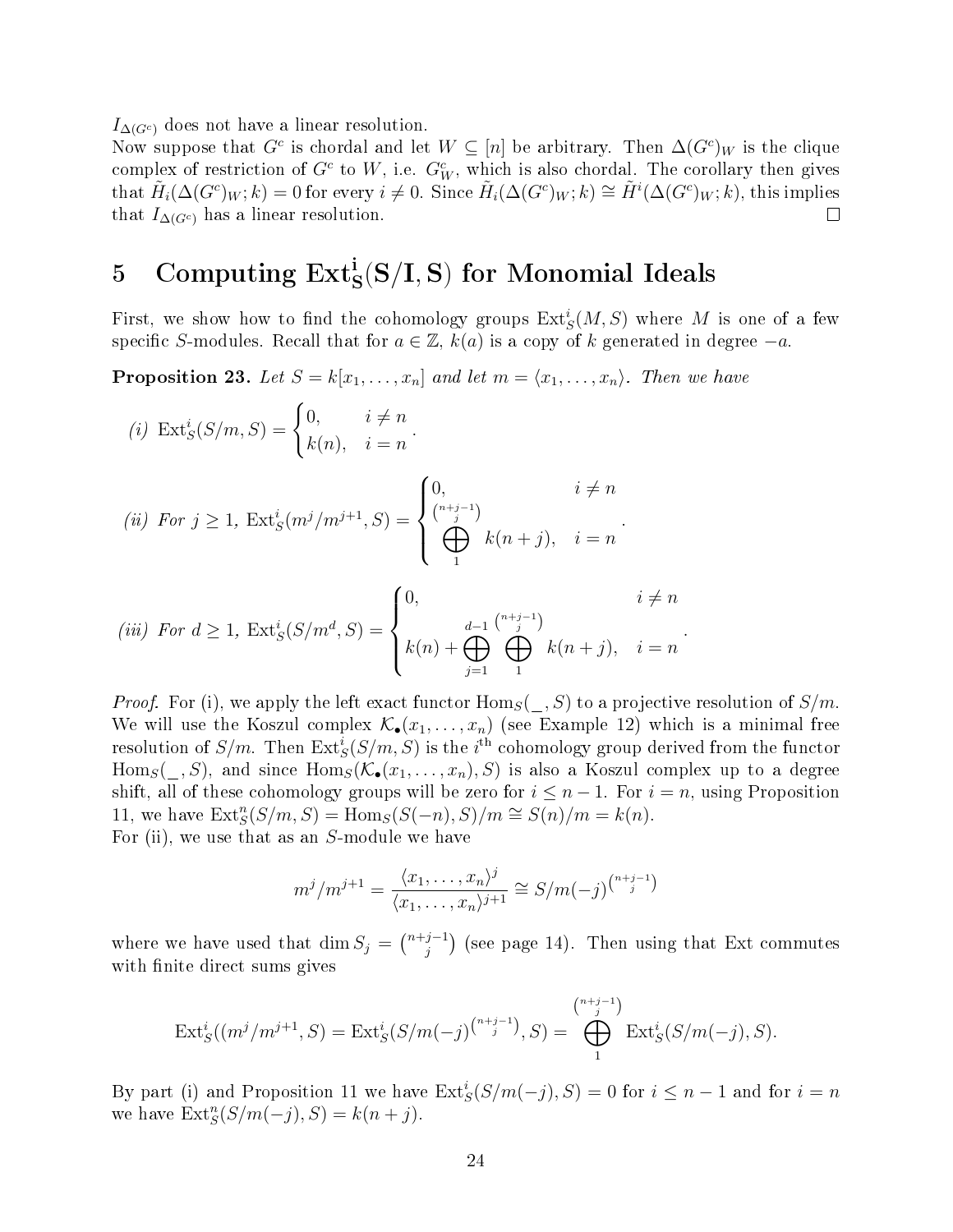For (iii), consider the filtration  $0 \subseteq m^{d-1}/m^d \subseteq \cdots \subseteq m^2/m^d \subseteq m/m^d \subseteq S/m^d$ . Then we have the short exact sequence

$$
0 \longrightarrow m/m^d \longrightarrow S/m^d \longrightarrow S/m \longrightarrow 0,
$$

and we know Ext of the last term, so we find a short exact sequence with the first term

$$
0 \longrightarrow m^2/m^d \longrightarrow m/m^d \longrightarrow m/m^2 \longrightarrow 0,
$$

and continue this process until we get

$$
0 \longrightarrow m^{d-1}/m^d \longrightarrow m^{d-2}/m^d \longrightarrow m^{d-2}/m^{d-1} \longrightarrow 0
$$

at which point we know Ext of each term in the complex except the middle term by part (ii). The second through last short exact sequences give

$$
\operatorname{Ext}_{S}^{i}(m/m^{d}, S) = \operatorname{Ext}_{S}^{i}(m/m^{2}, S) \oplus \operatorname{Ext}_{S}^{i}(m^{2}/m^{3}, S) \oplus \cdots \oplus \operatorname{Ext}_{S}^{i}(m^{d-1}/m^{d}, S)
$$
  
\n
$$
= \bigoplus_{j=1}^{d-1} \operatorname{Ext}_{S}^{i}(m^{j}/m^{j+1}, S)
$$
  
\n
$$
= \begin{cases} 0, & i \neq n \\ \bigoplus_{j=1}^{d-1} \bigoplus_{j=1}^{n+j-1} k(n+j), & i = n. \end{cases}
$$

Then taking the long exact sequence in cohomology coming from the first short exact sequence (Theorem 5) gives that  $\text{Ext}^i_S(S/m^d, S) = 0$  for all  $i \leq n-1$  and for  $i = n$  we have the short exact sequence

$$
0 \longrightarrow \text{Ext}^n_S(S/m, S) \longrightarrow \text{Ext}^n_S(S/m^d, S) \longrightarrow \text{Ext}^n_S(m/m^d, S) \longrightarrow 0.
$$

Thus, we have

$$
\text{Ext}^n_S(S/m^d, S) = \text{Ext}^n_S(S/m, S) + \text{Ext}^n_S(m/m^d, S) = k(n) + \bigoplus_{j=1}^{d-1} \bigoplus_{1}^{\binom{n+j-1}{j}} k(n+j).
$$

 $\Box$ 

It is worth noting that the third part of the above proposition proves that  $m<sup>d</sup>$  has a linear resolution for all  $d \geq 1$ . Indeed, we have

$$
reg(md) = reg(S/md) + 1 = max{-i - j | ExtiS(S/md, S)j \neq 0} + 1
$$
  
= max{n - n, n + 1 - n, ..., n + d - 1 - n} + 1 = d

and since  $m^d$  is a homogeneous ideal generated in degree  $d$  with  ${\rm reg}(m^d)=d,$  it has a linear resolution.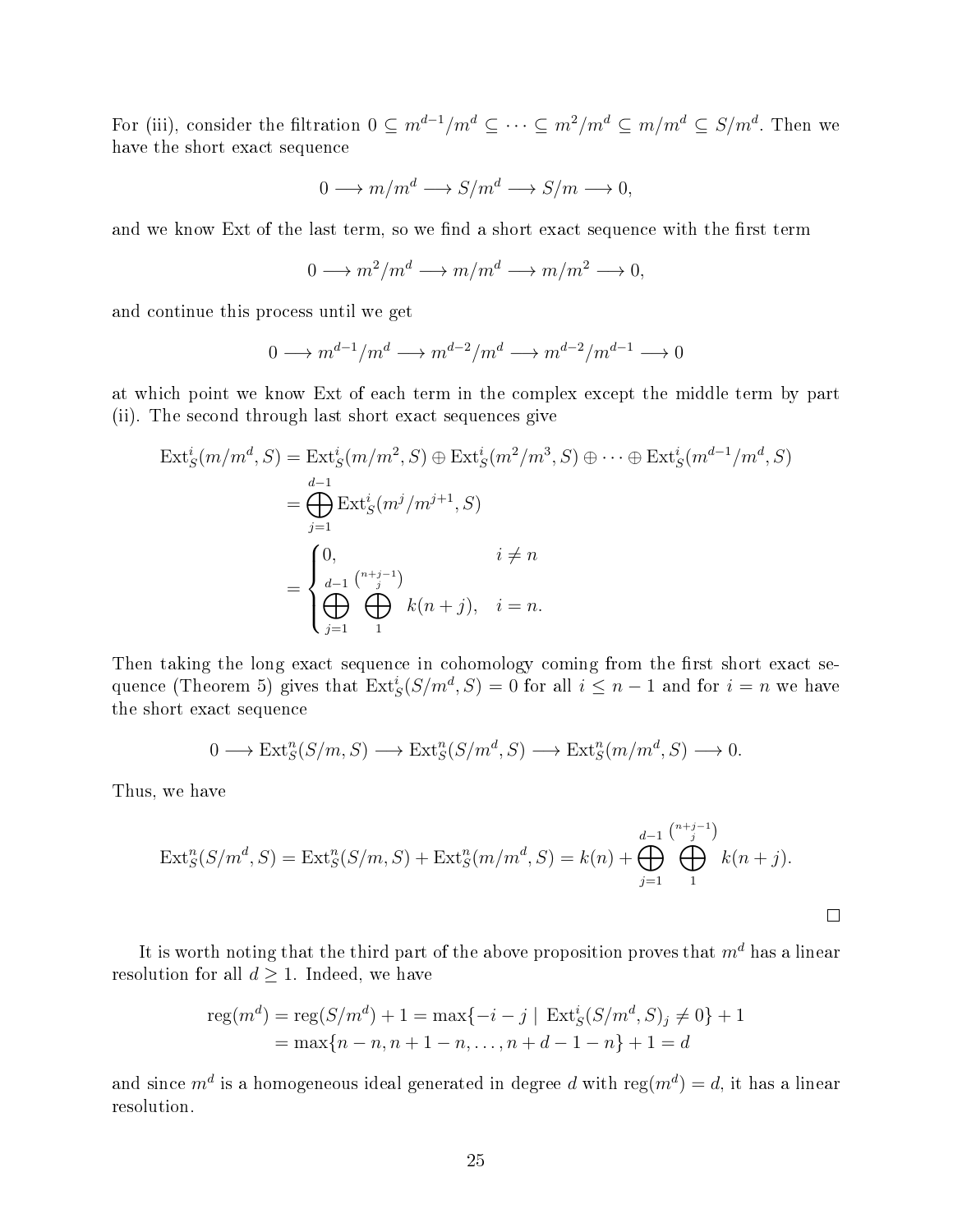### 5.1 In the Polynomial Ring with Two Variables

Let  $S = k[x, y]$  be the polynomial ring in two variables over a field, k, and let I be an arbitrary monomial ideal in S. In this section, we will show how to compute  $\text{Ext}^i_S(S/I, S)$ by considering two cases: when  $I$  is artinian, and when  $I$  is not artinian.

#### Case 1: I is artinian

If  $I$  is artinian, then we can find a minimal set of monomials that generate  $I$  which includes some power of x and some power of y, so that we get

$$
I = \langle x^{p_1}, y^{p_2}, m_1, \dots, m_r \rangle \quad \text{for some} \quad p_1, p_2, r \ge 0, \ m_j = x^{\alpha_j} y^{\beta_j} \in S.
$$

If  $I = S$ , then  $I = \langle 1 \rangle$ , and  $\text{Ext}^i_S(S/I, S) = \text{Ext}^i_S(0, S) = 0$  for all i. So, suppose that  $I \neq S$ , then  $S/I$  is nonzero and we have  $p_1, p_2 \geq 1$  and  $\alpha_j, \beta_j \geq 1$  for each j (if  $r \geq 1$ ). In order to visualize I as a subset of  $\mathbb{R}^2$ , consider the set of points

$$
A = \{(p_1, 0), (0, p_2)\} \cup \{(\alpha_j, \beta_j) \mid m_j = x^{\alpha_j} y^{\beta_j}, j = 1, ..., r\}.
$$

This set contains the exponent vectors of the minimal generating set of I. Plotting these points in the first quadrant of  $\mathbb{R}^2$ , we can see that the points in A outline a staircase. The ideal I can then be visualized as the set containing this staircase and all of the points above and to the right of the staircase. We illlustrate this idea with an example.

**Example 24.** Let  $I = \langle x^4, y^5, xy^4, x^2y \rangle \subseteq S$ . Then  $A = \{(4,0), (0,5), (1,4), (2,1)\}$  and we can visualize  $I$  in  $\mathbb{R}^2$  as the shaded region below which extends upward and to the right.



We can then easily visualize  $S/I$  as the part of the first quadrant not contained in I. Since we are only concerned with points having integer coordinates (as these are the only possible exponent vectors), consider these points in  $S/I$  and let each point with both coordinates nonzero represent the unit square in the plane of which it is the upper-right corner. To each of these squares in  $S/I$  we assign a value in the following way: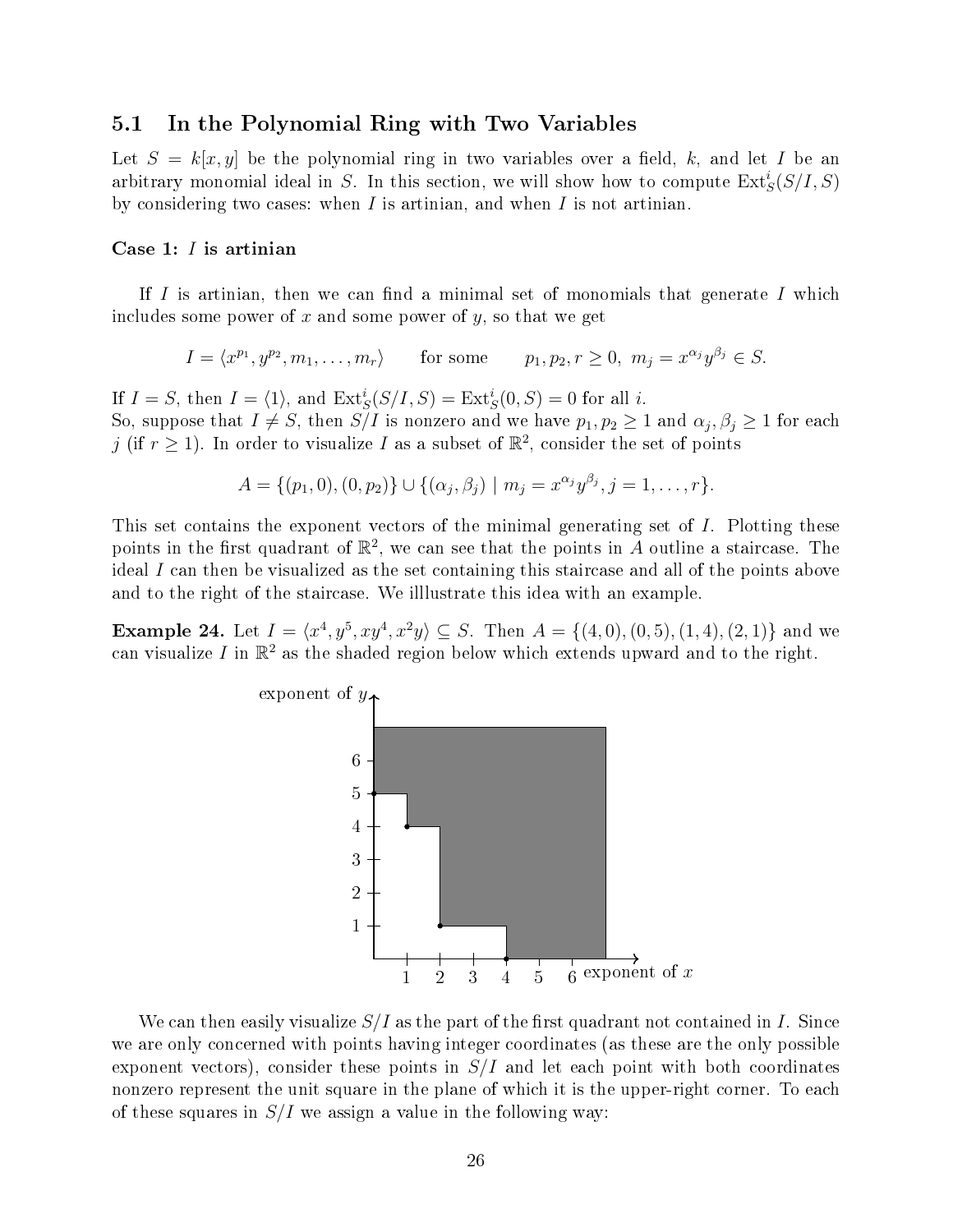Let  $(\alpha, \beta)$  be the upper-right corner of a unit square in  $S/I$ . Then the value of that square is  $-(\alpha + \beta)$ .

For our example, we have



Observe that since I is artinian, there are only finitely many integer points in  $S/I$ , and hence, finitely many unit squares in  $S/I$ . We are now ready to compute  $\mathrm{Ext}^i_S(S/I,S)$  in this case.

**Proposition 25.** Let I be an artinian monomial ideal in  $S = k[x, y]$ , and write  $I = \langle x^{p_1}, y^{p_2}, m_1, \ldots, m_r \rangle$  as above. Denote the values of each of the unit squares in S/I by  $d_1, \ldots, d_n$ . Then we have

$$
\operatorname{Ext}^i_S(S/I, S) = \begin{cases} k(-d_1) \oplus k(-d_2) \oplus \cdots \oplus k(-d_n), & i = 2 \\ 0, & i \neq 2. \end{cases}
$$

Therefore, each unit square in  $S/I$  corresponds to a copy of k generated in degree  $d_i$  in  $\text{Ext}^2_S(S/I, S)$ .

*Proof.* We will prove this by induction on the number of unit squares in  $S/I$ . If there is one square, then we must have  $I = \langle x, y \rangle = m$  and this square has value  $d_1 = -2$ . By Proposition 23, we have

$$
Ext_S^i(S/m, S) = \begin{cases} k(2), & i = 2\\ 0, & i \neq 2 \end{cases}
$$

so the proposition holds in this case.

Now suppose that  $S/I$  has n unit squares with values given by  $d_1, \ldots, d_n$ . Without loss of generality, we can assume that  $|d_n| \geq |d_j|$  for each  $j = 1, \ldots, n$ . Let J be the ideal containing I and the unit square with value  $d_n$ . Then  $S/J$  has  $n-1$  unit squares with values  $d_1, \ldots, d_{n-1}$ , so the inductive assumption applies. We have the following short exact sequence

$$
0\longrightarrow S/J\longrightarrow S/I\longrightarrow J/I\longrightarrow 0
$$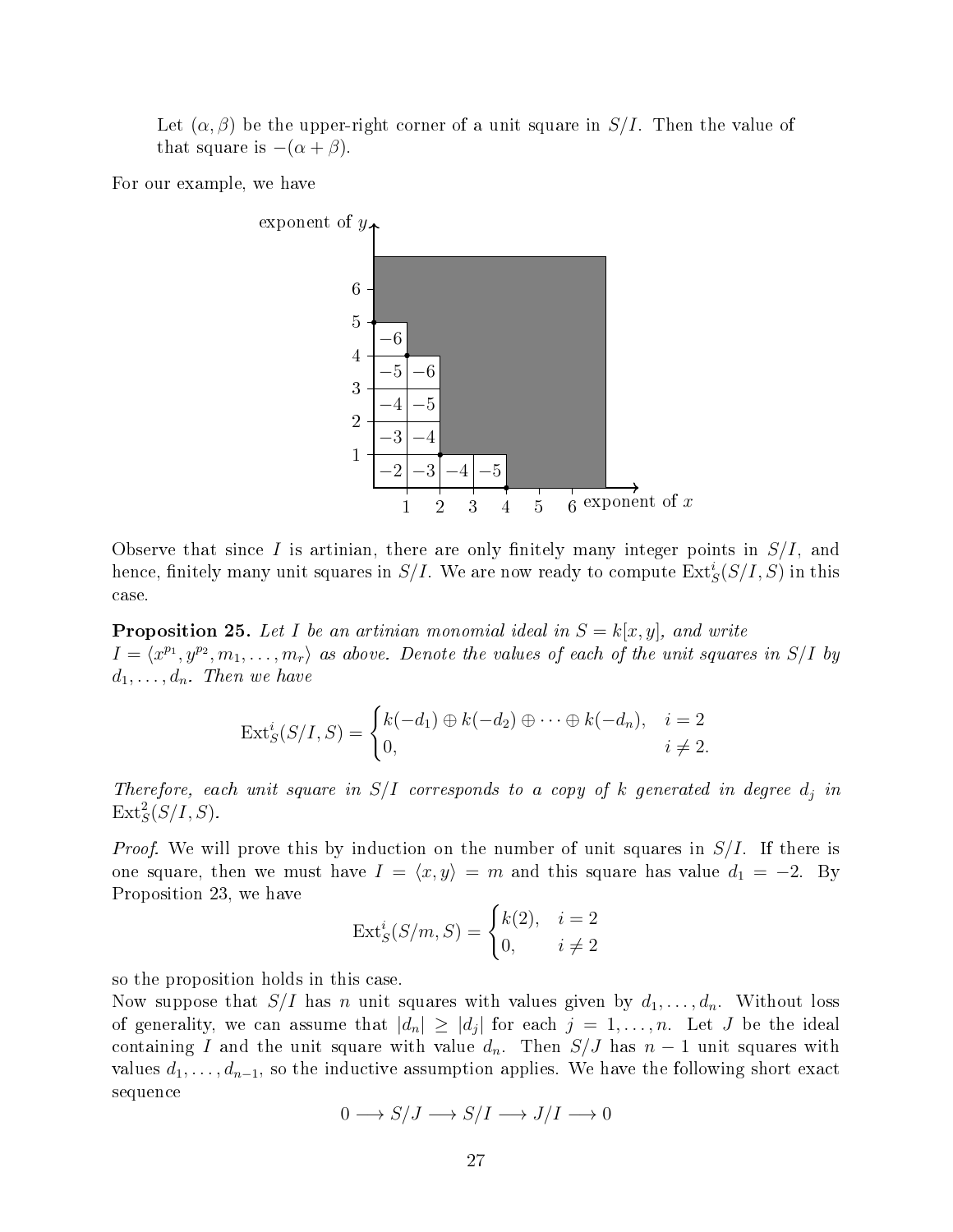which (by Theorem 5) gives the long exact sequence in cohomology

$$
0 \longrightarrow \text{Ext}_{S}^{0}(J/I, S) \longrightarrow \text{Ext}_{S}^{0}(S/I, S) \longrightarrow \text{Ext}_{S}^{0}(S/J, S) \longrightarrow \text{Ext}_{S}^{1}(J/I, S) \longrightarrow \text{Ext}_{S}^{1}(S/I, S) \longrightarrow \text{Ext}_{S}^{1}(S/J, S) \longrightarrow \text{Ext}_{S}^{2}(S/J, S) \longrightarrow 0.
$$

Consider that  $J/I \cong$  (vector space generated by unit square with value  $d_n$ )  $\cong k \cdot x^{\alpha}y^{\beta}$  where  $d_n = -(\alpha + 1 + \beta + 1) = -(\alpha + \beta + 2)$ , i.e.  $(\alpha, \beta)$  is the lower-left corner of the square. Then the S-module homomorphism  $\varphi : S(d_n + 2) \longrightarrow k \cdot x^{\alpha}y^{\beta}$  such that  $1 \mapsto x^{\alpha}y^{\beta}$  is surjective and has ker  $\varphi = \langle x, y \rangle = m$ . Thus, the first isomorphism theorem gives that  $J/I \cong k \cdot x^{\alpha}y^{\beta} \cong S(d_n+2)/m$  as an S-module. This gives

$$
Ext_S^i(J/I, S) = Ext_S^i(S(d_n + 2)/m, S) = \begin{cases} k(2 - (d_n + 2)) = k(-d_n), & i = 2 \\ 0, & i \neq 2 \end{cases}.
$$

Using this and the inductive assumption, the long exact sequence then becomes

$$
0 \longrightarrow 0 \longrightarrow \text{Ext}_{S}^{0}(S/I, S) \longrightarrow 0
$$
  
\n
$$
\longrightarrow 0 \longrightarrow \text{Ext}_{S}^{1}(S/I, S) \longrightarrow 0
$$
  
\n
$$
\longrightarrow k(-d_{n}) \longrightarrow \text{Ext}_{S}^{2}(S/I, S) \longrightarrow k(-d_{1}) \oplus \cdots \oplus k(-d_{n+1}) \longrightarrow 0.
$$

Exactness then gives that

$$
\operatorname{Ext}^i_S(S/I, S) = \begin{cases} k(-d_1) \oplus \cdots \oplus k(-d_{n-1}) \oplus k(-d_n), & i = 2 \\ 0, & i \neq 2 \end{cases}
$$

which completes the proof.

Now, we will consider monomial ideals in  $S = k[x, y]$  which are not artinian.

#### Case 2: I is not artinian

Suppose  $I$  is a monomial ideal in  $S$  that is not artinian. Then, as in Case 1, we can find a minimal set of monomials  $m_1, \ldots, m_r$  that generate I, where each  $m_j = x^{\alpha_j} y^{\beta_j}$  for some  $\alpha_j, \beta_j \in \mathbb{N}$ , not both zero since  $I \neq S$ . Similarly, we can form the set

$$
A = \{(\alpha_j, \beta_j) \mid m_j = x^{\alpha_j} y^{\beta_j}, j = 1, ..., r\}
$$

and visualize I in  $\mathbb{R}^2$  using the staircase formed by the points in A. Since I is not artinian, this staircase will not "touch" both the x and y axes. Therefore,  $S/I$  will now contain infinitely many unit squares.

**Example 26.** Let  $I = \langle x^2y^3, x^4y^2, x^5y \rangle \subset S$ . Then  $A = \{(2, 3), (4, 2), (5, 1)\}$  and we can visualize I in  $\mathbb{R}^2$  as the shaded region in the graph below which extends upward and to the right.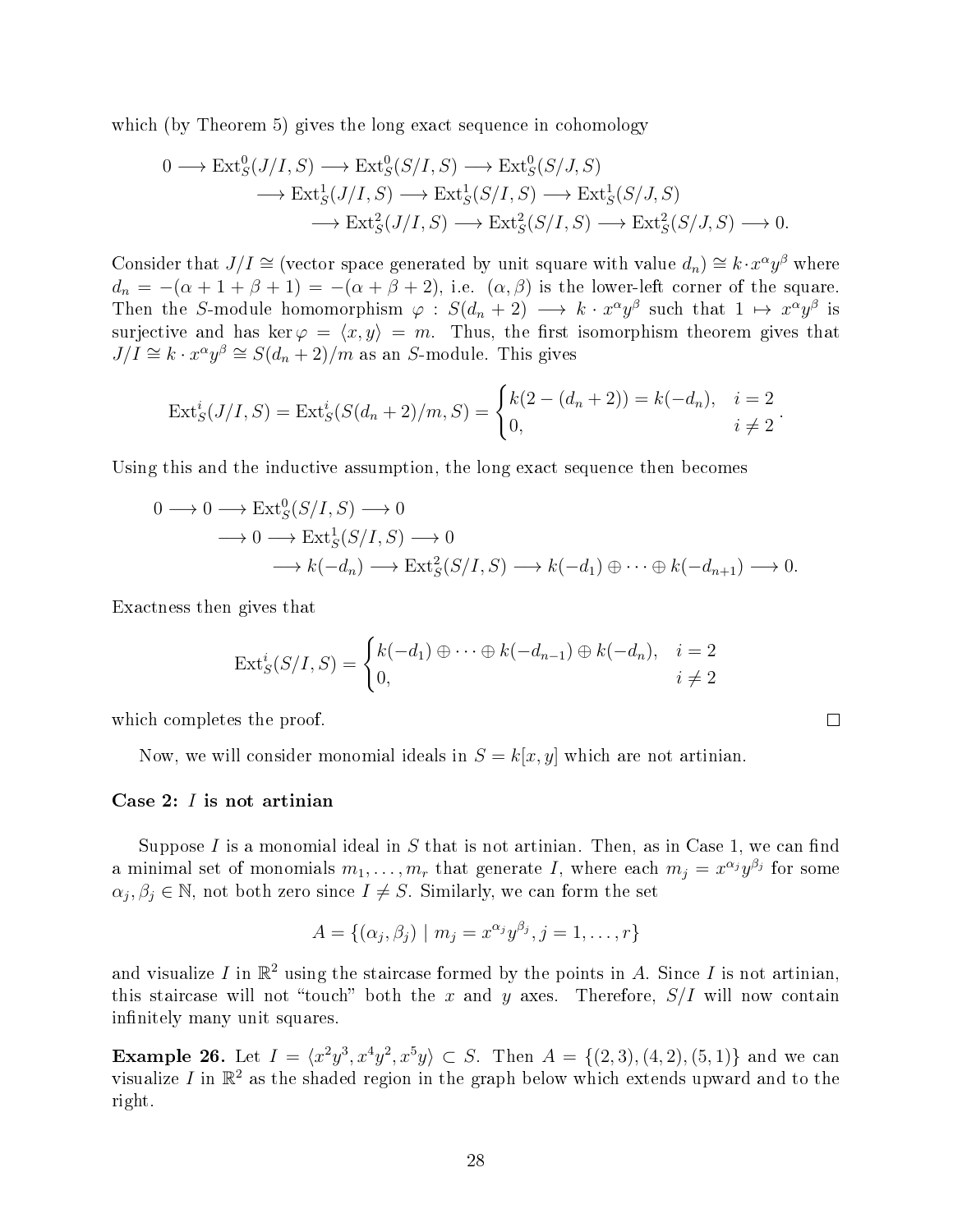

In order to relate this case to the artinian case, let

$$
\alpha = \min\{\alpha_j\} \quad \text{and} \quad \beta = \min\{\beta_j\}.
$$

Then drawing vertical and horizontal lines upwards and to the right of the point  $(\alpha, \beta)$ produces an illustration that looks like and artinian ideal staircase with the origin shifted to  $(\alpha, \beta)$ . This also breaks up  $S/I$  into two sections: a finite set of unit squares in  $\langle x^{\alpha}y^{\beta}\rangle/I$ and infinite rows and columns of unit squares not in  $\langle x^{\alpha}y^{\beta}\rangle$ . We will assign values to each of these unit squares depending on which section of  $S/I$  they are in.

If a unit square is in  $\langle x^\alpha y^\beta\rangle/I$  and has upper-right corner  $(s, t),$  then it is assigned the value  $d = -(s+t)$ , exactly as in Case 1. If a unit square in  $S/I$  is not in  $\langle x^{\alpha}y^{\beta} \rangle$ and has lower-left corner  $(s, t)$ , then it is assigned the value  $e = s + t - (\alpha + \beta)$ .

For the previous example, we have  $(\alpha, \beta) = (2, 1)$  and our graph is as follows.



We are now able to compute  $\text{Ext}^i_S(S/I, S)$  by utilizing this setup.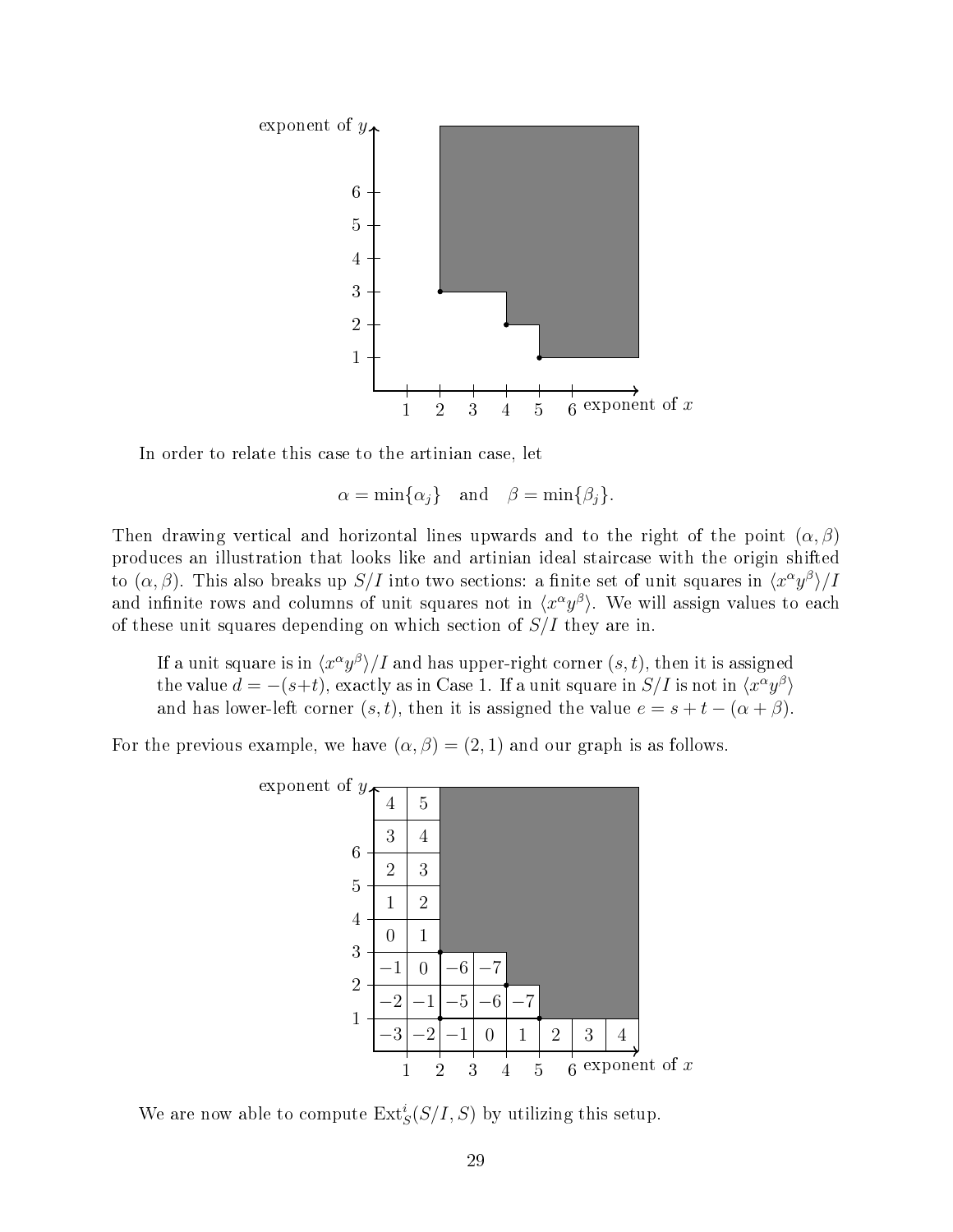**Proposition 27.** Let I be a monomial ideal in  $S = k[x, y]$  that is not artinian. As above, write  $I = \langle m_1, \ldots, m_r \rangle$  with  $m_j = x^{\alpha_j} y^{\beta_j}$  for  $j = 1, \ldots, r$ , and let  $\alpha = \min\{\alpha_j\}, \beta =$  $\min\{\beta_j\}$ . Let  $d_1,\ldots,d_n$  denote the values of the unit squares in S/I contained in  $\langle x^\alpha y^\beta \rangle /I$ , and let  $e_1, e_2, \ldots$  denote the values of the unit squares in  $S/I$  not contained in  $\langle x^{\alpha} y^{\beta} \rangle /I$ . Then we have

$$
\operatorname{Ext}_{S}^{i}(S/I, S) = \begin{cases} k(-d_{1}) \oplus k(-d_{2}) \oplus \cdots \oplus k(-d_{n}), & i = 2 \\ k(-e_{1}) \oplus k(-e_{2}) \oplus \cdots, & i = 1 \\ 0, & i \neq 1, 2. \end{cases}
$$

*Proof.* We proceed by induction on the number of unit squares in  $\langle x^{\alpha} y^{\beta} \rangle / I$ . If there are no unit squares, then  $I = \langle x^{\alpha} y^{\beta} \rangle$ , and we need to show that

$$
\operatorname{Ext}^i_S(S/I, S) = \begin{cases} k(-e_1) \oplus k(-e_2) \oplus \cdots, & i = 1 \\ 0, & i \neq 1. \end{cases}
$$

First, we find  $\mathrm{Ext}^i_S(I,S)$ , viewing  $I$  as an  $S\text{-module.}$  The complex given by

$$
0 \longrightarrow S(-(\alpha + \beta)) \xrightarrow{\varphi} I \longrightarrow 0 \quad \text{with} \quad \varphi: 1 \mapsto x^{\alpha}y^{\beta}
$$

is exact, so we have  $I \cong S(-(\alpha + \beta))$  as an S-module. Therefore,

$$
\text{Ext}_{S}^{i}(I, S) = \text{Ext}_{S}^{i}(S(-(\alpha + \beta)), S) = \begin{cases} S(\alpha + \beta), & i = 0\\ 0, & i \neq 0. \end{cases}
$$

Then the exact complex  $0 \longrightarrow I \longrightarrow S \longrightarrow S/I \longrightarrow 0$  gives the long exact sequence

$$
0 \longrightarrow \text{Ext}^0_S(S/I, S) \longrightarrow \text{Ext}^0_S(S, S) \longrightarrow \text{Ext}^0_S(I, S) \longrightarrow \text{Ext}^1_S(S/I, S) \longrightarrow \text{Ext}^1_S(S, S) \longrightarrow \text{Ext}^1_S(I, S) \longrightarrow \text{Ext}^2_S(S/I, S) \longrightarrow \text{Ext}^2_S(S, S) \longrightarrow \text{Ext}^2_S(I, S) \longrightarrow 0.
$$

This long exact sequence simplifies to

 $0 \longrightarrow \text{Ext}_{S}^{0}(S/I, S) \stackrel{\varphi}{\longrightarrow} S \stackrel{\psi}{\longrightarrow} S(\alpha + \beta) \longrightarrow \text{Ext}_{S}^{1}(S/I, S) \longrightarrow 0 \longrightarrow 0 \longrightarrow \text{Ext}_{S}^{2}(S/I, S) \longrightarrow 0.$ 

Then  $\text{Ext}^0_S(S/I, S) \cong \text{Hom}_S(S/I, S) = 0$  since  $I \neq 0$ , and exactness of this sequence implies that  $\text{Ext}_{S}^{2}(S/I, S) = 0$ . Therefore, this sequence further reduces to

$$
0 \xrightarrow{\varphi} S \xrightarrow{\psi} S(\alpha + \beta) \xrightarrow{\phi} \text{Ext}^1_S(S/I, S) \longrightarrow 0.
$$

Exactness implies that  $\phi$  is surjective and gives

$$
Ext_S^1(S/I, S) \cong S(\alpha + \beta) / \ker \phi = S(\alpha + \beta) / \operatorname{im} \psi = S(\alpha + \beta) / I.
$$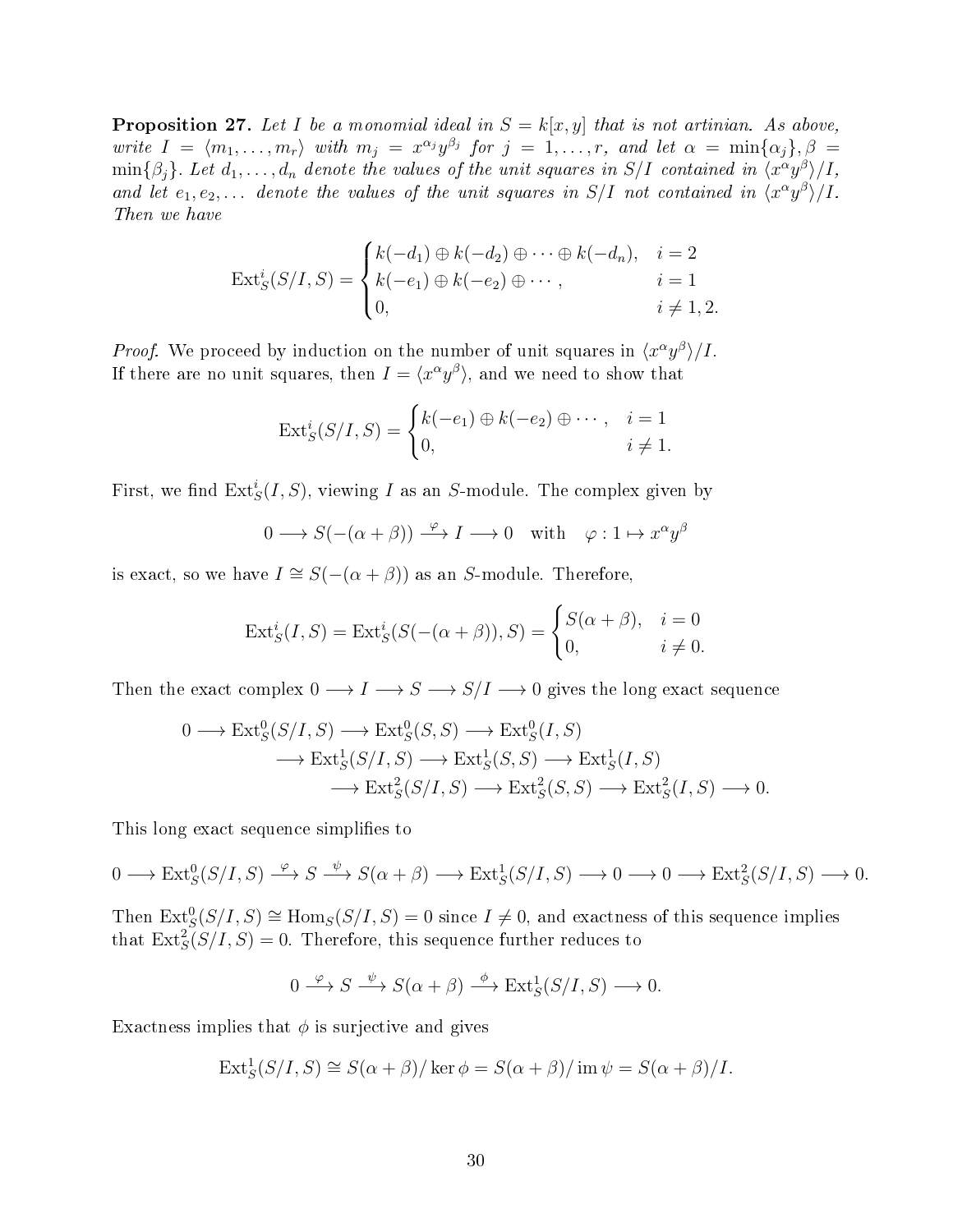Thus,

$$
Ext_S^i(S/I, S) = \begin{cases} S(\alpha + \beta)/I, & i = 1\\ 0, & i \neq 1. \end{cases}
$$

Then  $S(\alpha + \beta)/I$  is generated as a k-vector space by the monomials in  $S(\alpha + \beta)$  not in I. This gives

$$
S(\alpha + \beta)/I \cong \bigoplus_{i \geq 0} k(\alpha + \beta)x^{i} + \bigoplus_{i \geq 0} k(\alpha + \beta)x^{i}y + \cdots + \bigoplus_{i \geq 0} k(\alpha + \beta)x^{i}y^{\beta - 1}
$$
  
+ 
$$
\bigoplus_{j \geq \beta} k(\alpha + \beta)y^{j} + \bigoplus_{j \geq \beta} k(\alpha + \beta)xy^{j} + \cdots + \bigoplus_{j \geq \beta} k(\alpha + \beta)x^{\alpha - 1}y^{j}
$$
  

$$
\cong \bigoplus_{i \geq 0} k(\alpha + \beta - i) + \bigoplus_{i \geq 0} k(\alpha + \beta - (i + 1)) + \cdots + \bigoplus_{i \geq 1} k(\alpha + \beta - (i + \beta - 1))
$$
  
+ 
$$
\bigoplus_{j \geq \beta} k(\alpha + \beta - j) + \bigoplus_{j \geq \beta} k(\alpha + \beta - (j + 1)) + \cdots + \bigoplus_{j \geq \beta} k(\alpha + \beta - (j + \alpha - 1)).
$$

Here we've used that in  $k(\alpha + \beta)$  we have  $deg(1) = -(\alpha + \beta)$ , which gives  $deg(x^i y^j) =$  $-(\alpha+\beta)+i+j$ . Thus,  $k(\alpha+\beta)x^i y^j$  is generated in degree  $\alpha+\beta-i-j$ . Observe that each term in the resulting expression for  $S(\alpha + \beta)/I$  is a copy of k generated in some degree  $e = s + t - (\alpha + \beta)$  which is equal to the value assigned to a unit square in  $S/I$ . This gives a one to one correspondence between copies of k in  $\text{Ext}^1_S(S/I, S)$  and unit squares in  $S/I$ . Since the values of these squares are  $e_1, e_2, \ldots$  we have

$$
\operatorname{Ext}^i_S(S/I, S) = \begin{cases} k(-e_1) \oplus k(-e_2) \oplus \cdots, & i = 1 \\ 0, & i \neq 1 \end{cases}
$$

which completes the proof of the base case. Now suppose the proposition holds for monomial ideals I that are not artinian and have  $n-1$  unit squares in  $\langle x^{\alpha}y^{\beta}\rangle/I$ .

For the inductive step, let I be a monomial ideal that is not artinian that has n unit squares in  $\langle x^{\alpha}y^{\beta}\rangle$  with values given by  $d_1, \ldots, d_n$ . Recall that  $d_j = -(s_j + t_j)$  is the value given to the unit square with upper-right corner  $(s_j, t_j)$ . Without loss of generality, suppose  $s_n + t_n = \max\{s_j + t_j\}.$  Consider the ideal J containing I and the unit square with value  $d_n$ . Then J satisfies the inductive assumption. The short exact sequence

$$
0 \longrightarrow S/J \longrightarrow S/I \longrightarrow J/I \longrightarrow 0
$$

gives the long exact sequence in cohomology (Theorem 5)

$$
0 \longrightarrow \text{Ext}_{S}^{0}(J/I, S) \longrightarrow \text{Ext}_{S}^{0}(S/I, S) \longrightarrow \text{Ext}_{S}^{1}(S/J, S) \longrightarrow \text{Ext}_{S}^{1}(S/J, S) \longrightarrow \text{Ext}_{S}^{1}(S/J, S) \longrightarrow \text{Ext}_{S}^{1}(S/J, S) \longrightarrow \text{Ext}_{S}^{2}(J/I, S) \longrightarrow \text{Ext}_{S}^{2}(S/J, S) \longrightarrow 0.
$$

Then  $J/I$  contains only the unit square with value  $d_n = -(s_n + t_n)$ . Since this square has lower-left corner  $(s_n-1,t_n-1)$ , we have that  $J/I \cong kx^{s_n-1}y^{t_n-1}$  as a k-vector space. To find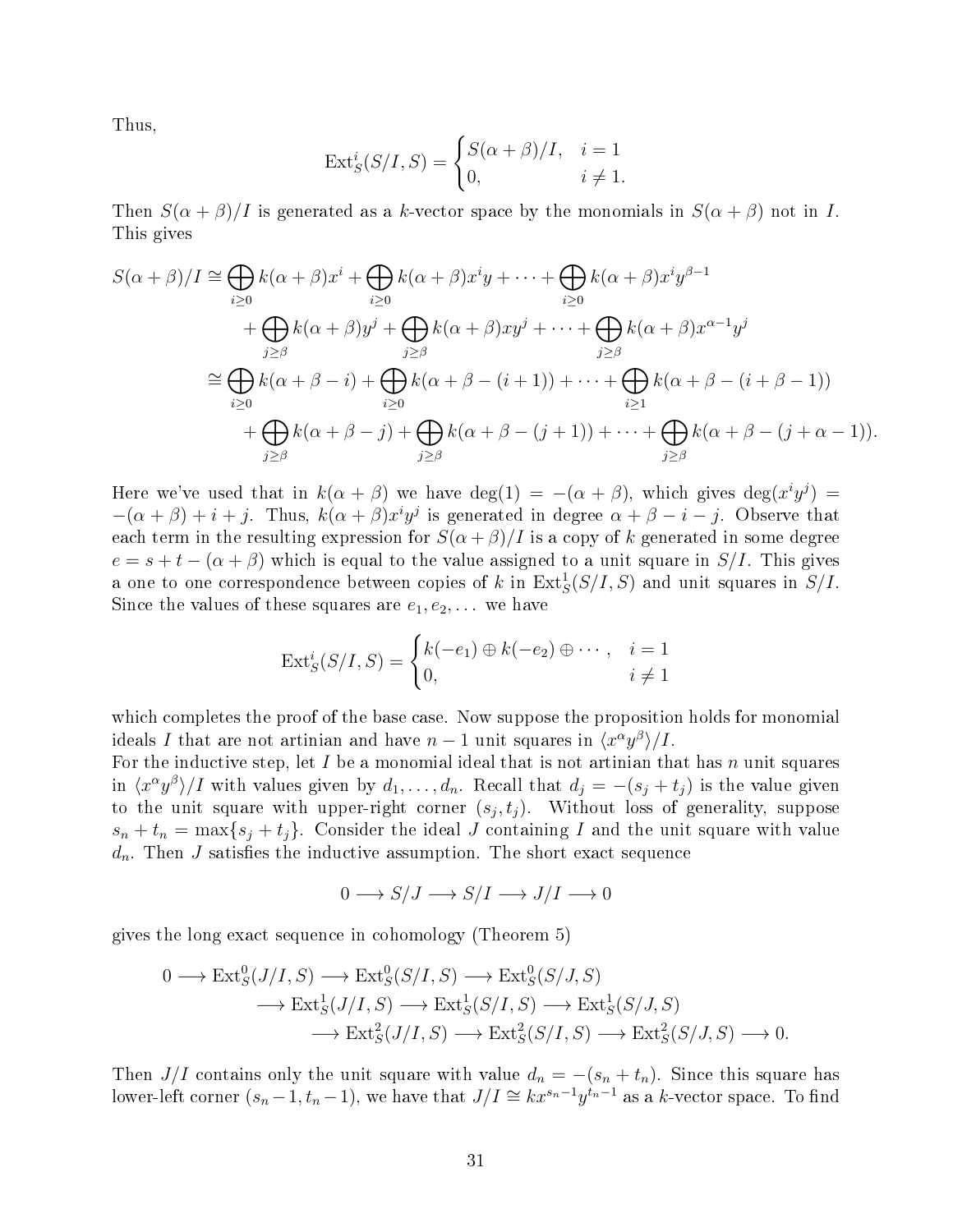what  $J/I$  is as an S-modules, consider the homorphism  $\varphi: S(-(s_n+t_n)+2) \longrightarrow kx^{s_n-1}y^{t_n-1}$ given by  $\varphi: 1 \mapsto x^{s_n-1}y^{t_n-1}$ . This map is surjective and has ker  $\varphi = \langle x, y \rangle = m$ , so we have that  $J/I \cong S(d_n+2)/m$  as an S-module. Therefore,

$$
Ext_S^i(J/I, S) = Ext_S^i(S(d_n + 2)/m, S) = \begin{cases} k(-d_n), & i = 2\\ 0, & i \neq 2. \end{cases}
$$

By the inductive assumption, we also have

$$
\operatorname{Ext}_{S}^{i}(S/J, S) = \begin{cases} k(-d_{1}) \oplus k(-d_{2}) \oplus \cdots \oplus k(-d_{n-1}), & i = 2 \\ k(-e_{1}) \oplus k(-e_{2}) \oplus \cdots, & i = 1 \\ 0, & i \neq 1, 2. \end{cases}
$$

Thus, the long exact sequence becomes

$$
0 \longrightarrow 0 \longrightarrow \text{Ext}_{S}^{0}(S/I, S) \longrightarrow 0 \longrightarrow 0 \longrightarrow \text{Ext}_{S}^{1}(S/I, S) \longrightarrow k(-e_{1}) + k(-e_{2}) + \cdots
$$

$$
\xrightarrow{\varphi} k(-d_{n}) \longrightarrow \text{Ext}_{S}^{2}(S/I, S) \longrightarrow k(-d_{1}) + k(-d_{2}) + \cdots + k(-d_{n-1}) \longrightarrow 0.
$$

This implies that  $\text{Ext}^0_S(S/I, S) = 0$  and  $\varphi$  is the zero map because

$$
-d_n = s_n + t_n > \alpha + \beta \ge -e_j \quad \text{for all} \quad j \in \mathbb{N}.
$$

Then ker  $\varphi = k(-e_1) + k(-e_2) + \cdots$  and so exactness gives

$$
Ext_S^1(S/I, S) = k(-e_1) \oplus k(-e_2) \oplus \cdots
$$

and

$$
\text{Ext}^2_S(S/I, S) = k(-d_1) \oplus k(-d_2) \oplus \cdots \oplus k(-d_{n-1}) \oplus k(-d_n)
$$

 $\Box$ 

as desired.

If I is artinian, then Proposition 27 still holds and in fact reduces to Proposition 25. Therefore, Proposition 27 allows us to compute  $\mathrm{Ext}^i_S(S/I,S)$  for all monomial ideals in  $S = k[x, y].$ 

## 5.2 In the Multivariate Polynomial Ring

Let  $S = k[x_1, \ldots, x_n]$  and let I be any artinian monomial ideal of S. Then the argument used in Proposition 25 can be generalized to this case. Let a minimal set of generators for I be given by

$$
I = \langle x_1^{p_1}, x_2^{p_2}, \dots, x_n^{p_n}, m_1, \dots, m_r \rangle \quad \text{for some} \quad p_1, \dots, p_n, r \ge 0, \ m_j = x_1^{\alpha_{j,1}} \cdots x_n^{\alpha_{j,n}} \in S.
$$

Suppose that  $I \neq S$ . Then each  $p_i \geq 1$ , and we can "visualize" the ideal I as a multidimensional staircase in  $\mathbb{R}^n$  by plotting the exponent vectors of the minimal generators. Then  $S/I$  contains finitely many *n*-dimensional unit cubes, since I is artinian. To each of